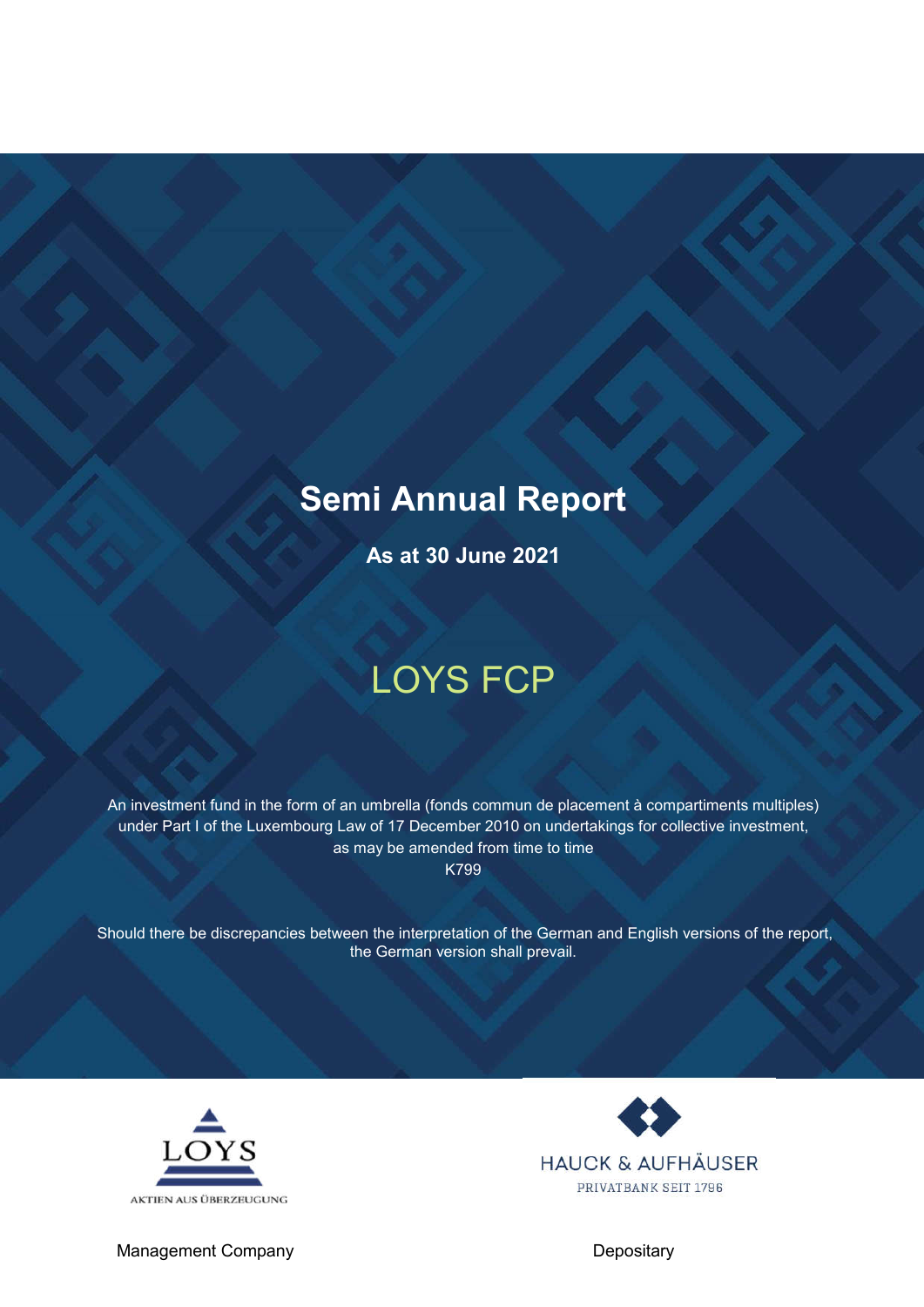## **Content** Management and Administration 3<br>Notes to the financial statements 5 Notes to the financial statements 5<br>
LOYS FCP - LOYS Aktien Europa LOYS FCP - LOYS Aktien Europa 7<br>
LOYS FCP - LOYS GLOBAL L/S 14 LOYS FCP - LOYS GLOBAL L/S<br>
LOYS FCP - LOYS Premium Dividende<br>
24 LOYS FCP - LOYS Premium Dividende LOYS FCP - LOYS Premium Deutschland 29 LOYS FCP Combined 33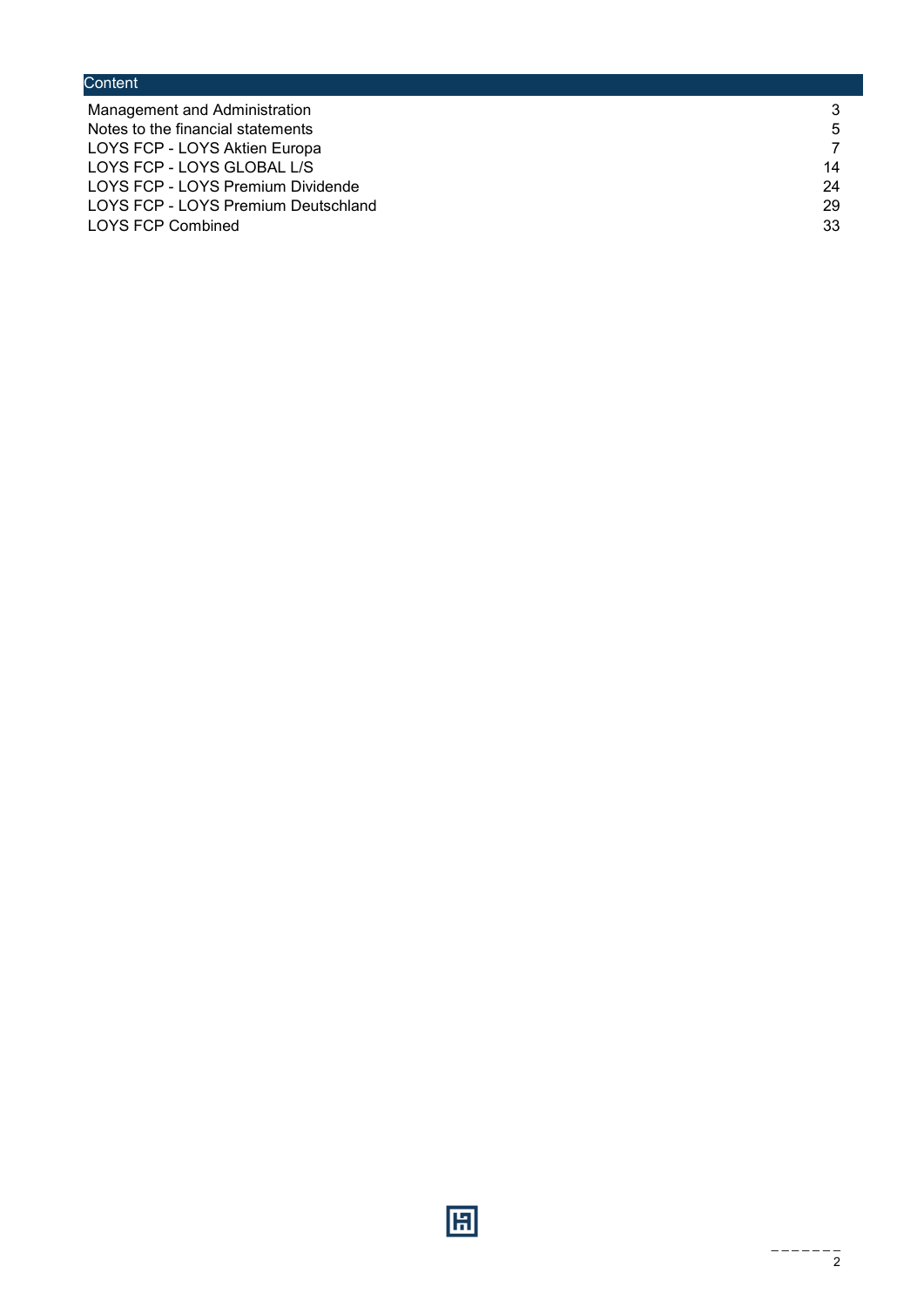## Management and Administration

### Management Company

#### LOYS Investment S.A.

R.C.S. Luxembourg B207585 1c, rue Gabriel Lippmann, 5365 Munsbach, Luxembourg Subscribed capital as at 31 December 2020: EUR 500,000

### Supervisory Board

#### Chairman

Dr. Christoph Bruns Executive Board of LOYS AG

#### Members

Frank Trzewik Executive Board of LOYS AG

Achim Welschoff Executive Board of Hauck & Aufhäuser Fund Services S.A.

Marc Kriegsmann Manager of Hauck & Aufhäuser Privatbankiers AG, Niederlassung Luxemburg

### Executive Board

Dr. Heiko de Vries

Christian Klein

Marco Dietzen

### Central Administration Agent

Hauck & Aufhäuser Fund Services S.A. 1c, rue Gabriel Lippmann, 5365 Munsbach, Luxembourg

### **Depositary**

Hauck & Aufhäuser Privatbankiers AG, Niederlassung Luxemburg

1c, rue Gabriel Lippmann, 5365 Munsbach, Luxembourg

#### Paying, Distribution and Information Agents

### *Grand Duchy of Luxembourg*

Hauck & Aufhäuser Privatbankiers AG, Niederlassung Luxemburg 1c, rue Gabriel Lippmann, 5365 Munsbach, Luxembourg

*Federal Republic of Germany*

Payment and Information Agent Germany: Hauck & Aufhäuser Privatbankiers AG Kaiserstraße 24, 60311 Frankfurt am Main, Germany

#### *Republic of Austria*

Payment and Information Agent Austria: Erste Bank der österreichischen Sparkassen AG Am Belvedere 1, 1100 Vienna, Austria

#### *Switzerland*

Paying Agent in Switzerland Frankfurter Bankgesellschaft (Schweiz) AG Börsenstrasse 16, 8022 Zurich, Switzerland

Representative in Switzerland ACOLIN Fund Services AG Leutschenbachstraße 50, 8050 Zurich, Switzerland

#### Fund manager and distributor

LOYS AG Heiligengeiststraße 6 8, 26121 Oldenburg, Germany

## Auditor

KPMG Luxembourg, Société coopérative Cabinet de révision agréé 39, Avenue John F. Kennedy, 1855 Luxembourg

Registrar and Transfer Agent

Hauck & Aufhäuser Fund Services S.A. 1c, rue Gabriel Lippmann, 5365 Munsbach, Luxembourg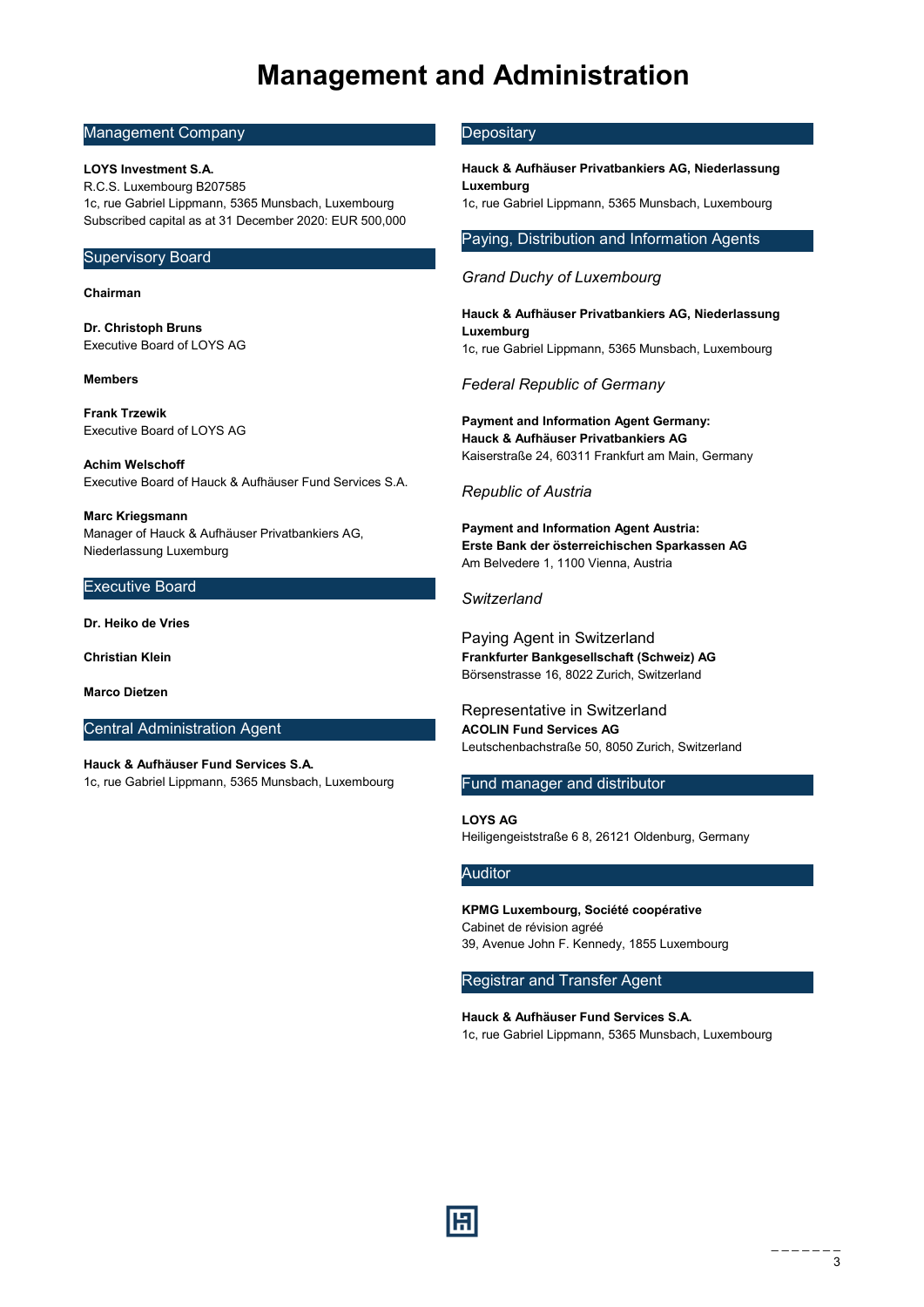#### Ladies and Gentlemen,

This report provides information on the performance of the LOYS FCP investment fund and its sub funds LOYS FCP - LOYS Aktien Europa, LOYS FCP - LOYS GLOBAL L/S, LOYS FCP - LOYS Premium Dividende and LOYS FCP -LOYS Premium Deutschland.

The investment fund is an umbrella fund established under Luxembourg law with the possibility of launching various sub funds in the form of a mutual fund (fonds commun de placement à compartiments multiples) of securities and other assets. It was established under Part I of the Luxembourg Law of 17 December 2010 on undertakings for collective investment, as amended (the 'Law of 2010'), and satisfies the requirements of Directive 2009/65/EC of the Council of the European Communities of 13 July 2009, as last amended by Directive 2014/91/EU of the European Parliament and of the Council of 23 July 2014 ('Directive 2009/65/EC').

Effective 1 January 2021, LOYS Europa - LOYS Aktien Europa (transferring sub fund) was merged with a newly launched empty fund cover LOYS FCP - LOYS Aktien Europa (acquiring sub fund) for cost reasons in accordance with the currently applicable statutory and supervisory provisions. This was a 1:1 merger while retaining the International Securities Identification Number (ISIN), the Securities Identification Number (WKN) and the historical performance.

With effect from 1 January 2021, the sub fund LOYS FCP - LOYS Premium Deutschland was established. Units of this Sub Fund were first issued on 2 January 2021.

Subscriptions may only be made on the basis of the current Prospectus or Key Investor Information Document together with the subscription application form, the latest annual report and, if applicable, the latest semi annual report.

We would also like to point out that changes to the Contractual Terms of the Investment Fund and other key investor information will be made available to unit holders on the Internet at www.loys.lu. Here you will also find current fund prices and facts about your funds.

The report covers the period from 1 January 2021 to 30 June 2021.

## Performance of the net assets of the Fund during the reporting period (according to the BVI method excluding sales commission)

| LOYS FCP - LOYS Aktien Europa P / LU1129454747 (from 1 January 2021 to 30 June 2021)         | 18.29% |
|----------------------------------------------------------------------------------------------|--------|
| LOYS FCP - LOYS Aktien Europa I / LU1129459035 (from 1 January 2021 to 30 June 2021)         | 20.55% |
| LOYS FCP - LOYS Aktien Europa ITN / LU1487829548 (from 1 January 2021 to 30 June 2021)       | 20.33% |
| LOYS FCP - LOYS Aktien Europa PTI / LU1853997457 (from 1 January 2021 to 30 June 2021)       | 19.12% |
| LOYS FCP - LOYS GLOBAL L / S P / LU0720541993 (from 1 January 2021 to 30 June 2021)          | 9.29%  |
| LOYS FCP - LOYS GLOBAL L / S I / LU0720542298 (from 1 January 2021 to 30 June 2021)          | 9.35%  |
| LOYS FCP - LOYS GLOBAL L / S IAN / LU1487931740 (from 1 January 2021 to 30 June 2021)        | 9.38%  |
| LOYS FCP - LOYS GLOBAL L / S ITN / LU1487934256 (from 1 January 2021 to 30 June 2021)        | 9.65%  |
| LOYS FCP - LOYS Premium Dividende P / LU2066734430 (from 1 January 2021 to 30 June 2021)     | 17.51% |
| LOYS FCP - LOYS Premium Dividende PT / LU2080767366 (from 1 January 2021 to 30 June 2021)    | 16.46% |
| LOYS FCP - LOYS Premium Dividende I / LU2066734513 (from 1 January 2021 to 30 June 2021)     | 18.76% |
| LOYS FCP - LOYS Premium Dividende ITN / LU2130029023 (from 1 January 2021 to 30 June 2021)   | 19.26% |
| LOYS FCP - LOYS Premium Deutschland P / LU2255688470 (from 2 January 2021 to 30 June 2021)   | 30.84% |
| LOYS FCP - LOYS Premium Deutschland I / LU2255688553 (from 2 January 2021 to 30 June 2021)   | 31.31% |
| LOYS FCP - LOYS Premium Deutschland ITN / LU2255688637 (from 2 January 2021 to 30 June 2021) | 31.19% |
|                                                                                              |        |

The performance is the percentage change between the assets invested at the beginning of the investment period and their value at the end of the investment period and is based on the assumption that any distributions have been reinvested. Past performance is not indicative of a similar development in the future.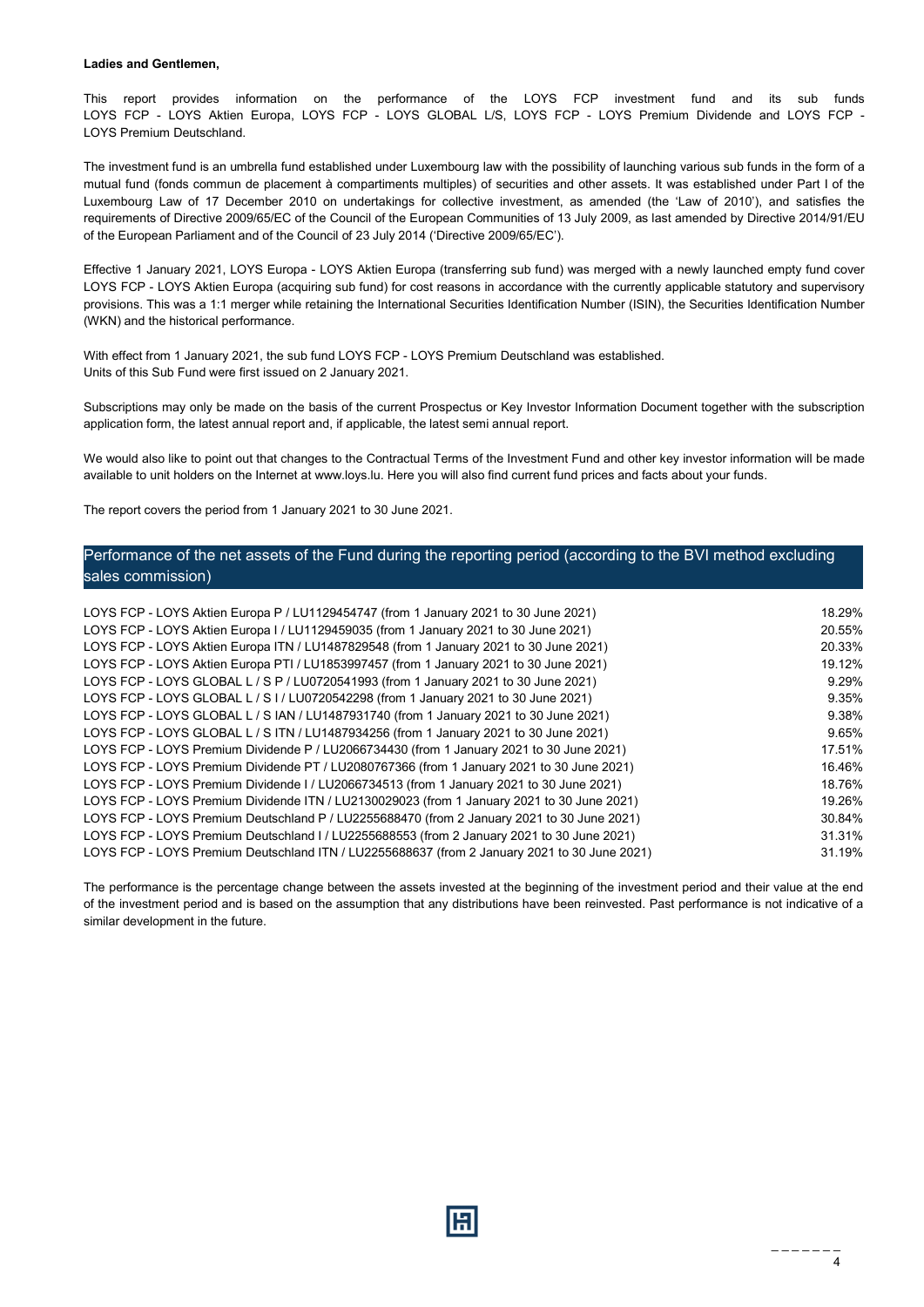As at 30 June 2021

This report has been prepared on a going concern basis in accordance with Luxembourg rules.

The value of a unit ('unit value') is denominated in the currency of the unit class specified in the prospectus of the respective subfund ('unit class currency'). It is calculated by the Management Company or a third party appointed by the Management Company under the supervision of the Custodian on each day specified in the Sales Prospectus ('Valuation Day'). The subfund and its unit classes are calculated by dividing the net sub fund assets of the respective unit class by the number of units of this unit class in circulation on the valuation day. Insofar as information on the situation of the Fund's assets as a whole must be provided in annual and semi annual reports and other financial statistics on the basis of statutory regulations or in accordance with the provisions of the Management Regulations, this information is provided in euros ('Reference Currency') and the assets are converted into the Reference Currency.

The net assets of the Fund are calculated in accordance with the following principles:

- a) The target fund units contained in the fund are valued at the last unit value determined and available Redemption price.
- b) The value of cash on hand or bank deposits, deposit certificates and outstanding claims, prepaid expenses, cash dividends and declared or accrued and not yet received interest shall be equal to the full amount in question, unless it is probable that the full amount will not be paid or received, in which case the value will be determined including an appropriate discount, in order to obtain the actual value.
- c) The value of assets listed or traded on a stock exchange or other regulated market shall be determined on the basis of the last available price, unless otherwise specified below.
- d) If an asset is not listed or traded on a stock exchange or other regulated market or if, for assets listed or traded on a stock exchange or other market as mentioned above, the prices do not appropriately reflect the actual market value of the relevant assets in accordance with the provisions in c), the value of such assets is determined on the basis of the reasonably foreseeable sales price on a prudent basis.
- e) The liquidation value of futures, forwards or options that are not traded on stock exchanges or other organised markets corresponds to the respective net liquidation value as determined in accordance with the guidelines of the Management Board on a basis applied consistently for all different types of contracts. The liquidation value of futures, forwards or options traded on stock exchanges or other organised markets is calculated on the basis of the last available settlement prices of such contracts on the stock exchanges or organised markets on which these futures, forwards or options are traded by the Fund; if a future, forward or option cannot be liquidated on a day for which the net asset value is determined, the basis of valuation for such a contract shall be determined in an appropriate and reasonable manner by the Management Board.
- f) Swaps are valued at their market value. Care is taken to ensure that swap contracts are entered into on arm's length terms in the exclusive interest of the Fund.
- g) Money market instruments may be valued at their respective market value as determined in good faith by the Management Company and in accordance with generally accepted valuation rules verifiable by auditors.
- h) All other securities or other assets are valued at their appropriate market value, as determined in good faith and in accordance with the procedure to be issued to the Management Company.
- i) Interest attributable to securities is included to the extent that these have not been included in the market value (dirty pricing).
- j) The value of all assets and liabilities not expressed in the currency of the Sub Fund is converted into this currency at the last available exchange rates. If such rates are not available, the exchange rate shall be determined in good faith and in accordance with the procedure established by the Management Board.

The Management Company may, at its discretion, permit other valuation methods if it considers this appropriate in the interests of a more appropriate valuation of an asset of the Fund.

If the Management Company considers that the unit value calculated on a certain valuation date does not reflect the actual value of the units of the Sub Fund, or if there have been significant movements on the relevant stock exchanges and/or markets since the unit value was calculated, the Management Company may decide to update the unit value on the same day. In such circumstances, all subscription and redemption applications received on this Valuation Day shall be redeemed on the basis of the unit value updated in good faith.

Effective 1 January 2021, LOYS Europa - LOYS Aktien Europa (transferring sub fund) was merged with a newly launched empty fund cover LOYS FCP - LOYS Aktien Europa (acquiring sub fund) for cost reasons in accordance with the currently applicable statutory and supervisory provisions. This was a 1: 1 merger while retaining the International Securities Identification Number (ISIN), the Securities Identification Number (WKN) and the historical performance.

With effect from 1 January 2021, the sub fund LOYS FCP - LOYS Premium Deutschland was established. Units of this Sub Fund were first issued on 2 January 2021.

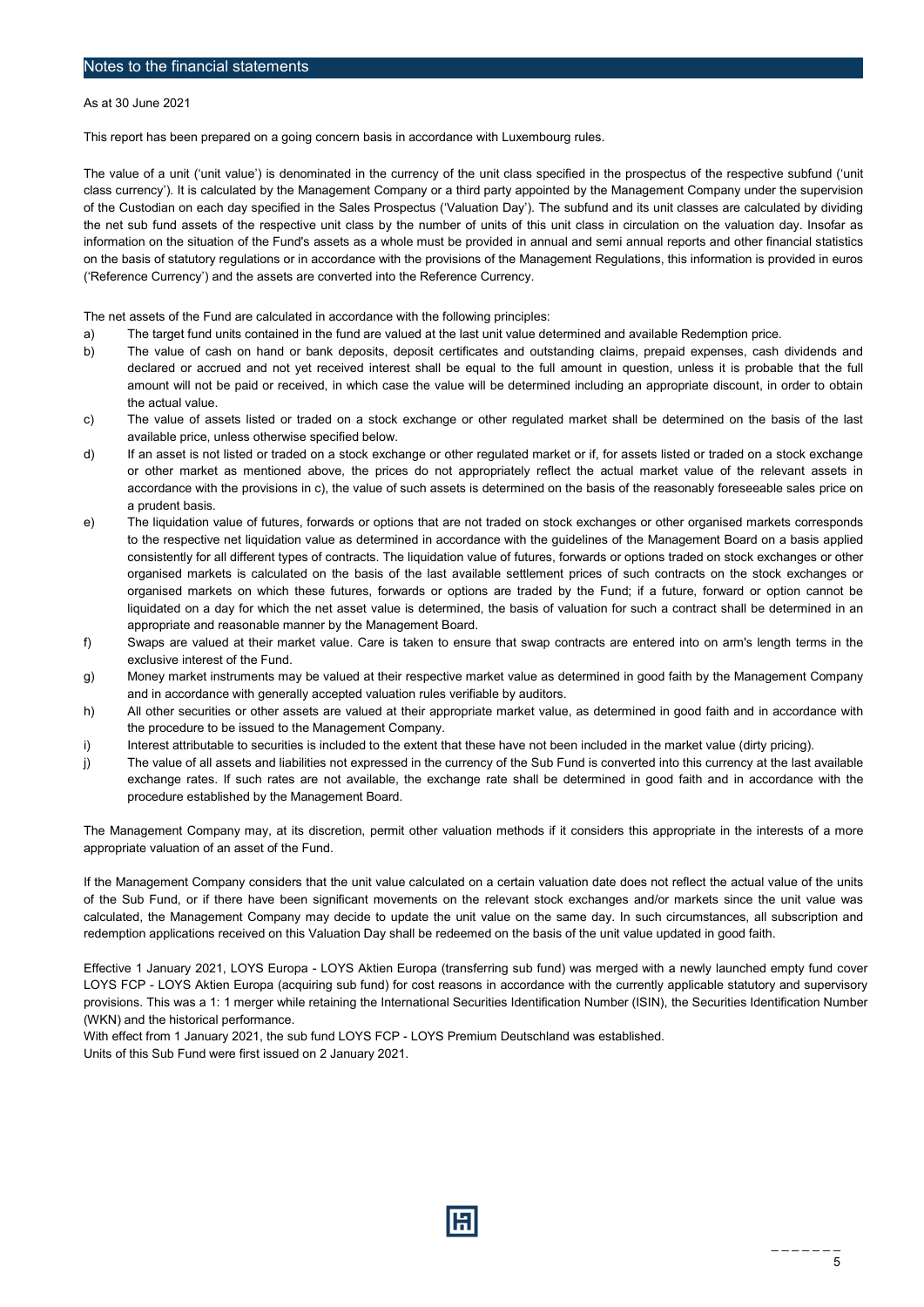In the reporting period, the LOYS FCP - LOYS Aktien Europa, LOYS FCP - LOYS Premium Dividende and LOYS FCP - LOYS Premium Deutschland does not use any SFTs and total return swaps within the meaning of Regulation (EU) 2015/2365 of the European Parliament and of the Council of 25 November 2015 on the transparency of SFTs and their re use and amending Regulation (EU) No 648/2012 ('SFTR'). Consequently, no information as defined in Article 13 of the aforementioned Regulation is to be provided to investors in the semi annual report for these Sub Funds.

Additional information on the effects of COVID-1 19: The medium to long term economic and social impact of the COVID 19 pandemic cannot be predicted sufficiently. In the opinion of the Management Company, there are no liquidity problems for the Fund at the time the semi annual report is prepared. The effects on the Fund's unit certificate business are continuously monitored by the Management Company. The unit certificate transaction shall be properly executed at the time of the preparation of the semi annual report.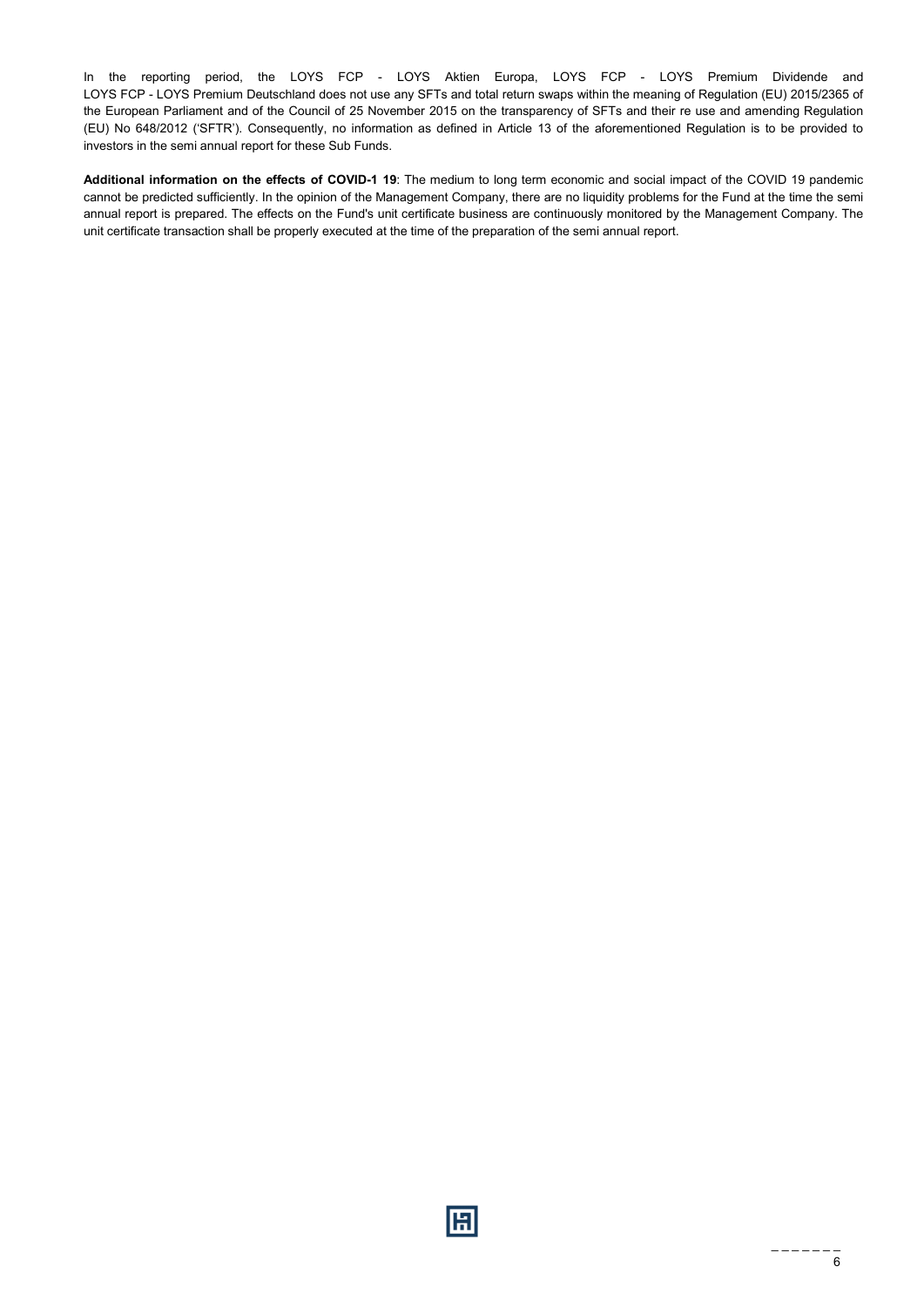## Schedule of Investments as at 30.06.2021 LOYS FCP - LOYS Aktien Europa

| Generic name                                     | <b>ISIN</b><br><b>Market</b> | Shares /<br>Units /<br><b>CCY</b> | Stock as of<br>30.06.2021 | Purchases /<br><b>Additions</b><br>in the reporting period | Sales /<br><b>Disposals</b> | <b>CCY</b> | Price    | Market<br>value in<br><b>EUR</b> | % of the<br>fund's<br><b>Assets</b> |
|--------------------------------------------------|------------------------------|-----------------------------------|---------------------------|------------------------------------------------------------|-----------------------------|------------|----------|----------------------------------|-------------------------------------|
| Securities portfolio                             |                              |                                   |                           |                                                            |                             |            |          | 173,764,423.23                   | 97.62                               |
| <b>Exchange traded securities</b>                |                              |                                   |                           |                                                            |                             |            |          |                                  |                                     |
| <b>Shares</b>                                    |                              |                                   |                           |                                                            |                             |            |          |                                  |                                     |
| <b>Belgium</b>                                   |                              |                                   |                           |                                                            |                             |            |          |                                  |                                     |
| Agfa Gevaert N.V. Actions au Porteur O.N.        | BE0003755692                 | <b>Shares</b>                     | 670,832.00                | 195,000.00                                                 | 0.00                        | <b>EUR</b> | 3.92     | 2,626,307.28                     | 1.48                                |
| Fagron N.V. Actions au Porteur O.N.              | BE0003874915                 | Shares                            | 149,992.00                | 87,331.00                                                  | 0.00                        | <b>EUR</b> | 18.83    | 2,824,349.36                     | 1.59                                |
| Ontex Group N.V. Actions Nom. EO -, 01           | BE0974276082                 | Shares                            | 224,788.00                | 96,707.00                                                  | 0.00                        | <b>EUR</b> | 10.50    | 2,360,274.00                     | 1.33                                |
| <b>Federal Republic of Germany</b>               |                              |                                   |                           |                                                            |                             |            |          |                                  |                                     |
| Allgeier SE no par reg. SHR                      | DE000A2GS633                 | Shares                            | 156,429.00                | 97,617.00                                                  | $-31,007.00$                | <b>EUR</b> | 24.00    | 3,754,296.00                     | 2.11                                |
| Cancom SE no par bear. SHR                       | DE0005419105                 | Shares                            | 40,000.00                 | 29,000.00                                                  | 0.00                        | <b>EUR</b> | 51.00    | 2,040,000.00                     | 1.15                                |
| CEWE Foundation & Co. KGAA no par bear. SHR      | DE0005403901                 | Shares                            | 8,869.00                  | 2,534.00                                                   | $-2,039.00$                 | <b>EUR</b> | 130.60   | 1,158,291.40                     | 0.65                                |
| DEUTSCHE Börse AG no par reg. SHR                | DE0005810055                 | Shares                            | 15,000.00                 | 10,000.00                                                  | 0.00                        | <b>EUR</b> | 147.20   | 2,208,000.00                     | 1.24                                |
| Fresenius Medical Care KGaA no par bear. SHR     | DE0005785802                 | Shares                            | 45,000.00                 | 28,603.00                                                  | 0.00                        | <b>EUR</b> | 70.04    | 3,151,800.00                     | 1.77                                |
| GFT Technologies SE Inhaber Aktien O.N.          | DE0005800601                 | <b>Shares</b>                     | 84,344.00                 | 14,644.00                                                  | 0.00                        | <b>EUR</b> | 21.45    | 1,809,178.80                     | 1.02                                |
| Hella GmbH & Co. KGAA no par bear. SHR           | DE000A13SX22                 | Shares                            | 25,000.00                 | 25,000.00                                                  | 0.00                        | <b>EUR</b> | 57.76    | 1,444,000.00                     | 0.81                                |
| HelloFresh SE no par bear. SHR                   | DE000A161408                 | Shares                            | 22,000.00                 | 17,000.00                                                  | $-10,000.00$                | <b>EUR</b> | 81.98    | 1,803,560.00                     | 1.01                                |
| Koenig & Bauer AG no par bear. SHR               | DE0007193500                 | Shares                            | 174,912.00                | 66,960.00                                                  | 0.00                        | <b>EUR</b> | 28.15    | 4,923,772.80                     | 2.77                                |
| Max Automation SE no par reg. SHR                | DE000A2DA588                 | Shares                            | 861,397.00                | 494,581.00                                                 | 0.00                        | <b>EUR</b> | 4.38     | 3,772,918.86                     | 2.12                                |
| Nagarro SE no par reg. SHR                       | DE000A3H2200                 | Shares                            | 10,000.00                 | 4,050.00                                                   | $-18,869.00$                | <b>EUR</b> | 103.50   | 1,035,000.00                     | 0.58                                |
| TeamViewer AG no par bear. SHR                   | DE000A2YN900                 | Shares                            | 123,841.00                | 100,841.00                                                 | 0.00                        | <b>EUR</b> | 31.63    | 3,917,090.83                     | 2.20                                |
| Technotrans SE no par reg. SHR                   | DE000A0XYGA7                 | Shares                            | 88,245.00                 | 41,741.00                                                  | $-20,695.00$                | <b>EUR</b> | 27.30    | 2,409,088.50                     | 1.35                                |
| <b>Denmark</b>                                   |                              |                                   |                           |                                                            |                             |            |          |                                  |                                     |
| CARLSBERG AS Navne Aktier B DK 20                | DK0010181759                 | Shares                            | 8,000.00                  | 8,000.00                                                   | 0.00                        | <b>DKK</b> | 1,169.00 | 1,257,673.87                     | 0.71                                |
| DFDS A/S Indehaver Aktier DK 20                  | DK0060655629                 | Shares                            | 36,379.00                 | 12,111.00                                                  | 0.00                        | <b>DKK</b> | 353.80   | 1,730,900.58                     | 0.97                                |
| <b>Finland</b>                                   |                              |                                   |                           |                                                            |                             |            |          |                                  |                                     |
| Terveystalo OYJ Registered Shares O.N.           | FI4000252127                 | Shares                            | 140,000.00                | 140,000.00                                                 | 0.00                        | <b>EUR</b> | 11.40    | 1,596,000.00                     | 0.90                                |
| Verkkokauppa.com OYJ Registered Shares O.N.      | FI4000049812                 | Shares                            | 222,000.00                | 222,000.00                                                 | 0.00                        | <b>EUR</b> | 8.36     | 1,855,920.00                     | 1.04                                |
| <b>France</b>                                    |                              |                                   |                           |                                                            |                             |            |          |                                  |                                     |
| Bureau Veritas SA Actions au Porteur EO -, 12    | FR0006174348                 | Shares                            | 45,000.00                 | 0.00                                                       | 0.00                        | <b>EUR</b> | 26.68    | 1,200,600.00                     | 0.67                                |
| Christian Dior SE Actions Port, EO 2             | FR0000130403                 | Shares                            | 2,629.00                  | 1,029.00                                                   | 0.00                        | <b>EUR</b> | 679.00   | 1,785,091.00                     | 1.00                                |
| Danone S.A. Actions Port. EO-, 25                | FR0000120644                 | Shares                            | 25,000.00                 | 25,000.00                                                  | 0.00                        | <b>EUR</b> | 59.37    | 1,484,250.00                     | 0.83                                |
| Kering S.A. Actions Port. EO 4                   | FR0000121485                 | Shares                            | 1,315.00                  | 2,000.00                                                   | $-1,385.00$                 | <b>EUR</b> | 737.00   | 969,155.00                       | 0.54                                |
| Nexity Actions au Porteur EO 5                   | FR0010112524                 | Shares                            | 63,784.00                 | 0.00                                                       | $-4,156.00$                 | <b>EUR</b> | 42.18    | 2,690,409.12                     | 1.51                                |
| Rubis S.C.A. Actions Port. Nouv. EO 1.25         | FR0013269123                 | Shares                            | 30,000.00                 | 17,850.00                                                  | 0.00                        | <b>EUR</b> | 37.49    | 1,124,700.00                     | 0.63                                |
| Sanofi S.A. Actions Port. EO 2                   | FR0000120578                 | Shares                            | 15,000.00                 | 15,000.00                                                  | 0.00                        | <b>EUR</b> | 88.36    | 1,325,400.00                     | 0.74                                |
| Television FSE 1 S.A. (TF1) Actions Port. EO 0.2 | FR0000054900                 | Shares                            | 84,000.00                 | 0.00                                                       | $-16,000.00$                | <b>EUR</b> | 8.53     | 716,100.00                       | 0.40                                |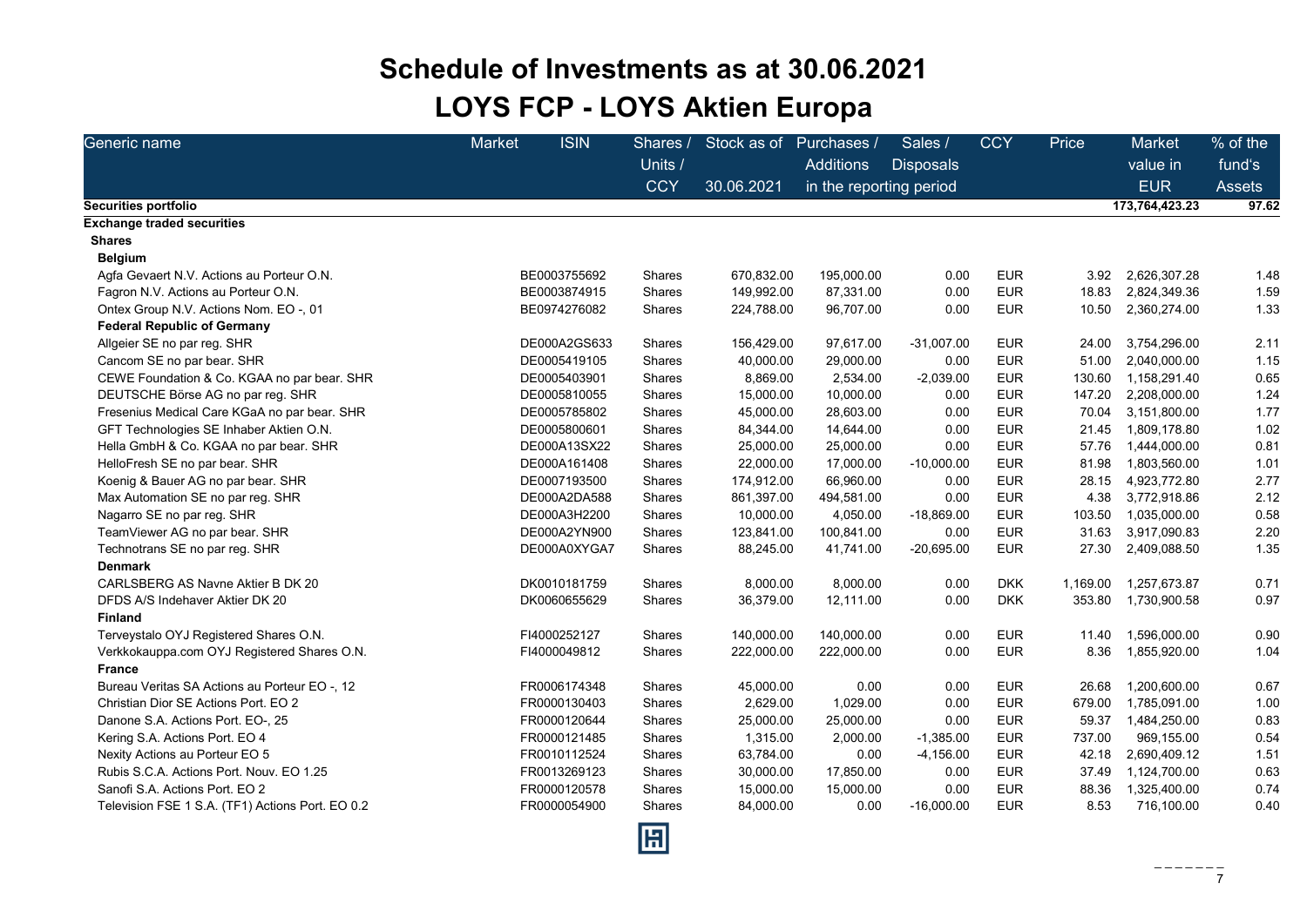| Generic name                                              | <b>ISIN</b><br>Market | Shares /                | Stock as of Purchases / |                         | Sales /          | <b>CCY</b> | Price | <b>Market</b>      | % of the      |
|-----------------------------------------------------------|-----------------------|-------------------------|-------------------------|-------------------------|------------------|------------|-------|--------------------|---------------|
|                                                           |                       | Units /                 |                         | Additions               | <b>Disposals</b> |            |       | value in           | fund's        |
|                                                           |                       | <b>CCY</b>              | 30.06.2021              | in the reporting period |                  |            |       | <b>EUR</b>         | <b>Assets</b> |
| TotalEnergies SE Actions au Porteur EO 2.50               | FR0000120271          | Shares                  | 28,000.00               | 10,000.00               | 0.00             | <b>EUR</b> | 38.16 | 1,068,340.00       | 0.60          |
| Worldline S.A. Actions Port. EO -, 68                     | FR0011981968          | Shares                  | 27,497.00               | 15,745.00               | $-2,503.00$      | <b>EUR</b> | 78.94 | 2,170,613.18       | 1.22          |
| Gibraltar                                                 |                       |                         |                         |                         |                  |            |       |                    |               |
| 888 Holdings PLC Registered Shares LS-, 005               | GI000A0F6407          | Shares                  | 360,352.00              | 170,352.00              | 0.00             | <b>GBP</b> | 3.84  | 1,611,173.08       | 0.91          |
| <b>United Kingdom</b>                                     |                       |                         |                         |                         |                  |            |       |                    |               |
| Auto Trader Group PLC Registered Shares LS 0.01           | GB00BVYVFW23          | Shares                  | 230,000.00              | 230,000.00              | 0.00             | <b>GBP</b> | 6.33  | 1,697,134.20       | 0.95          |
| Aveva Group PLC Registered Shares LS-, 03555              | GB00BBG9VN75          | Shares                  | 25,000.00               | 10,000.00               | 0.00             | <b>GBP</b> | 37.08 | 1,079,916.12       | 0.61          |
| Bp PLC Registered Shares DL-, 25                          | GB0007980591          | Shares                  | 200,000.00              | 0.00                    | 0.00             | <b>GBP</b> | 3.15  | 733,923.58         | 0.41          |
| Computacenter PLC Registered Shares LS-, 075555           | GB00BV9FP302          | Shares                  | 80,000.00               | 60,000.00               | $-35,000.00$     | <b>GBP</b> |       | 25.72 2,397,017.71 | 1.35          |
| Hill & Smith Holdings PLC Registered Shares LS -, 25      | GB0004270301          | Shares                  | 160,000.00              | 100,000.00              | 0.00             | <b>GBP</b> | 14.94 | 2,784,715.75       | 1.56          |
| IG Group Holdings PLC Registered Shares LS 0.00005        | GB00B06QFB75          | Shares                  | 100,000.00              | 100,000.00              | 0.00             | <b>GBP</b> | 8.47  | 986,719.48         | 0.55          |
| London Stock Exchange GroupPLC Reg. Shares LS 0.069186047 | GB00B0SWJX34          | Shares                  | 25,000.00               | 25,000.00               | 0.00             | <b>GBP</b> | 79.70 | 2,321,178.94       | 1.30          |
| MEARS Group PLC Registered Shares LS -, 01                | GB0005630420          | Shares                  | 2,073,558.00            | 765,558.00              | 0.00             | GBP        | 1.86  | 4,493,031.08       | 2.52          |
| Menzies PLC, John Registered Shares LS -, 25              | GB0005790059          | Shares                  | 435,000.00              | 435,000.00              | 0.00             | <b>GBP</b> | 3.13  | 1,583,614.86       | 0.89          |
| NCC Group PLC Registered Shares LS-, 01                   | GB00B01QGK86          | Shares                  | 810,000.00              | 680,500.00              | $-235,000.00$    | GBP        | 2.94  | 2,774,231.13       | 1.56          |
| RELX PLC Registered Shares LS -, 144397                   | GB00B2B0DG97          | Shares                  | 117,659.00              | 74,000.00               | 0.00             | <b>GBP</b> | 19.19 | 2,630,331.09       | 1.48          |
| Rentokil Initial PLC Registered Shares LS 0.01            | GB00B082RF11          | Shares                  | 150,000.00              | 20,000.00               | 0.00             | <b>GBP</b> | 4.95  | 864,981.36         | 0.49          |
| Smith & Nephew PLC Registered Shares DL -, 20             | GB0009223206          | Shares                  | 160,000.00              | 107,000.00              | $-10,000.00$     | <b>GBP</b> | 15.63 | 2,912,395.15       | 1.64          |
| Smiths Group PLC Registered Shares LS-, 375               | GB00B1WY2338          | Shares                  | 70,000.00               | 10,000.00               | 0.00             | <b>GBP</b> | 15.90 | 1,296,598.32       | 0.73          |
| Volution Group PLC Registered Shares LS -, 01             | GB00BN3ZZ526          | Shares                  | 250,000.00              | 71,000.00               | $-60,000.00$     | <b>GBP</b> | 4.19  | 1,218,837.37       | 0.68          |
| Ireland                                                   |                       |                         |                         |                         |                  |            |       |                    |               |
| DCC PLC Registered Shares EO -, 25                        | IE0002424939          | Shares                  | 30,000.00               | 15,000.00               | 0.00             | <b>GBP</b> | 59.18 | 2,068,266.54       | 1.16          |
| Kingspan Group PLC Registered Shares EO -, 13<br>Italy    | IE0004927939          | <b>Shares</b>           | 15,000.00               | 35,000.00               | $-20,000.00$     | <b>EUR</b> | 79.64 | 1,194,600.00       | 0.67          |
| Be Shaping the Future S.p.A. Azioni nom. o. N.            | IT0001479523          | Shares                  | 2,380,999.00            | 751,417.00              | 0.00             | <b>EUR</b> | 1.72  | 4,100,080.28       | 2.30          |
| Cerved Group S.p.A. Azioni nom. O.N.                      | IT0005010423          | Shares                  | 100,000.00              | 0.00                    | 0.00             | <b>EUR</b> | 9.80  | 980,000.00         | 0.55          |
| Esprinet S.p.A. Azioni nom. EO -, 15                      | IT0003850929          | Shares                  | 106,000.00              | 60,000.00               | -27,300.00       | <b>EUR</b> | 14.82 | 1,570,920.00       | 0.88          |
| Tinexta S.p.A. Azioni nom. O.N.                           | IT0005037210          | Shares                  | 30,000.00               | 30,000.00               | 0.00             | <b>EUR</b> | 32.82 | 984,600.00         | 0.55          |
| Jersey                                                    |                       |                         |                         |                         |                  |            |       |                    |               |
| <b>EXPERIAN PLC Registered Shares DL-, 10</b>             | GB00B19NLV48          | Shares                  | 70,000.00               | 84,122.00               | $-14,122.00$     | <b>GBP</b> | 27.86 | 2,271,901.21       | 1.28          |
| Luxembourg                                                |                       |                         |                         |                         |                  |            |       |                    |               |
| Subsea 7 S.A. Registered Shares DL 2                      | LU0075646355          | Shares                  | 113,141.00              | 0.00                    | 0.00             | <b>NOK</b> | 82.66 | 916,840.85         | 0.52          |
| Tenaris S.A. Actions Nom. DL 1                            | LU0156801721          | Shares                  | 71,844.00               | 0.00                    | 0.00             | <b>EUR</b> | 9.19  | 660,390.05         | 0.37          |
| <b>Netherlands</b>                                        |                       |                         |                         |                         |                  |            |       |                    |               |
| Brunel International N.V. Aandelen to Toonder EO -, 03    | NL0010776944          | Shares                  | 365,188.00              | 72,811.00               | 0.00             | <b>EUR</b> | 10.92 | 3,987,852.96       | 2.24          |
| Intertrust N.V. Aandelen op naam EO -, 60                 | NL0010937058          | Shares                  | 77,000.00               | 0.00                    | 0.00             | <b>EUR</b> | 15.18 | 1,168,860.00       | 0.66          |
| Koninklijke Philips N.V. Aandelen aan Toonder EO 0.20     | NL0000009538          | Shares                  | 48,000.00               | 36,000.00               | 0.00             | <b>EUR</b> | 41.79 | 2,005,920.00       | 1.13          |
| Ordina N.V. Aandelen aan Toonder EO 0.10                  | NL0000440584          | Shares                  | 336,000.00              | 336,000.00              | 0.00             | <b>EUR</b> | 3.78  | 1,270,080.00       | 0.71          |
| PostNL N.V. Aandelen aan Toonder EO -, 08                 | NL0009739416          | Shares                  | 265,000.00              | 0.00                    | 0.00             | <b>EUR</b> | 4.57  | 1,211,580.00       | 0.68          |
| RHI Magnesita N.V. Aandelen op naam O.N.                  | NL0012650360          | Shares                  | 35,237.00               | 4,969.00                | $-27,000.00$     | <b>EUR</b> | 47.40 | 1,670,233.80       | 0.94          |
| RHI Magnesita N.V. Aandelen op naam O.N.                  | NL0012650360          | Shares                  | 30,000.00               | 30,000.00               | 0.00             | <b>GBP</b> | 40.50 | 1,415,424.04       | 0.80          |
|                                                           |                       | $\overline{\mathbb{E}}$ |                         |                         |                  |            |       |                    |               |

8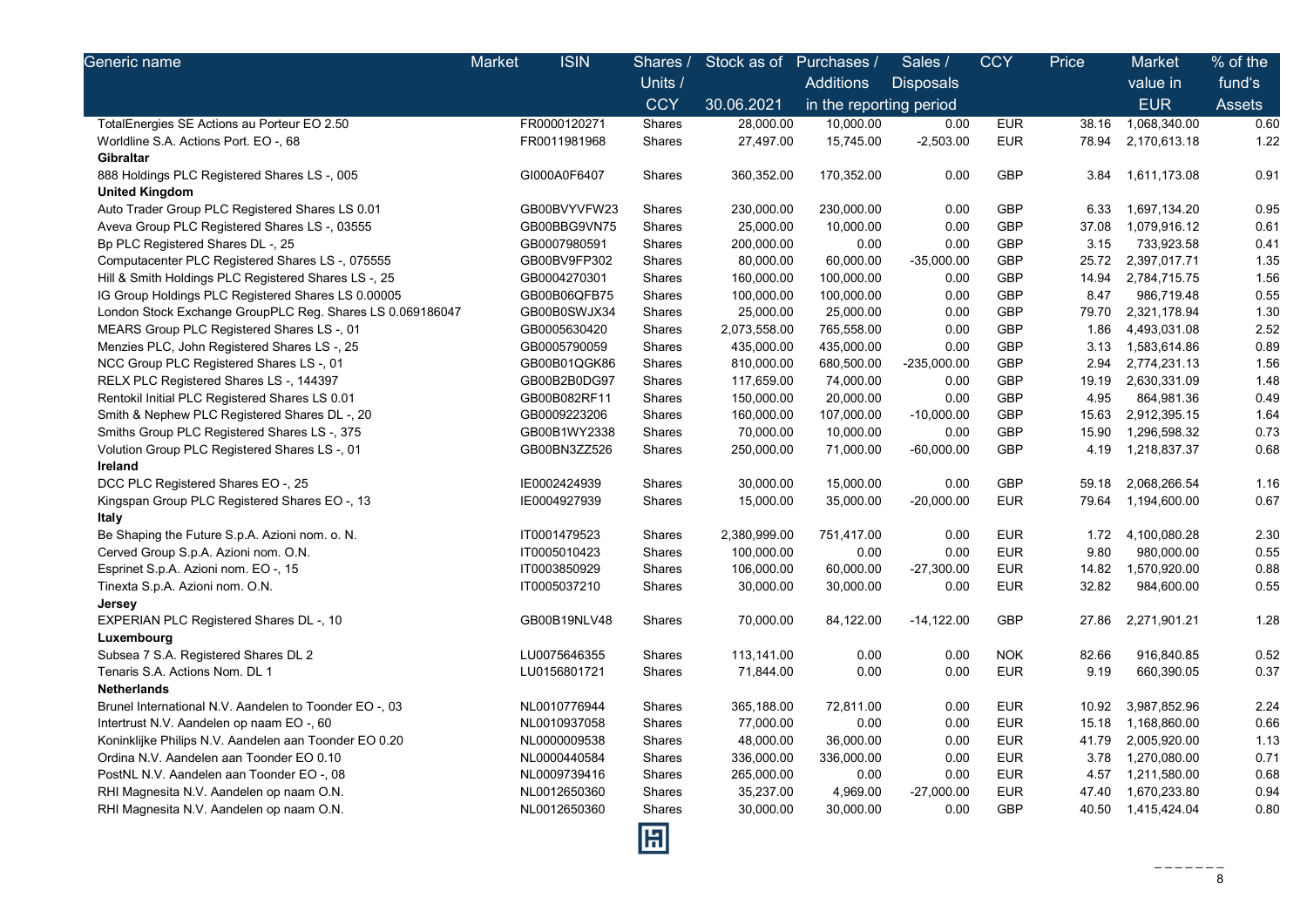| Generic name                                                  | <b>ISIN</b><br>Market | Shares /      | Stock as of  | Purchases /             | Sales /          | <b>CCY</b> | Price  | <b>Market</b> | % of the |
|---------------------------------------------------------------|-----------------------|---------------|--------------|-------------------------|------------------|------------|--------|---------------|----------|
|                                                               |                       | Units /       |              | <b>Additions</b>        | <b>Disposals</b> |            |        | value in      | fund's   |
|                                                               |                       | <b>CCY</b>    | 30.06.2021   | in the reporting period |                  |            |        | <b>EUR</b>    | Assets   |
| WOLTERS Kluwer N.V. Aandelen op naam EO -, 12                 | NL0000395903          | Shares        | 14,000.00    | 17,000.00               | $-3,000.00$      | <b>EUR</b> | 84.72  | 1,186,080.00  | 0.67     |
| Norway                                                        |                       |               |              |                         |                  |            |        |               |          |
| Atea ASA Navne Aksjer NK 1                                    | NO0004822503          | Shares        | 162,000.00   | 88,478.00               | 0.00             | <b>NOK</b> | 167.40 | 2,658,575.56  | 1.49     |
| Austevoll Seafood ASA Navne Aksjer NK 0.5                     | NO0010073489          | Shares        | 128,000.00   | 0.00                    | 0.00             | <b>NOK</b> | 106.80 | 1,340,169.60  | 0.75     |
| Bouvet ASA Navne Aksjer NK 0.10                               | NO0010360266          | Shares        | 334,411.00   | 328,211.00              | 0.00             | <b>NOK</b> | 61.30  | 2,009,646.03  | 1.13     |
| Salmar ASA Navne Aksjer NK -, 25                              | NO0010310956          | Shares        | 20,000.00    | 0.00                    | 0.00             | <b>NOK</b> | 571.20 | 1,119,945.10  | 0.63     |
| TGS ASA Navne Aksjer NK 0.25                                  | NO0003078800          | <b>Shares</b> | 195,000.00   | 83,000.00               | 0.00             | <b>NOK</b> | 109.75 | 2,098,058.92  | 1.18     |
| Sweden                                                        |                       |               |              |                         |                  |            |        |               |          |
| AcadeMedia AB Namn Aktier O.N.                                | SE0007897079          | Shares        | 370,000.00   | 294,840.00              | 0.00             | <b>SEK</b> | 80.80  | 2,948,759.68  | 1.66     |
| Essity AB Namn Aktier B                                       | SE0009922164          | Shares        | 50,000.00    | 25,000.00               | 0.00             | <b>SEK</b> | 283.80 | 1,399,615.33  | 0.79     |
| Knowit AB Namn Aktier SK 5                                    | SE0000421273          | <b>Shares</b> | 124,848.00   | 124,848.00              | 0.00             | <b>SEK</b> | 280.50 | 3,454,146.47  | 1.94     |
| <b>Switzerland</b>                                            |                       |               |              |                         |                  |            |        |               |          |
| Carlo Gavazzi Holding AG Inhaber Aktien B SF 15               | CH0011003594          | Shares        | 6,956.00     | 2,974.00                | $-4,762.00$      | <b>CHF</b> | 254.00 | 1,611,918.62  | 0.91     |
| Coca Cola HBC AG NAM.-Aktien SF 6.70                          | CH0198251305          | Shares        | 40,000.00    | 17,000.00               | 0.00             | <b>GBP</b> | 26.14  | 1,218,080.15  | 0.68     |
| EDAG Engineering Group AG Inhaber Aktien SF -, 04             | CH0303692047          | Shares        | 418,567.00   | 165,205.00              | $-20,000.00$     | <b>EUR</b> | 8.98   | 3,758,731.66  | 2.11     |
| Nestlé S.A. NAMENS Aktien SF-, 10                             | CH0038863350          | Shares        | 14,000.00    | 3,000.00                | 0.00             | CHF        | 115.22 | 1,471,654.05  | 0.83     |
| Roche Holding AG Inhaber Aktien SF 1                          | CH0012032113          | Shares        | 7,000.00     | 3,500.00                | 0.00             | CHF        | 375.80 | 2,399,963.51  | 1.35     |
| Spain                                                         |                       |               |              |                         |                  |            |        |               |          |
| Amadeus IT Group S.A. Acciones Port. EO 0.01                  | ES0109067019          | <b>Shares</b> | 15,000.00    | 0.00                    | 0.00             | <b>EUR</b> | 59.32  | 889.800.00    | 0.50     |
| Prosegur Cash S.A. Acciones Nom.144A EO-, 02                  | ES0105229001          | Shares        | 1,140,254.00 | 500,000.00              | 0.00             | <b>EUR</b> | 0.86   | 977,197.68    | 0.55     |
| Austria                                                       |                       |               |              |                         |                  |            |        |               |          |
| POLYTEC Holding AG bearer shares EO 1                         | AT0000A00XX9          | Shares        | 145,574.00   | 34,899.00               | $-104,905.00$    | <b>EUR</b> | 11.70  | 1,703,215.80  | 0.96     |
| <b>Certificates</b>                                           |                       |               |              |                         |                  |            |        |               |          |
| Ireland                                                       |                       |               |              |                         |                  |            |        |               |          |
| Irish Continental Group PLC Reg.Uts (1Sh. +10Red.Shs max.) oN | IE00BLP58571          | Shares        | 400,000.00   | 200,000.00              | $-35,000.00$     | <b>EUR</b> | 4.32   | 1,728,000.00  | 0.97     |
| Organised market                                              |                       |               |              |                         |                  |            |        |               |          |
| <b>Shares</b>                                                 |                       |               |              |                         |                  |            |        |               |          |
| <b>Federal Republic of Germany</b>                            |                       |               |              |                         |                  |            |        |               |          |
| Helma Eigenheimbau AG no par bear. SHR                        | DE000A0EQ578          | <b>Shares</b> | 73,716.00    | 47,393.00               | $-30,639.00$     | <b>EUR</b> | 58.80  | 4,334,500.80  | 2.44     |
| <b>United Kingdom</b>                                         |                       |               |              |                         |                  |            |        |               |          |
| GB Group PLC Registered Shares LS-, 25                        | GB0006870611          | Shares        | 250,000.00   | 250,000.00              | 0.00             | <b>GBP</b> | 8.26   | 2,404,182.20  | 1.35     |
| Gamma Communications PLC Registered Shares LS -, 01           | GB00BQS10J50          | Shares        | 70,000.00    | 104,157.00              | $-34, 157.00$    | <b>GBP</b> | 19.90  | 1,622,786.58  | 0.91     |
| RWS Holdings PLC Registered Shares LS-, 01                    | GB00BVFCZV34          | Shares        | 520,000.00   | 520,000.00              | 0.00             | <b>GBP</b> | 5.64   | 3,413,560.11  | 1.92     |
| YouGov PLC Registered Shares LS -, 002                        | GB00B1VQ6H25          | Shares        | 120,000.00   | 145,000.00              | $-25,000.00$     | <b>GBP</b> | 11.80  | 1,649,580.62  | 0.93     |
| Ireland                                                       |                       |               |              |                         |                  |            |        |               |          |
| Total Produce PLC Registered Shares EO -, 01                  | IE00B1HDWM43          | Shares        | 1,208,000.00 | 720,354.00              | -733,684.00      | <b>EUR</b> | 2.64   | 3,189,120.00  | 1.79     |
| Sweden                                                        |                       |               |              |                         |                  |            |        |               |          |
| Embracer Group AB Namn Aktier AK Class B O.N.                 | SE0013121589          | Shares        | 92,000.00    | 92,000.00               | $-30,000.00$     | <b>SEK</b> | 231.50 | 2,100,705.23  | 1.18     |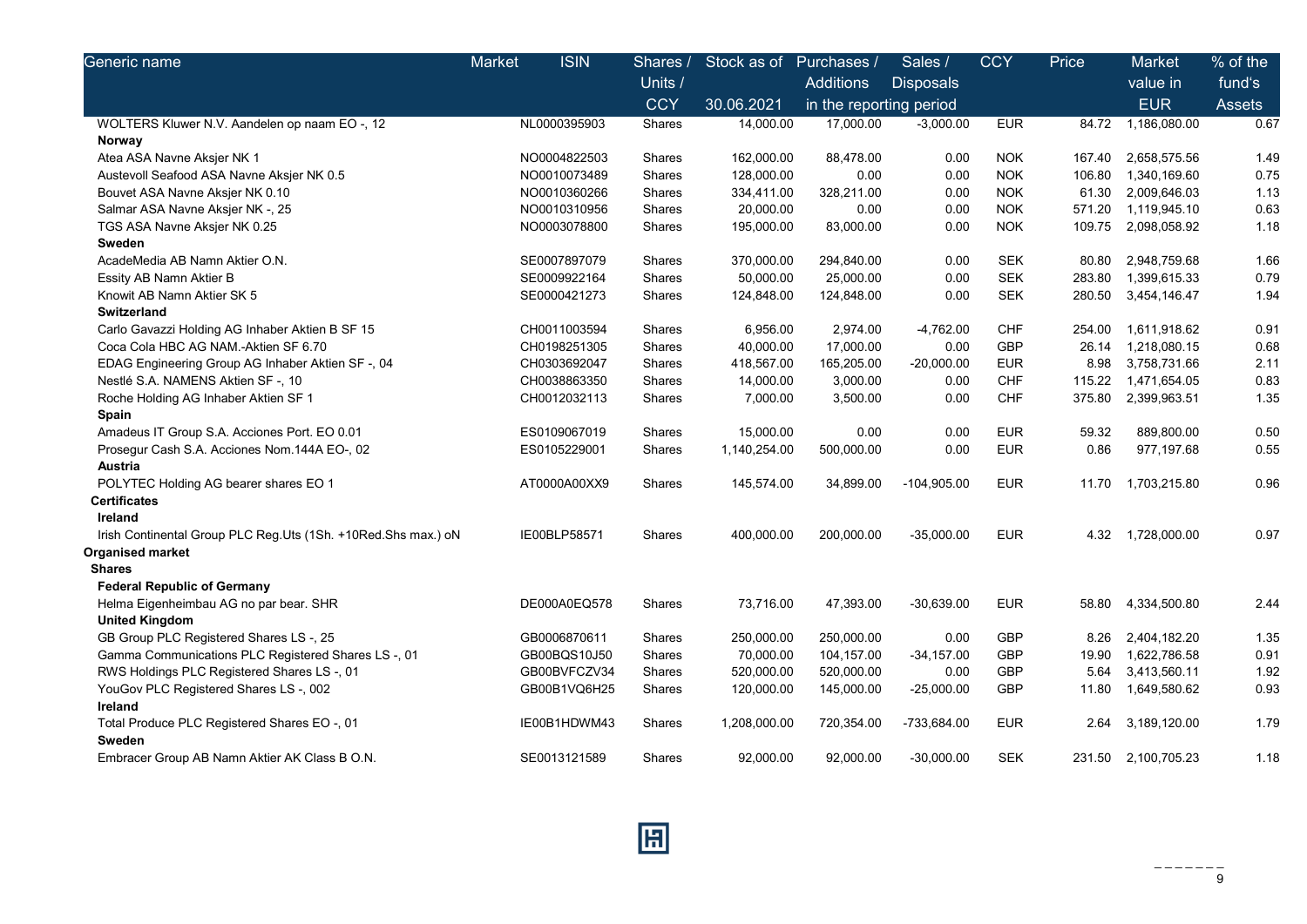| Units /<br><b>Additions</b><br><b>Disposals</b><br>value in<br><b>CCY</b><br><b>EUR</b><br>30.06.2021<br>in the reporting period<br>4,579,610.28<br><b>Cash at banks</b><br><b>EUR - Balances</b><br><b>EUR</b><br>4,592,282.32<br>EUR at Hauck & Aufhäuser Privatbankiers AG.<br>4,592,282.32<br>Niederlassung Luxemburg<br><b>Balances in other EU/EEA currencies</b><br>-484,947.39<br><b>DKK</b><br>DKK at Hauck & Aufhäuser Privatbankiers AG.<br>$-65,216.60$<br>Niederlassung Luxemburg<br>GBP at Hauck & Aufhäuser Privatbankiers AG,<br>-288,034.26<br><b>GBP</b><br>$-335,547.83$<br>Niederlassung Luxemburg<br>NOK bei Hauck & Aufhäuser Privatbankiers AG,<br><b>NOK</b><br>32,422.88<br>330,729.56 | % of the      |
|-----------------------------------------------------------------------------------------------------------------------------------------------------------------------------------------------------------------------------------------------------------------------------------------------------------------------------------------------------------------------------------------------------------------------------------------------------------------------------------------------------------------------------------------------------------------------------------------------------------------------------------------------------------------------------------------------------------------|---------------|
|                                                                                                                                                                                                                                                                                                                                                                                                                                                                                                                                                                                                                                                                                                                 | fund's        |
|                                                                                                                                                                                                                                                                                                                                                                                                                                                                                                                                                                                                                                                                                                                 | <b>Assets</b> |
|                                                                                                                                                                                                                                                                                                                                                                                                                                                                                                                                                                                                                                                                                                                 | 2.57          |
|                                                                                                                                                                                                                                                                                                                                                                                                                                                                                                                                                                                                                                                                                                                 |               |
|                                                                                                                                                                                                                                                                                                                                                                                                                                                                                                                                                                                                                                                                                                                 | 2.58          |
|                                                                                                                                                                                                                                                                                                                                                                                                                                                                                                                                                                                                                                                                                                                 |               |
|                                                                                                                                                                                                                                                                                                                                                                                                                                                                                                                                                                                                                                                                                                                 |               |
|                                                                                                                                                                                                                                                                                                                                                                                                                                                                                                                                                                                                                                                                                                                 | $-0.04$       |
|                                                                                                                                                                                                                                                                                                                                                                                                                                                                                                                                                                                                                                                                                                                 |               |
|                                                                                                                                                                                                                                                                                                                                                                                                                                                                                                                                                                                                                                                                                                                 | $-0.19$       |
|                                                                                                                                                                                                                                                                                                                                                                                                                                                                                                                                                                                                                                                                                                                 |               |
|                                                                                                                                                                                                                                                                                                                                                                                                                                                                                                                                                                                                                                                                                                                 | 0.02          |
| Niederlassung Luxemburg                                                                                                                                                                                                                                                                                                                                                                                                                                                                                                                                                                                                                                                                                         |               |
| <b>SEK</b><br>SEK at Hauck & Aufhäuser Privatbankiers AG,<br>16,744.74<br>1,651.60                                                                                                                                                                                                                                                                                                                                                                                                                                                                                                                                                                                                                              | 0.00          |
| Niederlassung Luxemburg                                                                                                                                                                                                                                                                                                                                                                                                                                                                                                                                                                                                                                                                                         |               |
| <b>Balances in non EU/EEA currencies</b>                                                                                                                                                                                                                                                                                                                                                                                                                                                                                                                                                                                                                                                                        |               |
| CHF<br>CHF at Hauck & Aufhäuser Privatbankiers AG.<br>374,088.07<br>341,290.09                                                                                                                                                                                                                                                                                                                                                                                                                                                                                                                                                                                                                                  | 0.19          |
| Niederlassung Luxemburg                                                                                                                                                                                                                                                                                                                                                                                                                                                                                                                                                                                                                                                                                         |               |
| USD at Hauck & Aufhäuser Privatbankiers AG,<br><b>USD</b><br>12,727.82<br>15,095.20                                                                                                                                                                                                                                                                                                                                                                                                                                                                                                                                                                                                                             | 0.01          |
| Niederlassung Luxemburg                                                                                                                                                                                                                                                                                                                                                                                                                                                                                                                                                                                                                                                                                         |               |
| <b>Other assets</b><br>247,562.48                                                                                                                                                                                                                                                                                                                                                                                                                                                                                                                                                                                                                                                                               | 0.14          |
| Dividend entitlements<br>246,554.26<br><b>EUR</b><br>246,554.26                                                                                                                                                                                                                                                                                                                                                                                                                                                                                                                                                                                                                                                 | 0.14          |
| 1,008.22<br><b>EUR</b><br>1,008.22<br>Other receivables                                                                                                                                                                                                                                                                                                                                                                                                                                                                                                                                                                                                                                                         | 0.00          |
| <b>Total assets</b><br>178,591,595.99                                                                                                                                                                                                                                                                                                                                                                                                                                                                                                                                                                                                                                                                           | 100.33        |
| <b>Liabilities</b><br>$-585,057.49$                                                                                                                                                                                                                                                                                                                                                                                                                                                                                                                                                                                                                                                                             | $-0.33$       |
| From                                                                                                                                                                                                                                                                                                                                                                                                                                                                                                                                                                                                                                                                                                            |               |
| Fund management fee<br>$-95,003.09$<br><b>EUR</b><br>$-95,003.09$                                                                                                                                                                                                                                                                                                                                                                                                                                                                                                                                                                                                                                               | $-0.05$       |
| <b>EUR</b><br>Performance fee<br>-405,456.79<br>-405,456.79                                                                                                                                                                                                                                                                                                                                                                                                                                                                                                                                                                                                                                                     | $-0.23$       |
| Audit costs<br>$-6,634.59$<br><b>EUR</b><br>$-6,634.59$                                                                                                                                                                                                                                                                                                                                                                                                                                                                                                                                                                                                                                                         | 0.00          |
| <b>EUR</b><br>$-450.00$<br>$-450.00$<br>Risk management fee                                                                                                                                                                                                                                                                                                                                                                                                                                                                                                                                                                                                                                                     | 0.00          |
| <b>EUR</b><br>Taxe d'abonnement<br>$-22,252.24$<br>$-22,252.24$                                                                                                                                                                                                                                                                                                                                                                                                                                                                                                                                                                                                                                                 | $-0.01$       |
| $-125.00$<br><b>EUR</b><br>$-125.00$<br>Transfer and registration agent fee                                                                                                                                                                                                                                                                                                                                                                                                                                                                                                                                                                                                                                     | 0.00          |
| $-13,624.08$<br><b>EUR</b><br>$-13,624.08$<br>Distribution agent fee                                                                                                                                                                                                                                                                                                                                                                                                                                                                                                                                                                                                                                            | $-0.01$       |
| <b>EUR</b><br>$-4,521.01$<br>Custodian fee<br>$-4,521.01$                                                                                                                                                                                                                                                                                                                                                                                                                                                                                                                                                                                                                                                       | 0.00          |
| $-21,989.36$<br><b>EUR</b><br>$-21,989.36$<br>Management fee                                                                                                                                                                                                                                                                                                                                                                                                                                                                                                                                                                                                                                                    | $-0.01$       |
| <b>EUR</b><br>$-15,001.33$<br>Interest payable on bank balances<br>$-15,001.33$                                                                                                                                                                                                                                                                                                                                                                                                                                                                                                                                                                                                                                 | $-0.01$       |
| <b>Total liabilities</b><br>$-585,057.49$                                                                                                                                                                                                                                                                                                                                                                                                                                                                                                                                                                                                                                                                       | $-0.33$       |
| 178,006,538.50<br><b>Fund assets</b>                                                                                                                                                                                                                                                                                                                                                                                                                                                                                                                                                                                                                                                                            | 100.00 $*$    |
| <b>EUR</b><br>Net asset value per unit P<br>47.80                                                                                                                                                                                                                                                                                                                                                                                                                                                                                                                                                                                                                                                               |               |
| <b>EUR</b><br>1,050.73<br>Net asset value per unit I                                                                                                                                                                                                                                                                                                                                                                                                                                                                                                                                                                                                                                                            |               |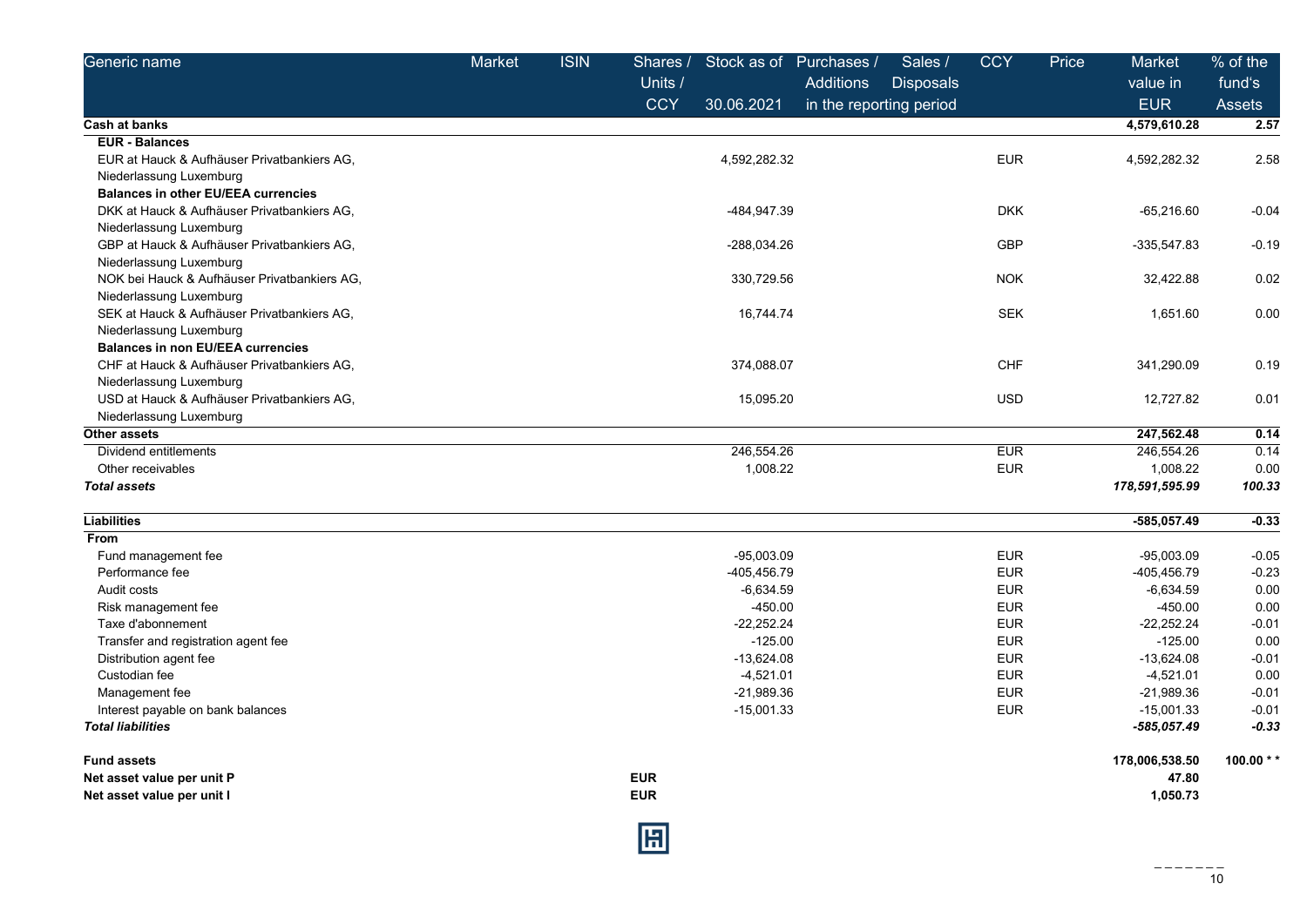| Generic name                 | <b>Market</b> | <b>ISIN</b> |              |            | Shares / Stock as of Purchases / | Sales /          | <b>CCY</b> | Price | Market      | $%$ of the    |
|------------------------------|---------------|-------------|--------------|------------|----------------------------------|------------------|------------|-------|-------------|---------------|
|                              |               |             | Units /      |            | Additions                        | <b>Disposals</b> |            |       | value in    | fund's        |
|                              |               |             | <b>CCY</b>   | 30.06.2021 | in the reporting period          |                  |            |       | <b>EUR</b>  | <b>Assets</b> |
| Net asset value per unit ITN |               |             | <b>EUR</b>   |            |                                  |                  |            |       | 795.44      |               |
| Net asset value per unit PTI |               |             | <b>EUR</b>   |            |                                  |                  |            |       | 35.32       |               |
| Units in circulation P       |               |             | <b>UNITS</b> |            |                                  |                  |            |       | 570,117.592 |               |
| Units in circulation I       |               |             | <b>UNITS</b> |            |                                  |                  |            |       | 118,217.843 |               |
| Units in circulation ITN     |               |             | <b>UNITS</b> |            |                                  |                  |            |       | 33,190.000  |               |
| Units in circulation PTI     |               |             | <b>UNITS</b> |            |                                  |                  |            |       | 3,972.461   |               |

\* \* Small rounding differences may have arisen in determining the percentages.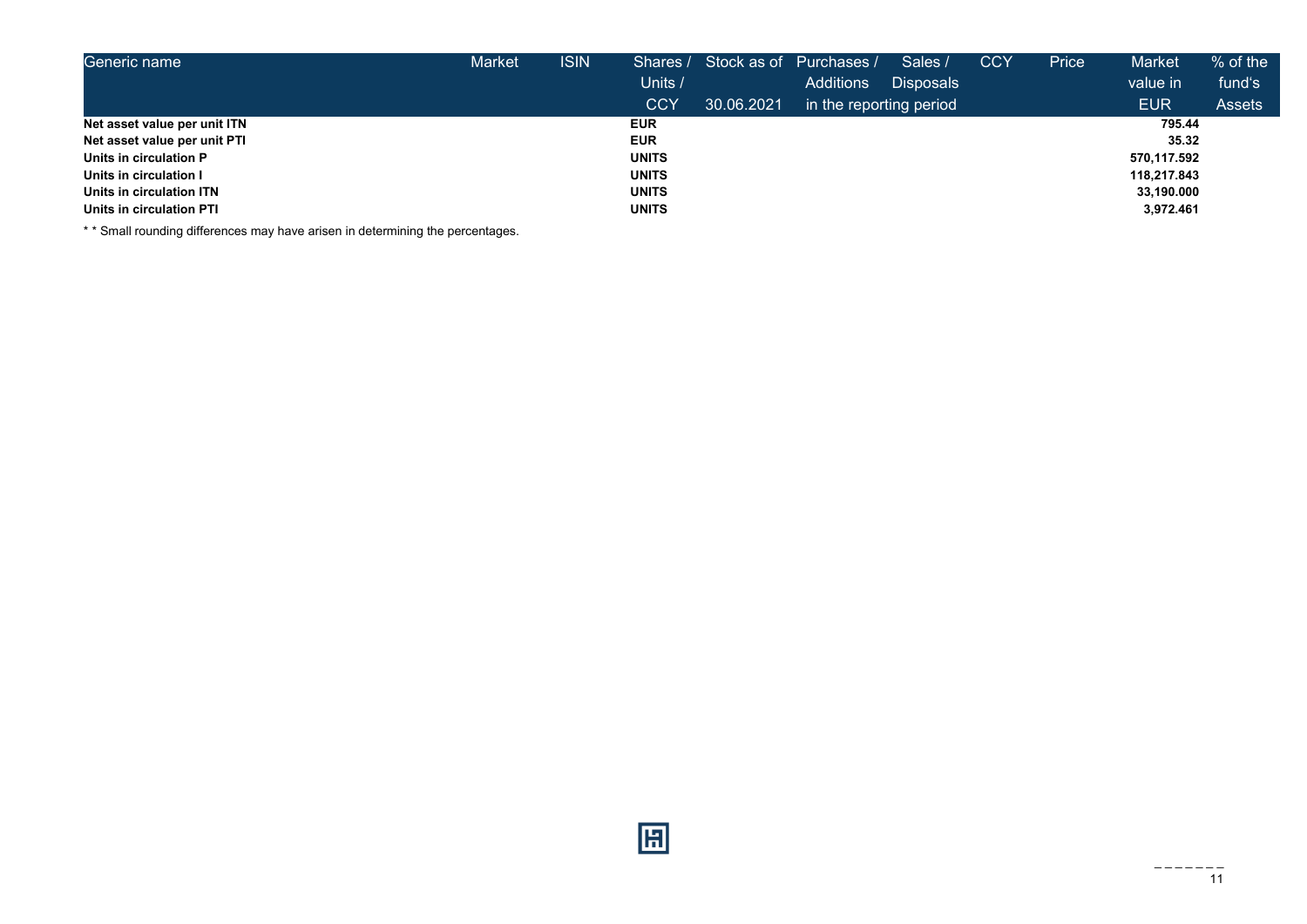## Securities prices or Market rates

The assets of the Investment Fund, which are not expressed in the fund currency, are valued on the basis of the most recently determined exchange rates.

## Foreign exchange rates (indirect quotation)

|                  |            |         | As at 30.06.2021  |
|------------------|------------|---------|-------------------|
| British pounds   | <b>GBP</b> | 0.8584  | $= 1$ euros (EUR) |
| Danish crowns    | <b>DKK</b> | 7.4360  | $= 1$ euros (EUR) |
| Norwegian crowns | <b>NOK</b> | 10.2005 | $= 1$ euros (EUR) |
| Swedish krona    | SEK        | 10.1385 | $= 1$ euros (EUR) |
| Swiss franc      | CHF        | 1.0961  | $= 1$ euros (EUR) |
| US dollar        | <b>USD</b> | 1.1860  | $= 1$ euros (EUR) |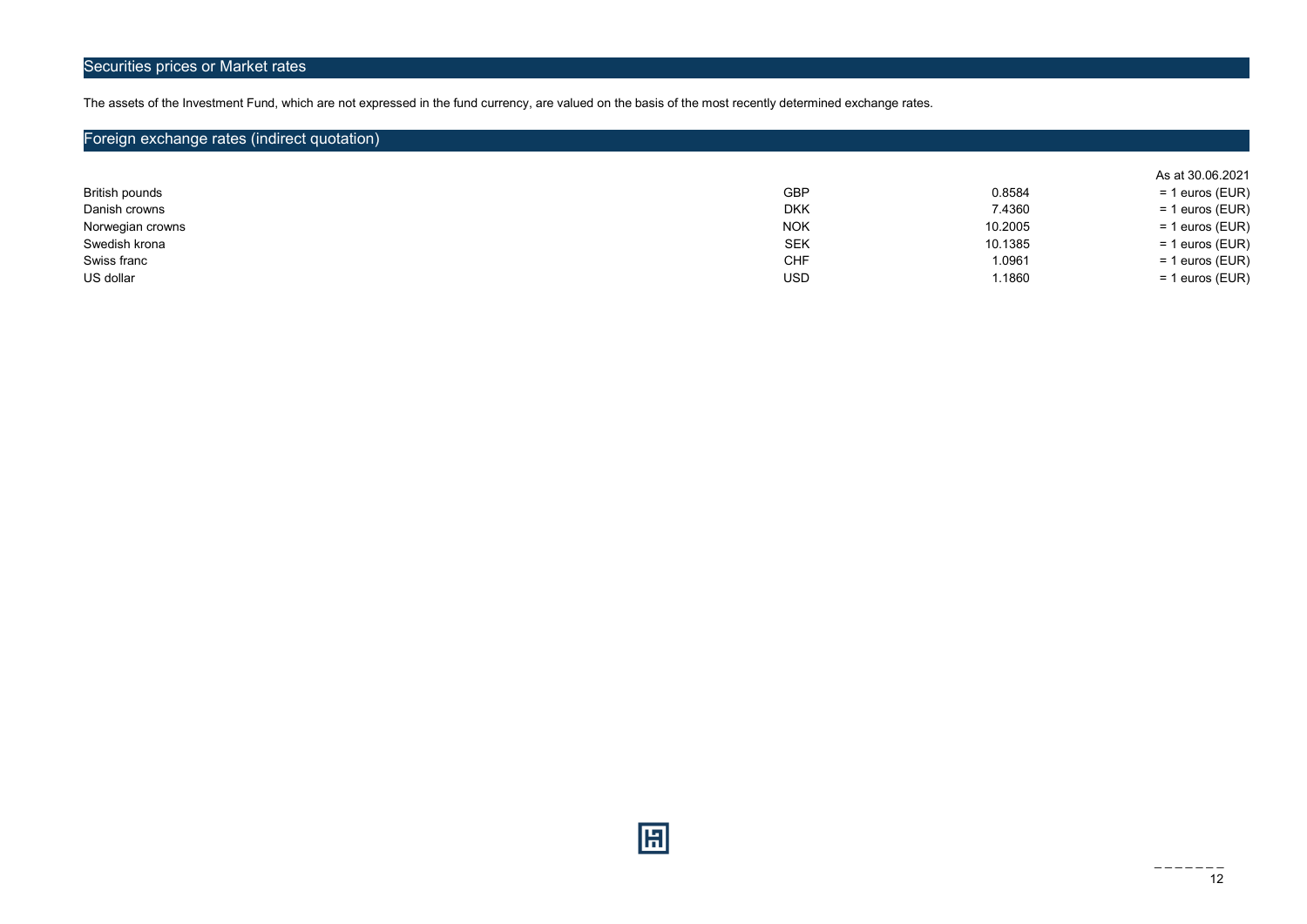## Fund assets in EUR, net asset value per unit in EUR and units in circulation LOYS FCP - LOYS Aktien Europa

| As at 30.06.2021         | Unit class<br>P in EUR | Unit class<br>I in EUR | Unit class<br><b>ITN in EUR</b> | Unit class<br><b>PTI in EUR</b> |
|--------------------------|------------------------|------------------------|---------------------------------|---------------------------------|
| Fund assets              | 27,250,522.06          | 124,215,215.26         | 26,400,502.28                   | 140,298.90                      |
| Net asset value per unit | 47.80                  | 1,050.73               | 795.44                          | 35.32                           |
| Units in circulation     | 570,117.592            | 118,217.843            | 33,190.000                      | 3,972.461                       |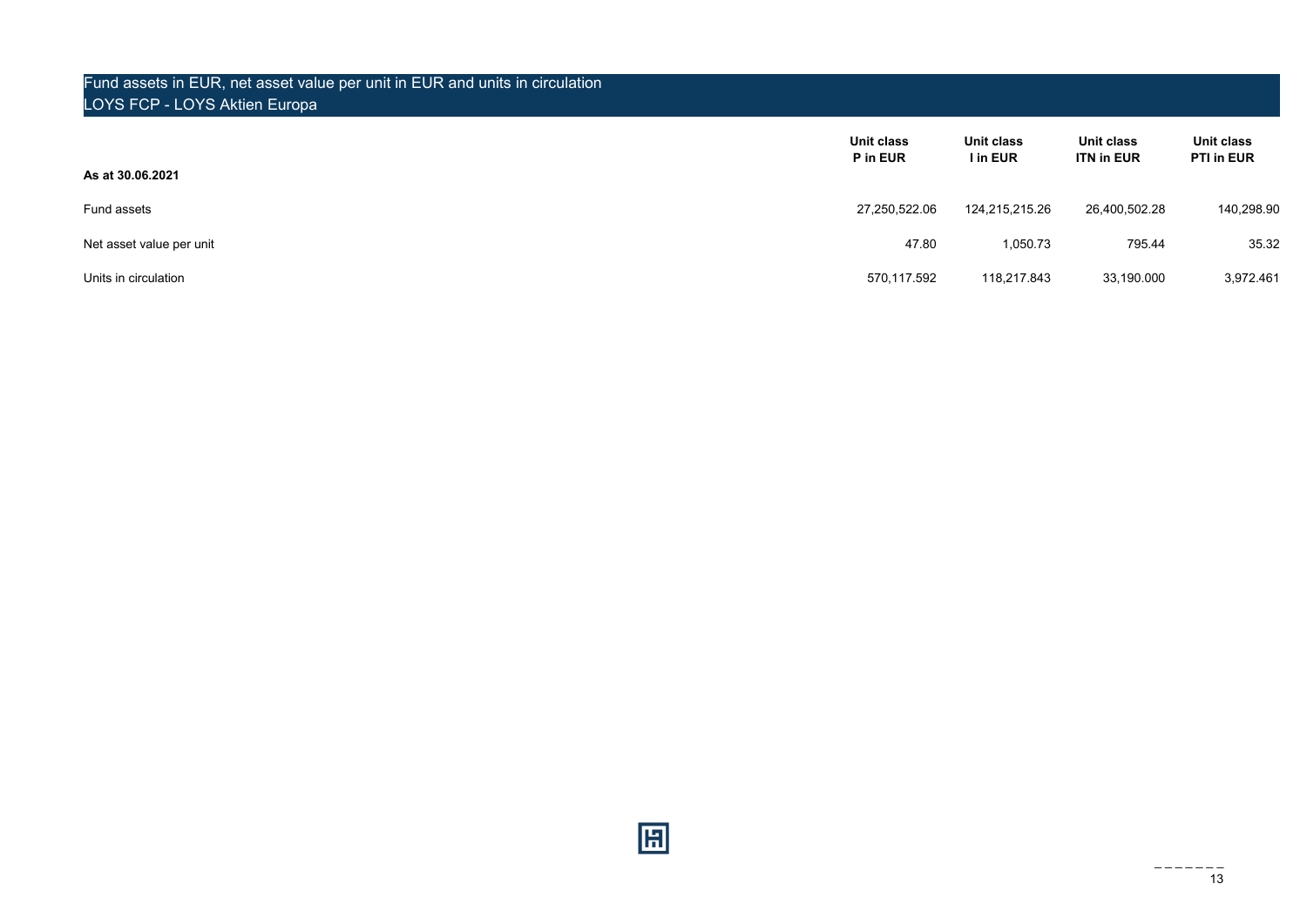## Schedule of Investments as at 30.06.2021 LOYS FCP - LOYS GLOBAL L/S

| Generic name                                   | <b>Market</b> | <b>ISIN</b>  | Shares /      | Stock as of  | Purchases /             | Sales /          | <b>CCY</b> | Price    | <b>Market</b>       | % of the      |
|------------------------------------------------|---------------|--------------|---------------|--------------|-------------------------|------------------|------------|----------|---------------------|---------------|
|                                                |               |              | Units /       |              | Additions               | <b>Disposals</b> |            |          | value in            | fund's        |
|                                                |               |              | <b>CCY</b>    | 30.06.2021   | in the reporting period |                  |            |          | <b>EUR</b>          | <b>Assets</b> |
| <b>Securities portfolio</b>                    |               |              |               |              |                         |                  |            |          | 167,832,467.87      | 92.30         |
| <b>Exchange traded securities</b>              |               |              |               |              |                         |                  |            |          |                     |               |
| <b>Shares</b>                                  |               |              |               |              |                         |                  |            |          |                     |               |
| <b>Belgium</b>                                 |               |              |               |              |                         |                  |            |          |                     |               |
| Agfa Gevaert N.V. Actions au Porteur O.N.      |               | BE0003755692 | Shares        | 955,830.00   | 0.00                    | $-354,170.00$    | <b>EUR</b> | 3.92     | 3,742,074.45        | 2.06          |
| Ontex Group N.V. Actions Nom. EO -, 01         |               | BE0974276082 | Shares        | 359,226.00   | 0.00                    | 0.00             | <b>EUR</b> | 10.50    | 3,771,873.00        | 2.07          |
| <b>Bermuda</b>                                 |               |              |               |              |                         |                  |            |          |                     |               |
| Genpact Ltd. Registered Shares DL 0.01         |               | BMG3922B1072 | Shares        | 60,880.00    | 0.00                    | $-23,120.00$     | <b>USD</b> | 45.43    | 2,332,022.26        | 1.28          |
| <b>Federal Republic of Germany</b>             |               |              |               |              |                         |                  |            |          |                     |               |
| Fresenius Medical Care KGaA no par bear. SHR   |               | DE0005785802 | Shares        | 45,866.00    | 15,000.00               | 0.00             | <b>EUR</b> | 70.04    | 3,212,454.64        | 1.77          |
| HelloFresh SE no par bear. SHR                 |               | DE000A161408 | <b>Shares</b> | 16,000.00    | 10,000.00               | $-9,000.00$      | <b>EUR</b> | 81.98    | 1,311,680.00        | 0.72          |
| Koenig & Bauer AG no par bear. SHR             |               | DE0007193500 | Shares        | 176,783.00   | 3,035.00                | $-83,720.00$     | <b>EUR</b> | 28.15    | 4,976,441.45        | 2.74          |
| Max Automation SE no par reg. SHR              |               | DE000A2DA588 | Shares        | 1,004,614.00 | 25,000.00               | 0.00             | <b>EUR</b> | 4.38     | 4,400,209.32        | 2.42          |
| Metro AG no par bearer ordinary shares         |               | DE000BFB0019 | Shares        | 88,000.00    | 0.00                    | 0.00             | <b>EUR</b> | 10.44    | 918,720.00          | 0.51          |
| TeamViewer AG no par bear. SHR                 |               | DE000A2YN900 | Shares        | 57,000.00    | 57,000.00               | 0.00             | <b>EUR</b> | 31.63    | 1,802,910.00        | 0.99          |
| Technotrans SE no par reg. SHR                 |               | DE000A0XYGA7 | Shares        | 58,826.00    | 105,737.00              | $-124,867.00$    | <b>EUR</b> | 27.30    | 1,605,949.80        | 0.88          |
| <b>Denmark</b>                                 |               |              |               |              |                         |                  |            |          |                     |               |
| DFDS A/S Indehaver Aktier DK 20                |               | DK0060655629 | Shares        | 60,000.00    | 0.00                    | $-22,114.00$     | <b>DKK</b> | 353.80   | 2,854,779.82        | 1.57          |
| <b>France</b>                                  |               |              |               |              |                         |                  |            |          |                     |               |
| Christian Dior SE Actions Port. EO 2           |               | FR0000130403 | <b>Shares</b> | 2,670.00     | 0.00                    | $-1,630.00$      | <b>EUR</b> | 679.00   | 1,812,930.00        | 1.00          |
| ESI Group S.A. Actions Port. EO 3              |               | FR0004110310 | Shares        | 18,587.00    | 18,587.00               | 0.00             | <b>EUR</b> | 58.20    | 1,081,763.40        | 0.59          |
| NRJ Group S.A. Actions au Porteur EO -, 01     |               | FR0000121691 | Shares        | 97,332.00    | 0.00                    | 0.00             | <b>EUR</b> | 6.10     | 593,725.20          | 0.33          |
| Nexity Actions au Porteur EO 5                 |               | FR0010112524 | <b>Shares</b> | 102,807.00   | 0.00                    | -98,088.00       | <b>EUR</b> | 42.18    | 4,336,399.26        | 2.38          |
| TotalEnergies SE Actions au Porteur EO 2.50    |               | FR0000120271 | Shares        | 27,000.00    | 0.00                    | 0.00             | <b>EUR</b> | 38.16    | 1,030,185.00        | 0.57          |
| <b>United Kingdom</b>                          |               |              |               |              |                         |                  |            |          |                     |               |
| Bp PLC Registered Shares DL -, 25              |               | GB0007980591 | Shares        | 400,000.00   | 0.00                    | 0.00             | GBP        | 3.15     | 1,467,847.16        | 0.81          |
| MEARS Group PLC Registered Shares LS-, 01      |               | GB0005630420 | Shares        | 2,500,000.00 | 0.00                    | $-300,000.00$    | GBP        | 1.86     | 5,417,054.99        | 2.98          |
| Smith & Nephew PLC Registered Shares DL -, 20  |               | GB0009223206 | Shares        | 140,000.00   | 20,000.00               | 0.00             | GBP        | 15.63    | 2,548,345.76        | 1.40          |
| Unilever PLC Registered Shares LS -, 031111    |               | GB00B10RZP78 | Shares        | 45,000.00    | 45,000.00               | 0.00             | GBP        | 42.31    | 2,217,759.79        | 1.22          |
| Italy                                          |               |              |               |              |                         |                  |            |          |                     |               |
| Be Shaping the Future S.p.A. Azioni nom. o. N. |               | IT0001479523 | Shares        | 2,858,096.00 | 0.00                    | $-100,000.00$    | <b>EUR</b> | 1.72     | 4,921,641.31        | 2.71          |
| Esprinet S.p.A. Azioni nom. EO -, 15           |               | IT0003850929 | Shares        | 85,996.00    | 30,000.00               | $-74,004.00$     | <b>EUR</b> |          | 14.82  1,274,460.72 | 0.70          |
| Japan                                          |               |              |               |              |                         |                  |            |          |                     |               |
| AEON Delight Co. Ltd. Registered Shares O.N.   |               | JP3389700000 | Shares        | 80,000.00    | 0.00                    | $-74,400.00$     | <b>JPY</b> | 3,485.00 | 2,118,219.12        | 1.16          |
|                                                |               |              |               |              |                         |                  |            |          |                     |               |

圓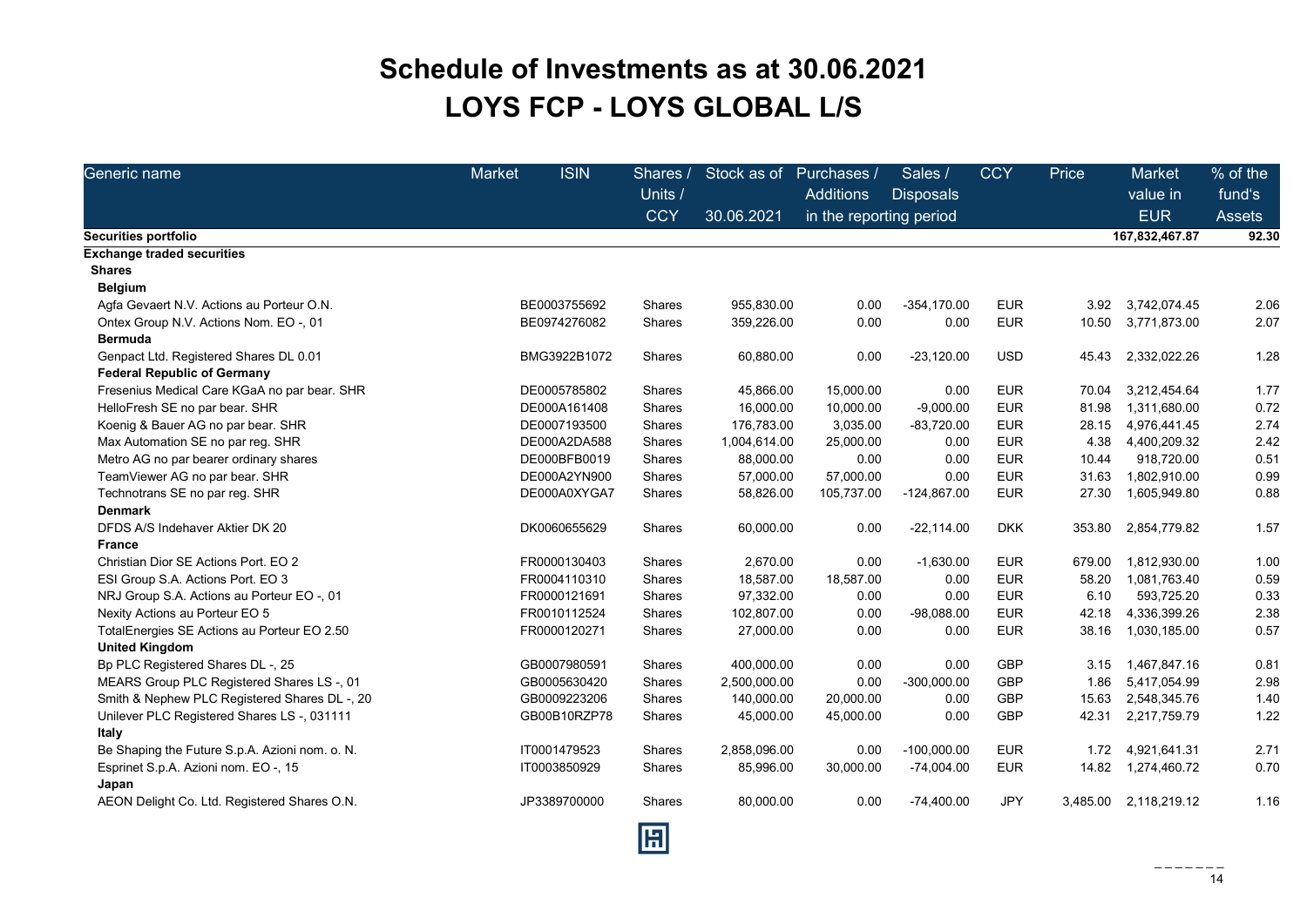| Generic name                                               | <b>ISIN</b><br>Market | Shares /   | Stock as of Purchases / |                         | Sales /          | <b>CCY</b> | Price     | Market                | % of the      |
|------------------------------------------------------------|-----------------------|------------|-------------------------|-------------------------|------------------|------------|-----------|-----------------------|---------------|
|                                                            |                       | Units /    |                         | <b>Additions</b>        | <b>Disposals</b> |            |           | value in              | fund's        |
|                                                            |                       | <b>CCY</b> | 30.06.2021              | in the reporting period |                  |            |           | <b>EUR</b>            | <b>Assets</b> |
| Asahi Group Holdings Ltd. Registered Shares O.N.           | JP3116000005          | Shares     | 50,000.00               | 0.00                    | 0.00             | <b>JPY</b> | 5,191.00  | 1,971,964.75          | 1.08          |
| BML Inc. Registered Shares O.N.                            | JP3799700004          | Shares     | 100,000.00              | 0.00                    | $-30,500.00$     | <b>JPY</b> | 3,790.00  | 2,879,501.60          | 1.58          |
| Eiken Chemical Co. Ltd. Registered Shares O.N.             | JP3160700005          | Shares     | 60,000.00               | 60,000.00               | 0.00             | JPY        | 2,149.00  | 979,638.35            | 0.54          |
| Glory Ltd. Registered Shares O.N.                          | JP3274400005          | Shares     | 86,400.00               | 0.00                    | 0.00             | JPY        | 2,303.00  | 1,511,770.25          | 0.83          |
| Japan Exchange Group Inc. Registered Shares O.N.           | JP3183200009          | Shares     | 30,000.00               | 30,000.00               | 0.00             | JPY        | 2,470.00  | 562,984.35            | 0.31          |
| Japan Lifeline Co. Ltd. Registered Shares O.N.             | JP3754500001          | Shares     | 130,000.00              | 20,000.00               | 0.00             | JPY        | 1,351.00  | 1,334,371.68          | 0.73          |
| NTT Data Corp. Registered Shares O.N.                      | JP3165700000          | Shares     | 117,700.00              | 0.00                    | 0.00             | <b>JPY</b> | 1,733.00  | 1,549,719.65          | 0.85          |
| Nohmi Bosai Ltd. Registered Shares O.N.                    | JP3759800000          | Shares     | 50,900.00               | 500.00                  | 0.00             | JPY        | 2,096.00  | 810,563.74            | 0.45          |
| NOMURA Research Institute Ltd. Registered Shares O.N.      | JP3762800005          | Shares     | 40,000.00               | 40,000.00               | 0.00             | JPY        | 3,675.00  | 1,116,851.54          | 0.61          |
| SONY Group Corp. Registered Shares O.N.                    | JP3435000009          | Shares     | 30,000.00               | 0.00                    | 0.00             | JPY        | 10,815.00 | 2,465,050.90          | 1.36          |
| Yamaha Corp. Registered Shares O.N.                        | JP3942600002          | Shares     | 25,000.00               | 0.00                    | 0.00             | <b>JPY</b> | 6,030.00  | 1,145,342.65          | 0.63          |
| Jersey                                                     |                       |            |                         |                         |                  |            |           |                       |               |
| <b>EXPERIAN PLC Registered Shares DL-, 10</b>              | GB00B19NLV48          | Shares     | 60,000.00               | 60,000.00               | 0.00             | <b>GBP</b> | 27.86     | 1,947,343.90          | 1.07          |
| WNS (Holdings) Ltd. REG.SHS (Sp.ADRs) LS-, 01              | US92932M1018          | Shares     | 40,000.00               | 0.00                    | $-10,410.00$     | <b>USD</b> | 79.87     | 2,693,760.54          | 1.48          |
| Cayman Islands                                             |                       |            |                         |                         |                  |            |           |                       |               |
| Alibaba Group Holding Ltd. REG.SHS (Sp.ADRs)/8 DL-, 000025 | US01609W1027          | Shares     | 13,739.00               | 5,739.00                | 0.00             | <b>USD</b> | 226.78    | 2,627,091.42          | 1.44          |
| Luxembourg                                                 |                       |            |                         |                         |                  |            |           |                       |               |
| Subsea 7 S.A. Registered Shares DL 2                       | LU0075646355          | Shares     | 160,000.00              | 0.00                    | $-40,000.00$     | <b>NOK</b> | 82.66     | 1,296,563.89          | 0.71          |
| <b>Netherlands</b>                                         |                       |            |                         |                         |                  |            |           |                       |               |
| Brunel International N.V. Aandelen to Toonder EO -, 03     | NL0010776944          | Shares     | 382,663.00              | 17,000.00               | $-344,970.00$    | EUR        |           | 10.92 4,178,679.96    | 2.30          |
| PostNL N.V. Aandelen aan Toonder EO -, 08                  | NL0009739416          | Shares     | 400,000.00              | 0.00                    | $-100,000.00$    | EUR        | 4.57      | 1,828,800.00          | 1.01          |
| RHI Magnesita N.V. Aandelen op naam O.N.                   | NL0012650360          | Shares     | 39,666.00               | 2,700.00                | $-73,000.00$     | EUR        |           | 47.40 1,880,168.40    | 1.03          |
| RHI Magnesita N.V. Aandelen op naam O.N.                   | NL0012650360          | Shares     | 8,000.00                | 8,000.00                | 0.00             | <b>GBP</b> | 40.50     | 377,446.41            | 0.21          |
| WOLTERS Kluwer N.V. Aandelen op naam EO -, 12              | NL0000395903          | Shares     | 18,000.00               | 18,000.00               | 0.00             | <b>EUR</b> |           | 84.72 1,524,960.00    | 0.84          |
| Norway                                                     |                       |            |                         |                         |                  |            |           |                       |               |
| Leroy Seafood Group AS Navne Aksjer NK 0.10                | NO0003096208          | Shares     | 200,000.00              | 0.00                    | -189,829.00      | <b>NOK</b> | 75.48     | 1,479,927.45          | 0.81          |
| TGS ASA Navne Aksjer NK 0.25                               | NO0003078800          | Shares     | 244,508.00              | 46,000.00               | $-4,492.00$      | <b>NOK</b> | 109.75    | 2,630,729.18          | 1.45          |
| Sweden                                                     |                       |            |                         |                         |                  |            |           |                       |               |
| Knowit AB Namn Aktier SK 5                                 | SE0000421273          | Shares     | 34,291.00               | 34,291.00               | 0.00             | <b>SEK</b> | 280.50    | 948,722.74            | 0.52          |
| Switzerland                                                |                       |            |                         |                         |                  |            |           |                       |               |
| EDAG Engineering Group AG Inhaber Aktien SF-, 04           | CH0303692047          | Shares     | 436,917.00              | 15,355.00               | $-308,000.00$    | EUR        | 8.98      | 3,923,514.66          | 2.16          |
| Nestlé S.A. NAMENS Aktien SF -, 10                         | CH0038863350          | Shares     | 15,000.00               | 15,000.00               | 0.00             | <b>CHF</b> | 115.22    | 1,576,772.19          | 0.87          |
| Roche Holding AG Inhaber Aktien SF 1                       | CH0012032113          | Shares     | 5,000.00                | 0.00                    | 0.00             | <b>CHF</b> | 375.80    | 1,714,259.65          | 0.94          |
| Spain                                                      |                       |            |                         |                         |                  |            |           |                       |               |
| Amadeus IT Group S.A. Acciones Port. EO 0.01               | ES0109067019          | Shares     | 20,000.00               | 0.00                    | $-7,000.00$      | <b>EUR</b> |           | 59.32 1,186,400.00    | 0.65          |
| <b>South Korea</b>                                         |                       |            |                         |                         |                  |            |           |                       |               |
| S1 Corp. Registered Shares SW 500                          | KR7012750006          | Shares     | 15,400.00               | 0.00                    | 0.00             | <b>KRW</b> | 81,900.00 | 941,189.64            | 0.52          |
| SK Telecom Co. Ltd. Reg.Shares (Sp.ADRs) 1/9/SW 500        | US78440P1084          | Shares     | 60,000.00               | 0.00                    | 0.00             | <b>USD</b> | 31.41     | 1,589,038.79          | 0.87          |
| <b>USA</b>                                                 |                       |            |                         |                         |                  |            |           |                       |               |
| 2U Inc. Registered Shares DL -, 001                        | US90214J1016          | Shares     | 51,000.00               | 51,000.00               | 0.00             | <b>USD</b> | 41.67     | 1,791,880.27          | 0.99          |
| Alphabet Inc. Reg. SHS Cap.Stk Cl. C DL-, 001              | US02079K1079          | Shares     | 650.00                  | 0.00                    | $-150.00$        | <b>USD</b> |           | 2,506.32 1,373,615.51 | 0.76          |
|                                                            |                       |            |                         |                         |                  |            |           |                       |               |
|                                                            |                       | 冏          |                         |                         |                  |            |           |                       |               |
|                                                            |                       |            |                         |                         |                  |            |           |                       |               |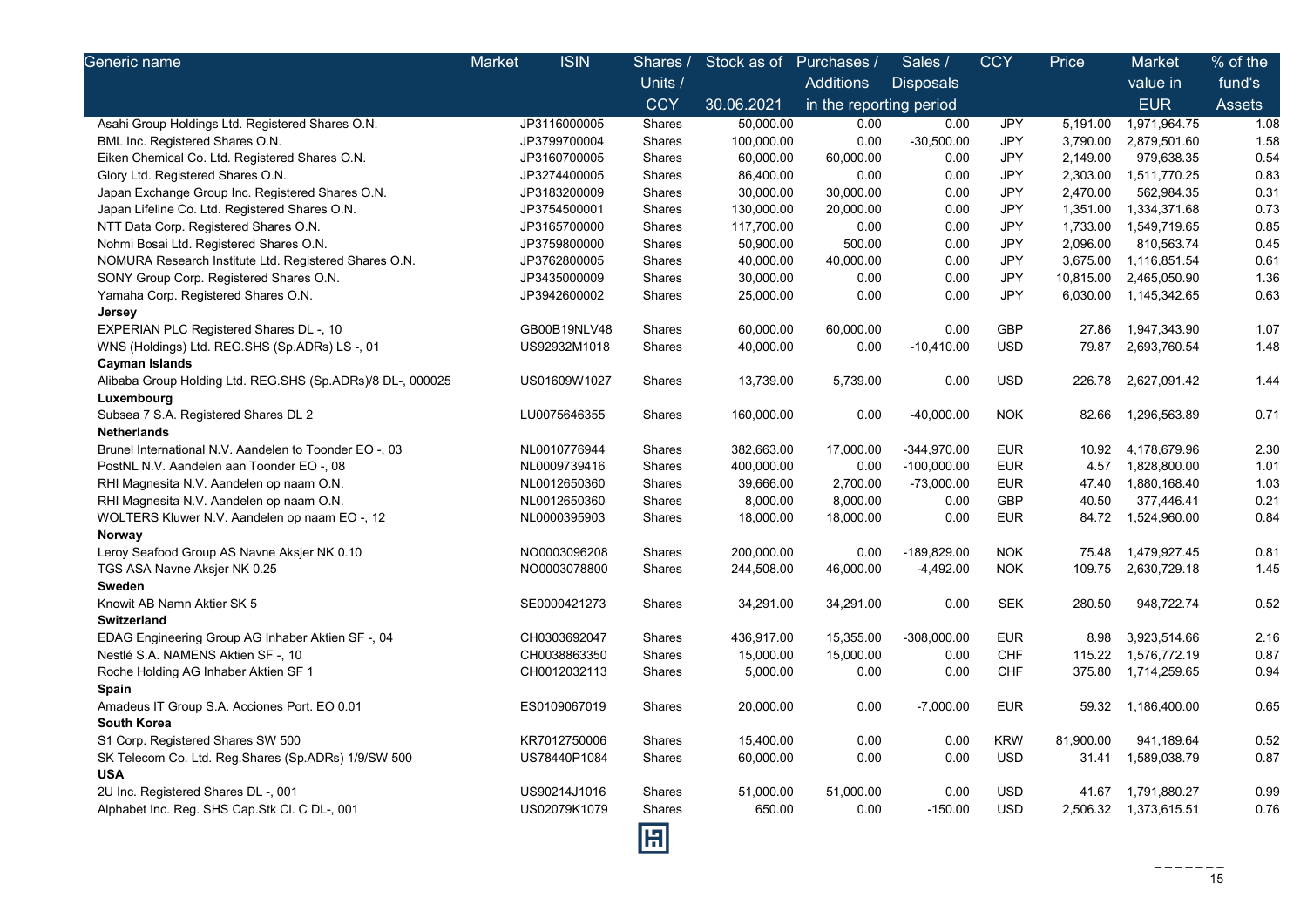| Generic name                                               | Market | <b>ISIN</b>   | Shares /      | Stock as of Purchases / |                         | Sales /          | <b>CCY</b> | Price      | Market                | % of the |
|------------------------------------------------------------|--------|---------------|---------------|-------------------------|-------------------------|------------------|------------|------------|-----------------------|----------|
|                                                            |        |               | Units /       |                         | <b>Additions</b>        | <b>Disposals</b> |            |            | value in              | fund's   |
|                                                            |        |               | <b>CCY</b>    | 30.06.2021              | in the reporting period |                  |            |            | <b>EUR</b>            | Assets   |
| Alphabet Inc. Reg. SHS Cl. A DL-, 001                      |        | US02079K3059  | Shares        | 800.00                  | 0.00                    | $-150.00$        | <b>USD</b> | 2,441.79   | 1,647,075.89          | 0.91     |
| Baxter International Inc. Registered Shares DL 1           |        | US 0718131099 | Shares        | 20,000.00               | 0.00                    | 0.00             | <b>USD</b> | 80.50      | 1,357,504.22          | 0.75     |
| Becton, Dickinson & Co. Registered Shares DL 1             |        | US 0758871091 | Shares        | 6,000.00                | 0.00                    | 0.00             | <b>USD</b> | 243.19     | 1,230,303.54          | 0.68     |
| BERKSHIRE Hathaway Inc. Registered Shares A DL 5           |        | US 0846701086 | Shares        | 4.00                    | 0.00                    | $-3.00$          | <b>USD</b> | 418,601.00 | 1,411,807.76          | 0.78     |
| BlackRock Inc. Reg. Shares Class A DL -, 01                |        | US09247X1019  | Shares        | 1,500.00                | 0.00                    | 0.00             | <b>USD</b> | 874.97     | 1,106,623.10          | 0.61     |
| Blackstone Group Inc., The Registered Shares DL -, 00001   |        | US09260D1072  | Shares        | 13,676.00               | 0.00                    | $-6,324.00$      | <b>USD</b> | 97.14      | 1,120,140.51          | 0.62     |
| CBIZ Inc. Registered Shares DL -, 01                       |        | US 1248051021 | Shares        | 46,100.00               | 0.00                    | -41,805.00       | <b>USD</b> | 32.77      | 1,273,774.87          | 0.70     |
| Clorox Co., The Registered Shares DL 1                     |        | US 1890541097 | Shares        | 9,000.00                | 9,000.00                | 0.00             | <b>USD</b> | 179.91     | 1,365,252.95          | 0.75     |
| Encompass Health Corp. Registered Shares DL-, 01           |        | US29261A1007  | Shares        | 51,387.00               | 5,000.00                | $-1,613.00$      | <b>USD</b> | 78.03      | 3,380,883.31          | 1.86     |
| Etsy Inc. Registered Shares DL -, 001                      |        | US29786A1060  | Shares        | 6,000.00                | 6,000.00                | 0.00             | <b>USD</b> | 205.84     | 1,041,349.07          | 0.57     |
| Facebook Inc. Reg.Shares CL.A DL-, 000006                  |        | US30303M1027  | Shares        | 8,000.00                | 2,000.00                | $-3,000.00$      | <b>USD</b> | 347.71     | 2,345,430.02          | 1.29     |
| FISERV Inc. Registered Shares DL -, 01                     |        | US 3377381088 | Shares        | 18,000.00               | 15,000.00               | 0.00             | <b>USD</b> | 106.89     | 1,622,276.56          | 0.89     |
| Gartner Inc. Reg. Shares DL -, 0005                        |        | US 3666511072 | Shares        | 8,385.00                | 0.00                    | $-2,500.00$      | <b>USD</b> | 242.20     | 1,712,349.92          | 0.94     |
| GoDaddy Inc. Registered Shares CL.A DL-, 001               |        | US 3802371076 | Shares        | 38,000.00               | 38,000.00               | 0.00             | <b>USD</b> | 86.96      | 2,786,239.46          | 1.53     |
| INTL Business Machines Corp. Registered Shares DL -, 20    |        | US 4592001014 | Shares        | 10,000.00               | 0.00                    | 0.00             | <b>USD</b> | 146.59     | 1,236,003.37          | 0.68     |
| Knight Swift Transp. HLDGS Inc Reg. Sh. Class A DL -, 01   |        | US 4990491049 | Shares        | 25,000.00               | 0.00                    | $-5,000.00$      | <b>USD</b> | 45.46      | 958,263.07            | 0.53     |
| McDonald's Corp. Registered Shares DL-, 01                 |        | US 5801351017 | Shares        | 4,000.00                | 4,000.00                | 0.00             | <b>USD</b> | 230.99     | 779,055.65            | 0.43     |
| Microsoft Corp. Registered Shares DL-, 00000625            |        | US 5949181045 | Shares        | 10,000.00               | 0.00                    | 0.00             | <b>USD</b> | 270.90     | 2,284,148.40          | 1.26     |
| Mondelez International Inc. Registered Shares Class A O.N. |        | US 6092071058 | Shares        | 30,000.00               | 10,000.00               | 0.00             | <b>USD</b> | 62.44      | 1,579,426.64          | 0.87     |
| PAYPAL Holdings Inc. Reg. Shares DL -, 0001                |        | US70450Y1038  | Shares        | 10,000.00               | 10,000.00               | $-3,500.00$      | <b>USD</b> | 291.48     | 2,457,672.85          | 1.35     |
| Proofpoint Inc. Registered Shares DL -, 0001               |        | US 7434241037 | Shares        | 14,000.00               | 0.00                    | $-6,375.00$      | <b>USD</b> | 173.76     | 2,051,129.85          | 1.13     |
| Republic Services Inc. Registered Shares DL -, 01          |        | US 7607591002 | Shares        | 12,000.00               | 13,215.00               | $-10,215.00$     | <b>USD</b> | 110.01     | 1,113,086.00          | 0.61     |
| Salesforce.com Inc. Registered Shares DL -, 001            |        | US79466L3024  | Shares        | 17,000.00               | 14,000.00               | 0.00             | <b>USD</b> | 244.27     | 3,501,340.64          | 1.93     |
| Visa Inc. Reg. Shares Class A DL -, 0001                   |        | US92826C8394  | Shares        | 10,000.00               | 3,000.00                | 0.00             | <b>USD</b> | 233.82     | 1,971,500.84          | 1.08     |
| VMware Inc. Regist. Shares Class A DL -, 01 <sup>1</sup>   |        | US 9285634021 | Shares        | 13,000.00               | 8,500.00                | $-7,500.00$      | <b>USD</b> | 159.97     | 1,753,465.43          | 0.96     |
| Austria                                                    |        |               |               |                         |                         |                  |            |            |                       |          |
| POLYTEC Holding AG bearer shares EO 1                      |        | AT0000A00XX9  | Shares        | 166,415.00              | 137,990.00              | $-358, 197.00$   | <b>EUR</b> |            | 11.70  1,947,055.50   | 1.07     |
| <b>Organised market</b>                                    |        |               |               |                         |                         |                  |            |            |                       |          |
| <b>Shares</b>                                              |        |               |               |                         |                         |                  |            |            |                       |          |
| <b>Federal Republic of Germany</b>                         |        |               |               |                         |                         |                  |            |            |                       |          |
| Helma Eigenheimbau AG no par bear. SHR                     |        | DE000A0EQ578  | Shares        | 66,183.00               | 39,142.00               | $-110,422.00$    | <b>EUR</b> | 58.80      | 3,891,560.40          | 2.14     |
| <b>United Kingdom</b>                                      |        |               |               |                         |                         |                  |            |            |                       |          |
| RWS Holdings PLC Registered Shares LS-, 01                 |        | GB00BVFCZV34  | Shares        | 340,000.00              | 340,000.00              | 0.00             | <b>GBP</b> | 5.64       | 2,231,943.15          | 1.23     |
| Ireland                                                    |        |               |               |                         |                         |                  |            |            |                       |          |
| Total Produce PLC Registered Shares EO -, 01<br>Japan      |        | IE00B1HDWM43  | Shares        | 750,000.00              | 200,000.00              | $-2,649,125.00$  | <b>EUR</b> | 2.64       | 1,980,000.00          | 1.09     |
| Nakanishi Inc. Registered Shares O.N.                      |        | JP3642500007  | <b>Shares</b> | 60,000.00               | 0.00                    | $-17,100.00$     | <b>JPY</b> |            | 2,430.00 1,107,734.39 | 0.61     |

<sup>1</sup> These securities are transferred in whole or in part as securities loans (see schedule).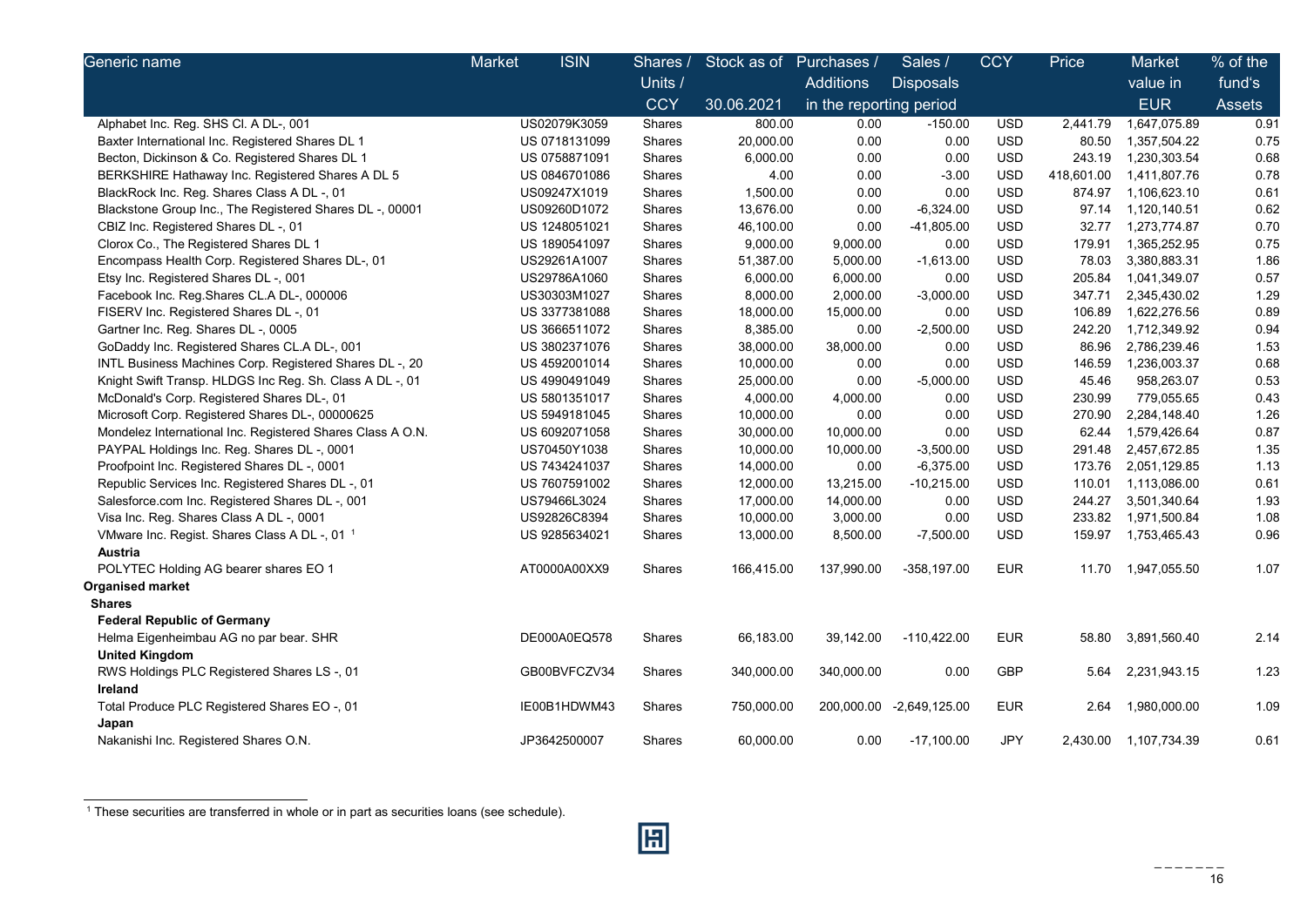| Generic name                                         | Market      | <b>ISIN</b> | Shares /   |                 | Stock as of Purchases / | Sales /          | <b>CCY</b> | Price | Market          | % of the      |
|------------------------------------------------------|-------------|-------------|------------|-----------------|-------------------------|------------------|------------|-------|-----------------|---------------|
|                                                      |             |             | Units /    |                 | <b>Additions</b>        | <b>Disposals</b> |            |       | value in        | fund's        |
|                                                      |             |             | <b>CCY</b> | 30.06.2021      | in the reporting period |                  |            |       | <b>EUR</b>      | <b>Assets</b> |
| <b>Derivatives</b>                                   |             |             |            |                 |                         |                  |            |       | 111,794.22      | 0.06          |
| <b>Index derivatives</b>                             |             |             |            |                 |                         |                  |            |       |                 |               |
| Options on equity indices and equity index           |             |             |            |                 |                         |                  |            |       |                 |               |
| futures contracts                                    |             |             |            |                 |                         |                  |            |       |                 |               |
| Vstoxx Index Future 07/2021 (EURX) CALL 30 Jul.2021  | <b>XEUR</b> |             |            | 5,000.00        |                         |                  | <b>EUR</b> |       | -387,500.00     | $-0.21$       |
| Vstoxx Index Future 07/2021 (EURX) CALL 38 Jul.2021  | <b>XEUR</b> |             |            | $-5,000.00$     |                         |                  | <b>EUR</b> |       | 262,500.00      | 0.14          |
| Vstoxx Index Future 07/2021 (EURX) PUT 17.5 Jul.2021 | <b>XEUR</b> |             |            | $-5,000.00$     |                         |                  | <b>EUR</b> |       | -137,500.00     | $-0.08$       |
| Vstoxx Index Future 08/2021 (EURX) CALL 26 Aug 2021  | <b>XEUR</b> |             |            | 5,000.00        |                         |                  | <b>EUR</b> |       | $-262,500.00$   | $-0.14$       |
| Vstoxx Index Future 08/2021 (EURX) CALL 38 Aug.2021  | <b>XEUR</b> |             |            | $-5,000.00$     |                         |                  | <b>EUR</b> |       | 125,000.00      | 0.07          |
| Vstoxx Index Future 08/2021 (EURX) PUT 17 Aug 2021   | <b>XEUR</b> |             |            | $-5,000.00$     |                         |                  | <b>EUR</b> |       | $-62,500.00$    | $-0.03$       |
| Securities futures contracts on equity indices       |             |             |            |                 |                         |                  |            |       |                 |               |
| DAX Performance Index Future (EURX) September 2021   | <b>XEUR</b> |             |            | $-80.00$        |                         |                  | <b>EUR</b> |       | 343,375.00      | 0.19          |
| STOXX 600 Europe Ind. FUT (EURX) September 2021      | <b>XEUR</b> |             |            | $-700.00$       |                         |                  | <b>EUR</b> |       | 233,100.00      | 0.13          |
| Euro Stoxx 50 Future (EURX) September 2021           | <b>XEUR</b> |             |            | $-300.00$       |                         |                  | <b>EUR</b> |       | 230,280.00      | 0.13          |
| Nikkei 225 Stock Avg.Ind.Fut. (OSE) Sep.2021         | <b>XMOD</b> |             |            | $-50.00$        |                         |                  | <b>JPY</b> |       | 85,473.33       | 0.05          |
| E Mini S & P 500 Index Future (CME) September 2021   | XCME        |             |            | $-140.00$       |                         |                  | <b>USD</b> |       | -306,323.77     | $-0.17$       |
| Forward foreign exchange contracts at                |             |             |            |                 |                         |                  |            |       |                 |               |
| Hauck & Aufhäuser Privatbankiers AG                  |             |             |            |                 |                         |                  |            |       |                 |               |
| <b>Open positions</b>                                |             |             |            |                 |                         |                  |            |       |                 |               |
| Sold USD 15,000,000.00/Bought EUR 13,193,308.35      | <b>OTC</b>  |             |            |                 |                         |                  |            |       | 547,214.78      | 0.30          |
| Bought EUR 6,000,000.00/Sold GBP 5,448,060.00        | <b>OTC</b>  |             |            |                 |                         |                  |            |       | -342,317.83     | $-0.19$       |
| Sold USD 10,000,000.00/Bought EUR 8,452,799.60       | <b>OTC</b>  |             |            |                 |                         |                  |            |       | 28,860.10       | 0.02          |
| Sold USD 10,000,000.00/Bought EUR 8,366,800.50       | <b>OTC</b>  |             |            |                 |                         |                  |            |       | $-39,491.63$    | $-0.02$       |
| Bought EUR 5,000,000.00/Sold JPY 636,925,000.00      | <b>OTC</b>  |             |            |                 |                         |                  |            |       | 172,755.56      | 0.10          |
| Sold USD 10,000,000.00/Bought EUR 8,412,233.10       | <b>OTC</b>  |             |            |                 |                         |                  |            |       | 30,247.90       | 0.02          |
| Bought EUR 8,000,000.00/Sold JPY 1,070,600,000.00    | OTC         |             |            |                 |                         |                  |            |       | -106,979.86     | $-0.06$       |
| Bought EUR 10,000,000.00/Sold USD 12,336,200.00      | <b>OTC</b>  |             |            |                 |                         |                  |            |       | -328,659.36     | $-0.18$       |
| Sold CHF 5,000,000.00/Bought EUR 4,597,658.85        | <b>OTC</b>  |             |            |                 |                         |                  |            |       | 26,760.00       | 0.01          |
| Cash at banks                                        |             |             |            |                 |                         |                  |            |       | 5,625,186.47    | 3.09          |
| <b>EUR - Balances</b>                                |             |             |            |                 |                         |                  |            |       |                 |               |
| EUR at Hauck & Aufhäuser Privatbankiers AG.          |             |             |            | 2,321,415.70    |                         |                  | <b>EUR</b> |       | 2,321,415.70    | 1.28          |
| Niederlassung Luxemburg                              |             |             |            |                 |                         |                  |            |       |                 |               |
| EUR at Baader Bank AG                                |             |             |            | 6,815.69        |                         |                  | <b>EUR</b> |       | 6,815.69        | 0.00          |
| <b>Balances in other EU/EEA currencies</b>           |             |             |            |                 |                         |                  |            |       |                 |               |
| DKK at Hauck & Aufhäuser Privatbankiers AG,          |             |             |            | 72,200.78       |                         |                  | <b>DKK</b> |       | 9,709.69        | 0.01          |
| Niederlassung Luxemburg                              |             |             |            |                 |                         |                  |            |       |                 |               |
| GBP at Hauck & Aufhäuser Privatbankiers AG,          |             |             |            | $-2,235,632.71$ |                         |                  | <b>GBP</b> |       | $-2,604,418.35$ | $-1.43$       |
| Niederlassung Luxemburg                              |             |             |            |                 |                         |                  |            |       |                 |               |
| NOK bei Hauck & Aufhäuser Privatbankiers AG,         |             |             |            | 11,972.04       |                         |                  | <b>NOK</b> |       | 1,173.67        | 0.00          |
| Niederlassung Luxemburg                              |             |             |            |                 |                         |                  |            |       |                 |               |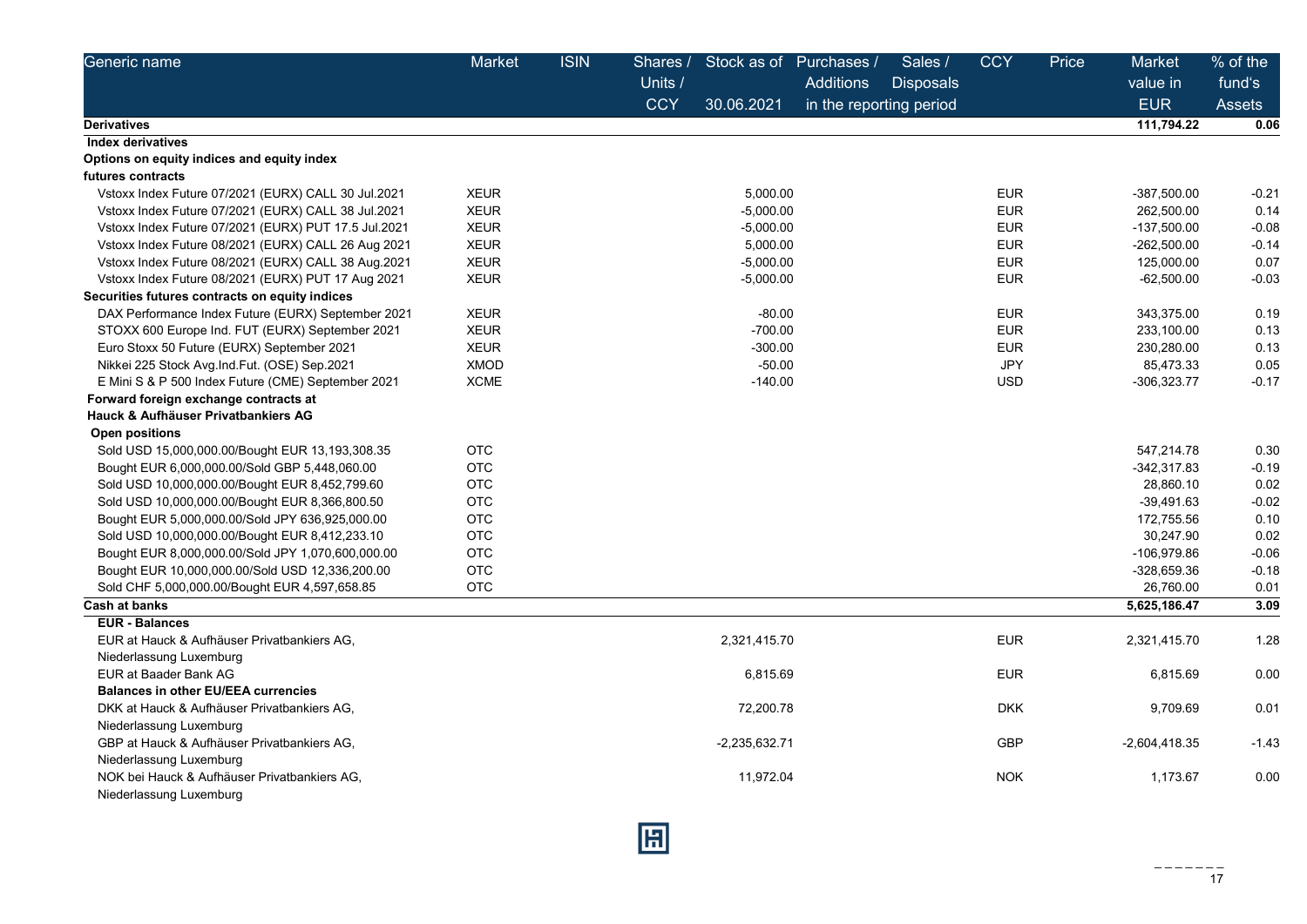| Generic name                                | <b>Market</b> | <b>ISIN</b> | Shares /   | Stock as of Purchases / |                         | Sales /          | <b>CCY</b> | Price | Market           | % of the      |
|---------------------------------------------|---------------|-------------|------------|-------------------------|-------------------------|------------------|------------|-------|------------------|---------------|
|                                             |               |             | Units /    |                         | Additions               | <b>Disposals</b> |            |       | value in         | fund's        |
|                                             |               |             | <b>CCY</b> | 30.06.2021              | in the reporting period |                  |            |       | <b>EUR</b>       | <b>Assets</b> |
| SEK at Hauck & Aufhäuser Privatbankiers AG, |               |             |            | $-9,504,128.23$         |                         |                  | <b>SEK</b> |       | -937,429.43      | $-0.52$       |
| Niederlassung Luxemburg                     |               |             |            |                         |                         |                  |            |       |                  |               |
| <b>Balances in non EU/EEA currencies</b>    |               |             |            |                         |                         |                  |            |       |                  |               |
| AUD at Hauck & Aufhäuser Privatbankiers AG, |               |             |            | 57.27                   |                         |                  | <b>AUD</b> |       | 36.26            | 0.00          |
| Niederlassung Luxemburg                     |               |             |            |                         |                         |                  |            |       |                  |               |
| CHF at Hauck & Aufhäuser Privatbankiers AG, |               |             |            | $-3,875.00$             |                         |                  | CHF        |       | $-3,535.26$      | 0.00          |
| Niederlassung Luxemburg                     |               |             |            |                         |                         |                  |            |       |                  |               |
| HKD at Hauck & Aufhäuser Privatbankiers AG, |               |             |            | $-0.03$                 |                         |                  | <b>HKD</b> |       | 0.00             | 0.00          |
| Niederlassung Luxemburg                     |               |             |            |                         |                         |                  |            |       |                  |               |
| JPY at Hauck & Aufhäuser Privatbankiers AG, |               |             |            | 311,316,706.00          |                         |                  | <b>JPY</b> |       | 2,365,269.00     | 1.30          |
| Niederlassung Luxemburg                     |               |             |            |                         |                         |                  |            |       |                  |               |
| USD at Hauck & Aufhäuser Privatbankiers AG, |               |             |            | 5,296,853.31            |                         |                  | <b>USD</b> |       | 4,466,149.50     | 2.46          |
| Niederlassung Luxemburg                     |               |             |            |                         |                         |                  |            |       |                  |               |
| Other assets                                |               |             |            |                         |                         |                  |            |       | 9,599,047.40     | 5.28          |
| Dividend entitlements                       |               |             |            | 109,524.10              |                         |                  | <b>EUR</b> |       | 109,524.10       | 0.06          |
| Initial margin                              |               |             |            | 8,703,805.61            |                         |                  | <b>EUR</b> |       | 8,703,805.61     | 4.79          |
| Other receivables                           |               |             |            | 15,810.51               |                         |                  | <b>EUR</b> |       | 15,810.51        | 0.01          |
| Securities lending receivables              |               |             |            | 1,083.40                |                         |                  | <b>EUR</b> |       | 1,083.40         | 0.00          |
| Receivables from future variation margin    |               |             |            | 768,823.78              |                         |                  | <b>EUR</b> |       | 768,823.78       | 0.42          |
| <b>Total assets</b>                         |               |             |            |                         |                         |                  |            |       | 183, 168, 495.96 | 100.73        |
| <b>Liabilities</b>                          |               |             |            |                         |                         |                  |            |       | $-1,336,233.14$  | $-0.73$       |
| From                                        |               |             |            |                         |                         |                  |            |       |                  |               |
| Fund management fee                         |               |             |            | $-137,557.80$           |                         |                  | <b>EUR</b> |       | $-137,557.80$    | $-0.08$       |
| Future variation margin                     |               |             |            | $-892,228.33$           |                         |                  | <b>EUR</b> |       | -892,228.33      | $-0.49$       |
| Performance fee                             |               |             |            | -186,678.62             |                         |                  | <b>EUR</b> |       | -186,678.62      | $-0.10$       |
| Audit costs                                 |               |             |            | $-6,634.59$             |                         |                  | <b>EUR</b> |       | $-6,634.59$      | 0.00          |
| Risk management fee                         |               |             |            | $-450.00$               |                         |                  | <b>EUR</b> |       | $-450.00$        | 0.00          |
| Taxe d'abonnement                           |               |             |            | $-22,734.37$            |                         |                  | <b>EUR</b> |       | $-22,734.37$     | $-0.01$       |
| Transfer and registration agent fee         |               |             |            | $-125.00$               |                         |                  | <b>EUR</b> |       | $-125.00$        | 0.00          |
| Distribution agent fee                      |               |             |            | $-49,291.22$            |                         |                  | <b>EUR</b> |       | $-49,291.22$     | $-0.03$       |
| Custodian fee                               |               |             |            | $-4,621.86$             |                         |                  | <b>EUR</b> |       | $-4,621.86$      | 0.00          |
| Management fee                              |               |             |            | $-25,865.19$            |                         |                  | <b>EUR</b> |       | $-25,865.19$     | $-0.01$       |
| Interest payable on bank balances           |               |             |            | $-10,046.16$            |                         |                  | <b>EUR</b> |       | $-10,046.16$     | $-0.01$       |
| <b>Total liabilities</b>                    |               |             |            |                         |                         |                  |            |       | $-1,336,233.14$  | -0.73         |
| <b>Fund assets</b>                          |               |             |            |                         |                         |                  |            |       | 181,832,262.82   | 100.00 $*$    |
| Net asset value per unit P                  |               |             | <b>EUR</b> |                         |                         |                  |            |       | 72.36            |               |
| Net asset value per unit I                  |               |             | <b>EUR</b> |                         |                         |                  |            |       | 78.82            |               |
| Net asset value per unit IAN                |               |             | <b>EUR</b> |                         |                         |                  |            |       | 545.51           |               |
| Net asset value per unit ITN                |               |             | <b>EUR</b> |                         |                         |                  |            |       | 578.51           |               |
|                                             |               |             | 冏          |                         |                         |                  |            |       |                  |               |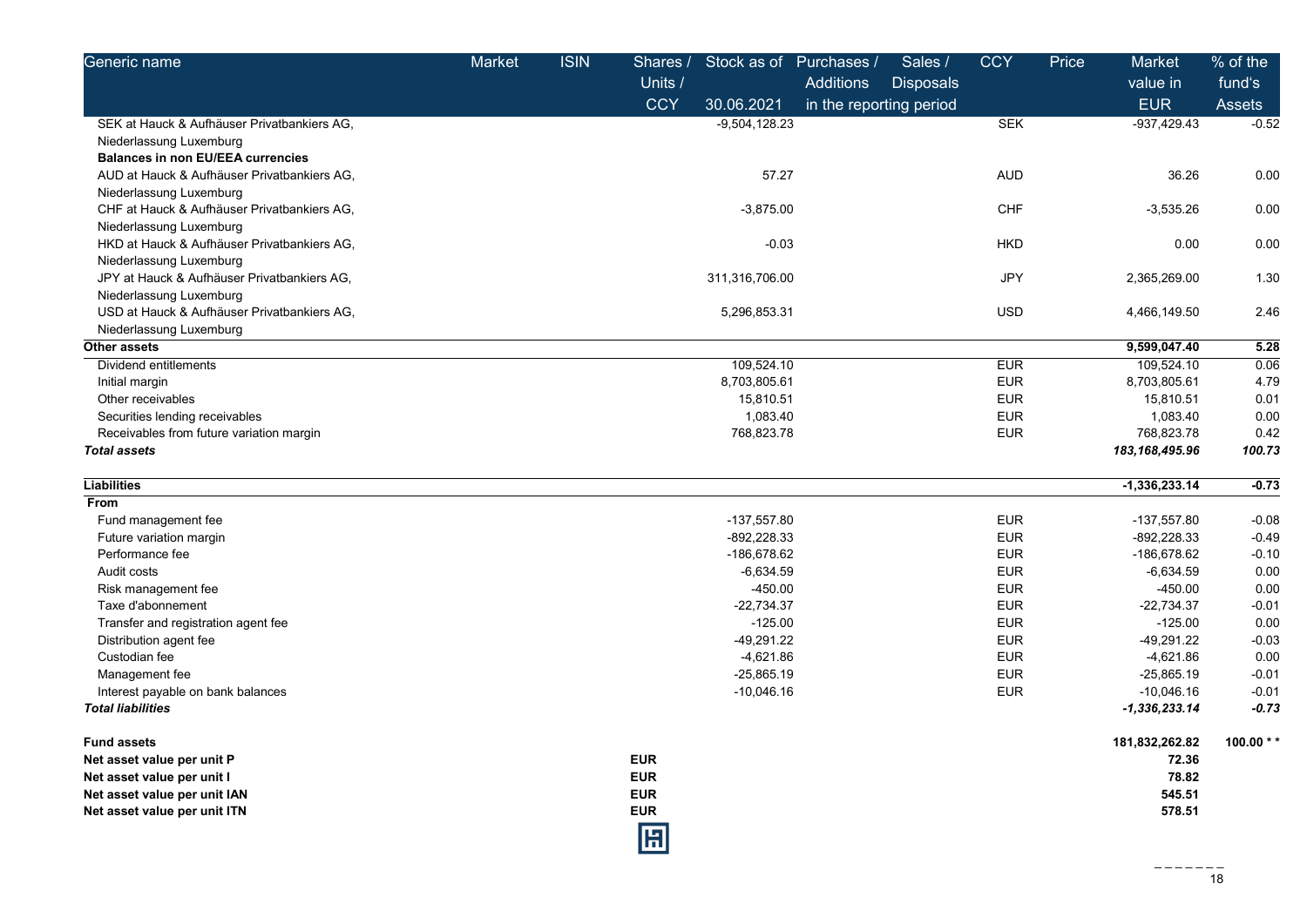| Generic name             | <b>Market</b> | <b>ISIN</b> | Shares /     |            | Stock as of Purchases / | Sales /          | <b>CCY</b> | Price | <b>Market</b> | $%$ of the    |
|--------------------------|---------------|-------------|--------------|------------|-------------------------|------------------|------------|-------|---------------|---------------|
|                          |               |             | Units /      |            | <b>Additions</b>        | <b>Disposals</b> |            |       | value in      | fund's        |
|                          |               |             | <b>CCY</b>   | 30.06.2021 | in the reporting period |                  |            |       | <b>EUR</b>    | <b>Assets</b> |
| Units in circulation P   |               |             | <b>UNITS</b> |            |                         |                  |            |       | 1.370.684.405 |               |
| Units in circulation I   |               |             | <b>UNITS</b> |            |                         |                  |            |       | 255,004.600   |               |
| Units in circulation IAN |               |             | <b>UNITS</b> |            |                         |                  |            |       | 818,000       |               |
| Units in circulation ITN |               |             | <b>UNITS</b> |            |                         |                  |            |       | 107,363.000   |               |

\* \* Small rounding differences may have arisen in determining the percentages.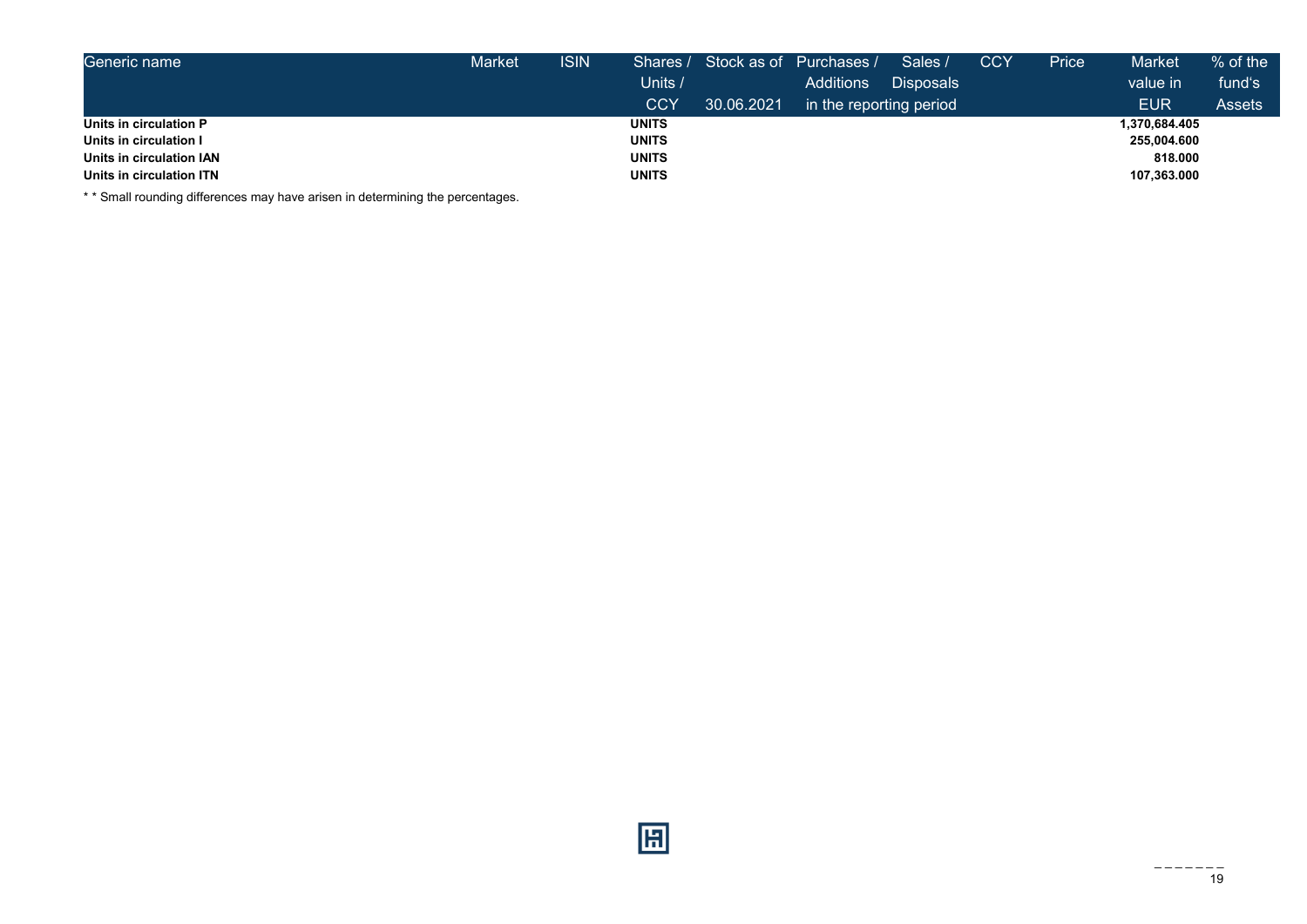#### Notes on securities loans \*\*

The following securities were transferred as securities loans at the reporting date:

| Generic name                                   | Shares /<br><b>Units</b> | Shares or<br>Nominal | Securities - Ioans<br>Market value in EUR<br>Unlimited<br>Limited | Total        |  |
|------------------------------------------------|--------------------------|----------------------|-------------------------------------------------------------------|--------------|--|
| VMware Inc. Regist. Shares Class A DL -, 01    | <b>Shares</b>            | 13.000.00            | 1.753.465.43                                                      | 1.753.465.43 |  |
| Total redemption claims from securities loans: |                          |                      |                                                                   | 1.753.465.43 |  |

Total collateral received for securities loans: 1,941,105.60

## Additional information under Regulation (EU) 2015/2365 on the transparency of securities financing transactions (Information per type of SFTs/Total Return Swaps)

| Assets used | Market value in EUR | As % of fund assets |
|-------------|---------------------|---------------------|
| Shares      | 1.753.465.43        | 0.96%               |

## 10 largest counterparties

| <b>Counterparties</b>               | Gross outstanding   | Country of residence |
|-------------------------------------|---------------------|----------------------|
|                                     | transactions in EUR |                      |
| Hauck & Aufhäuser Privatbankiers AG | 1.753.465.43        | Germany              |

## Type (s) of settlement/clearing (e.g. two sided, three sided, CCP)

Securities loans are made with a central counterparty.

### Transactions broken down by remaining terms (absolute amounts)

| Remaining term           | Absolute amounts in EUR |
|--------------------------|-------------------------|
| Remaining term unlimited | 1.753.465.43            |

## Type (s) and quality (s) of collateral received

Within the framework of securities lending, the Fund receives collateral whose value, taking into account the haircuts listed below, for the duration of the agreement corresponds to at least 90% of the total value of the securities lent (taking into account interest, dividends and any other claims). In particular, such collateral must comply with the requirements laid down in CSSF Circular 08/536 and 14/592 and consists, for example, but not exclusively, of liquid assets, fund units, bonds and shares.

Collateral received is valued on a valuation day basis using available market prices and taking into account appropriate valuation haircuts applied by the Management Company for each asset type of the Fund on the basis of the Management Company's haircut strategy. This strategy takes into account several factors depending on the collateral received, such as the creditworthiness of the counterparty, issuer country of origin, maturity, currency and price volatility of the assets.

The valuation haircuts applied by the Management Company may be as follows:

- Cash up to 2%

l

- Government bonds up to 6%
- Corporate bonds/bank bonds (maximum term to maturity of 10 years) up to 6%
- Equities that are listed on a regulated market within the EU or OECD and are represented in a leading index up to 5%
- Convertible bonds up to 15%
- Target funds (daily valuation) up to 10%.

In addition, the Management Company reserves the right to increase the valuation haircuts on the collateral in the event of unusual market situations or other justified individual cases.



<sup>\*\*</sup> Counterparty: Hauck & Aufhäuser Privatbankiers AG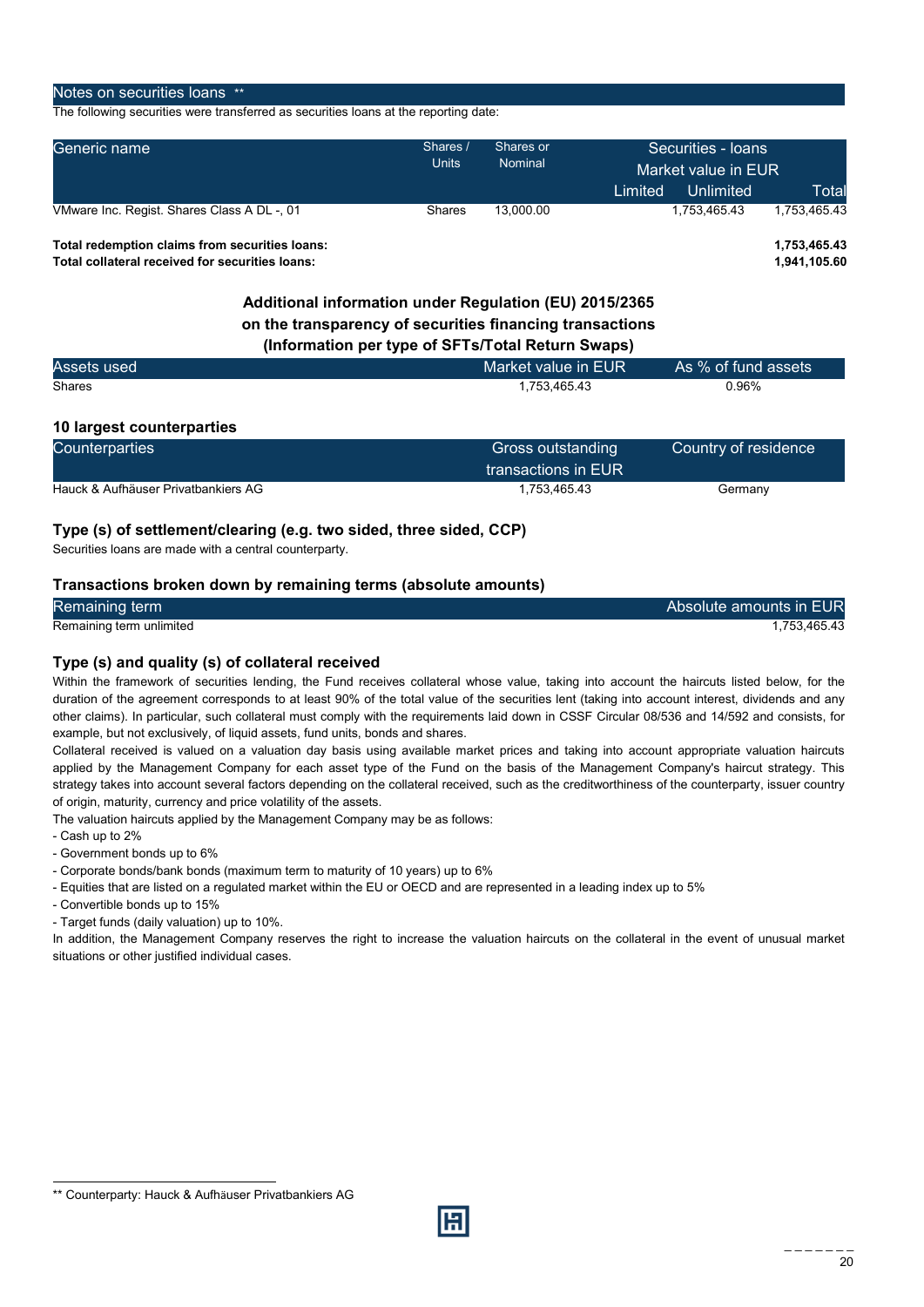## Collateral broken down by remaining maturity (absolute amounts)

| Remaining term          | Gross volume of open transactions |
|-------------------------|-----------------------------------|
|                         | in EUR                            |
| Remaining term > 1 year | 1.941.105.60                      |

### Income and cost components

| Securities loans                       | Absolute amounts | As a% of gross income |
|----------------------------------------|------------------|-----------------------|
|                                        | In EUR           | of the Fund           |
| Income share of the fund               | 1.083.40         | 70.00%                |
| Income share of the management company | 462.35           | 30.00%                |
| Cost share of the fund                 | 0.00             | $0.00\%$              |

The income resulting from the securities lending transactions shall accrue to the fund assets less all direct (such as transaction fees or principal fees) and indirect operational costs and fees (such as costs in connection with securities lending, if necessary necessary legal opinions). The Management Company reserves the right to pay expenses (e.g. Control activities or reporting requirements) to charge a fee not exceeding 30% of the income received from securities lending transactions. The portion remaining after deduction of direct and indirect operational costs/fees shall be paid in full to the fund assets/unit class.

## Income for the Fund from the reinvestment of cash collateral in relation to all SFTs and total return swaps (absolute amount)

There is no reinvestment of cash collateral.

#### Ten largest issuers of collateral related to all SFTs and total return swaps

1) European Investment Bank

#### % of collateral received, in relation to all SFTs and total return swaps

Cash collateral will not be reinvested.

#### Depositary/account manager of collateral received from securities financing operations and total return swaps Total number of depositors/account manager

The custodian of the collateral received is Hauck & Aufhäuser Privatbankiers AG.

#### Type of collateral issued under SFTs and total return swaps

| As a% of all securities issued under SFTs and total return swaps |      |
|------------------------------------------------------------------|------|
| Separate accounts/securities accounts                            | 0.00 |
| Collective accounts/securities accounts                          | 0.00 |
| Other accounts/securities accounts                               | 0.00 |
| Type of custody determines the recipient                         | 0.00 |

As the global collateral does not allow for the specific allocation of securities financing transactions and total return swaps at the business type level, the securities are not shown in the custody account.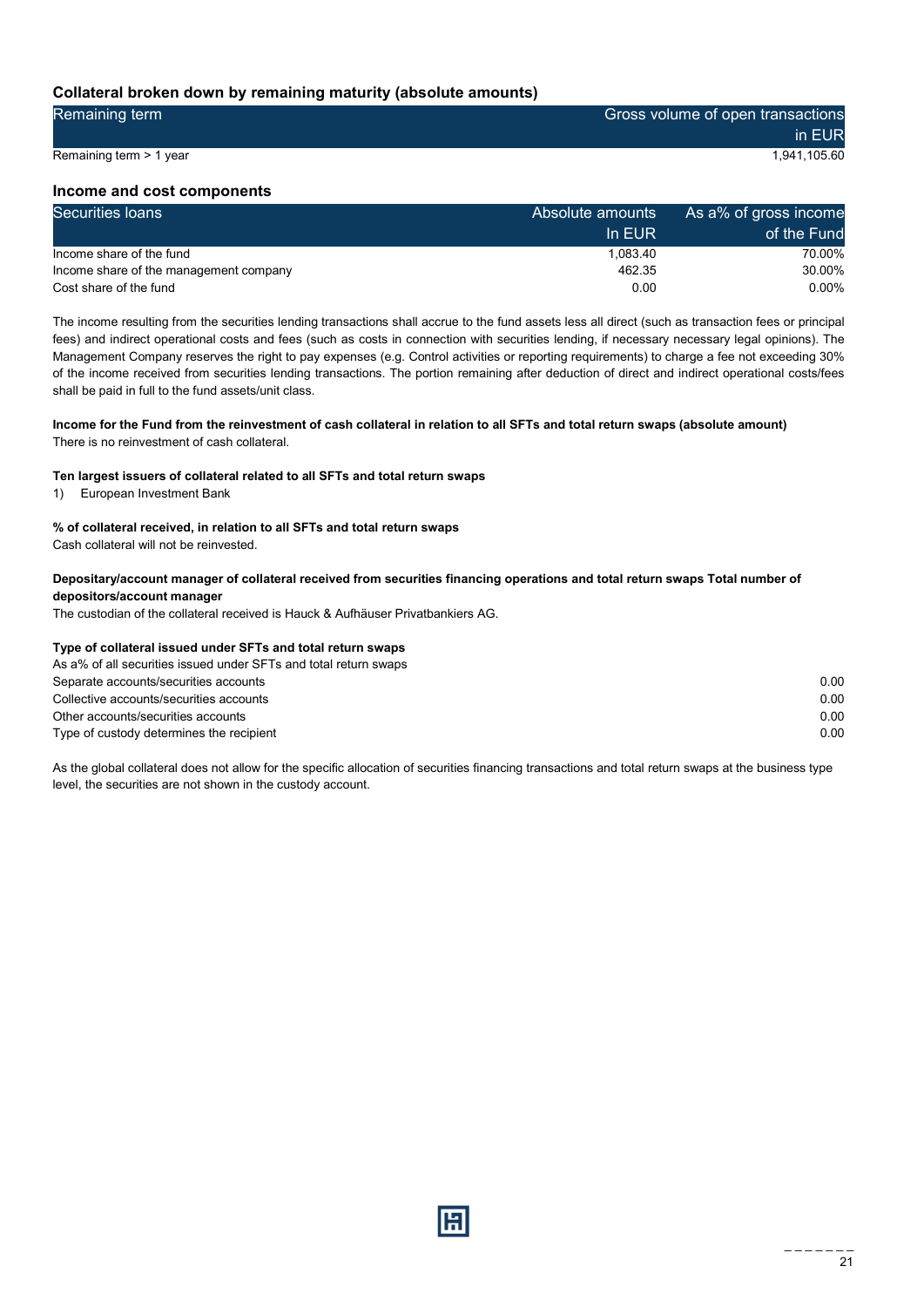The assets of the Investment Fund, which are not expressed in the fund currency, are valued on the basis of the most recently determined exchange rates.

## Foreign exchange rates (in volume quotation)

|                   |            |            | As at 30.06.2021  |
|-------------------|------------|------------|-------------------|
| Australian dollar | AUD.       | 1.5795     | $= 1$ euros (EUR) |
| British pounds    | <b>GBP</b> | 0.8584     | $= 1$ euros (EUR) |
| Danish crowns     | <b>DKK</b> | 7.4360     | $= 1$ euros (EUR) |
| Hong Kong dollar  | <b>HKD</b> | 9.2106     | $= 1$ euros (EUR) |
| Japanese yen      | JPY        | 131.6200   | $= 1$ euros (EUR) |
| Norwegian crowns  | <b>NOK</b> | 10.2005    | $= 1$ euros (EUR) |
| Swedish krona     | <b>SEK</b> | 10.1385    | $= 1$ euros (EUR) |
| Swiss franc       | <b>CHF</b> | 1.0961     | $= 1$ euros (EUR) |
| South Korean won  | <b>KRW</b> | 1,340.0700 | $= 1$ euros (EUR) |
| US dollar         | <b>USD</b> | 1.1860     | $= 1$ euros (EUR) |

## Market key

| Forward trading |                                          |
|-----------------|------------------------------------------|
| <b>XCME</b>     | Chicago Mercantile Exchange              |
| <b>XEUR</b>     | <b>EUREX Germany</b>                     |
| <b>XMOD</b>     | The Montreal Exchange/Bourse De Montreal |

#### Over the counter trading

OTC OTC CONTROL CONTROL CONTROL CONTROL CONTROL CONTROL CONTROL CONTROL CONTROL CONTROL CONTROL CONTROL CONTROL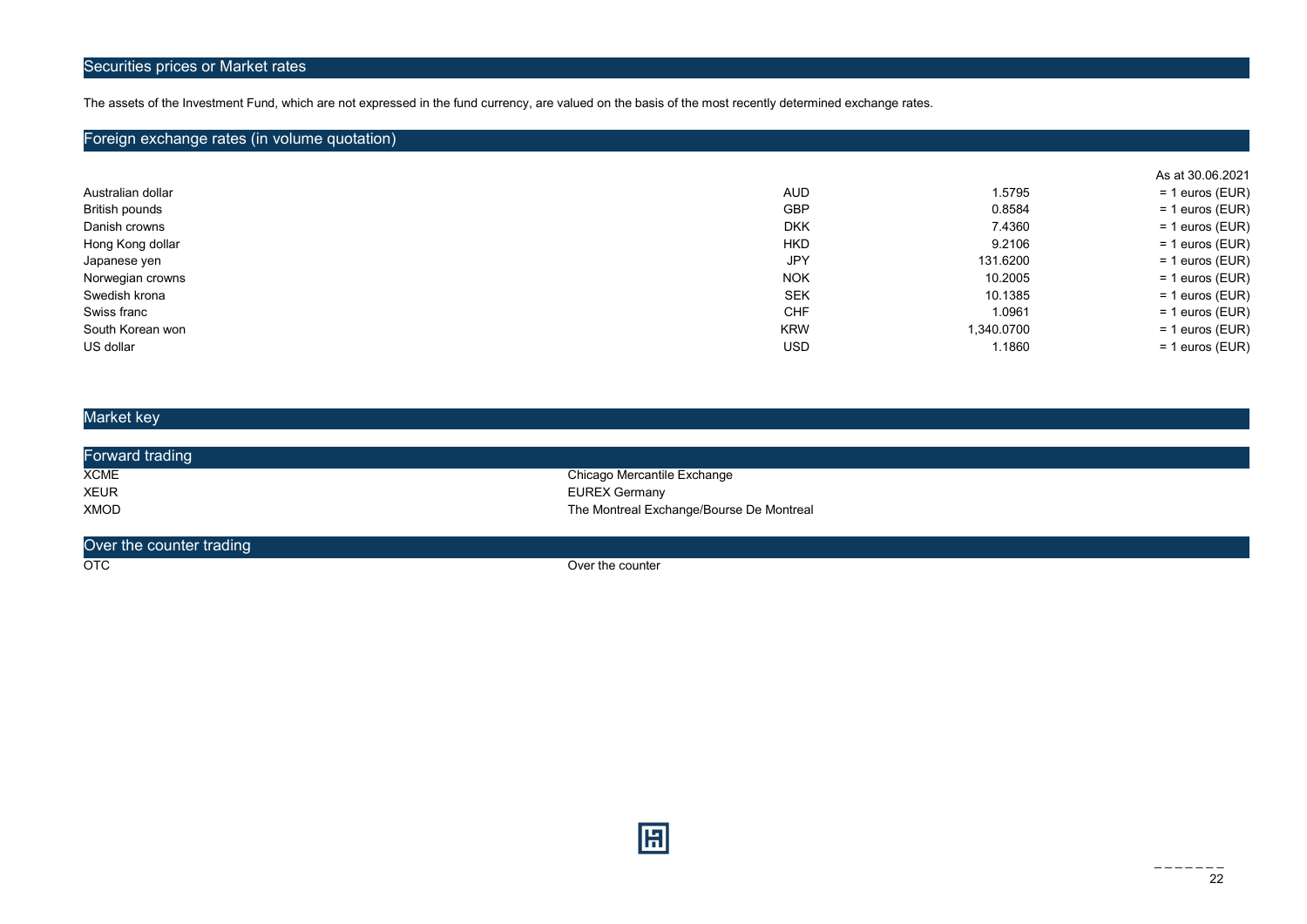## Fund assets in EUR, net asset value per unit in EUR and units in circulation LOYS FCP - LOYS GLOBAL L/S

| As at 30.06.2021         | Unit class<br>P in EUR | Unit class<br>I in EUR | Unit class<br>lan in EUR | Unit class<br><b>ITN in EUR</b> |
|--------------------------|------------------------|------------------------|--------------------------|---------------------------------|
| Fund assets              | 99,176,893.18          | 20,098,847.68          | 446,224.89               | 62,110,297.07                   |
| Net asset value per unit | 72.36                  | 78.82                  | 545.51                   | 578.51                          |
| Units in circulation     | 1,370,684.405          | 255,004.600            | 818,000                  | 107,363.000                     |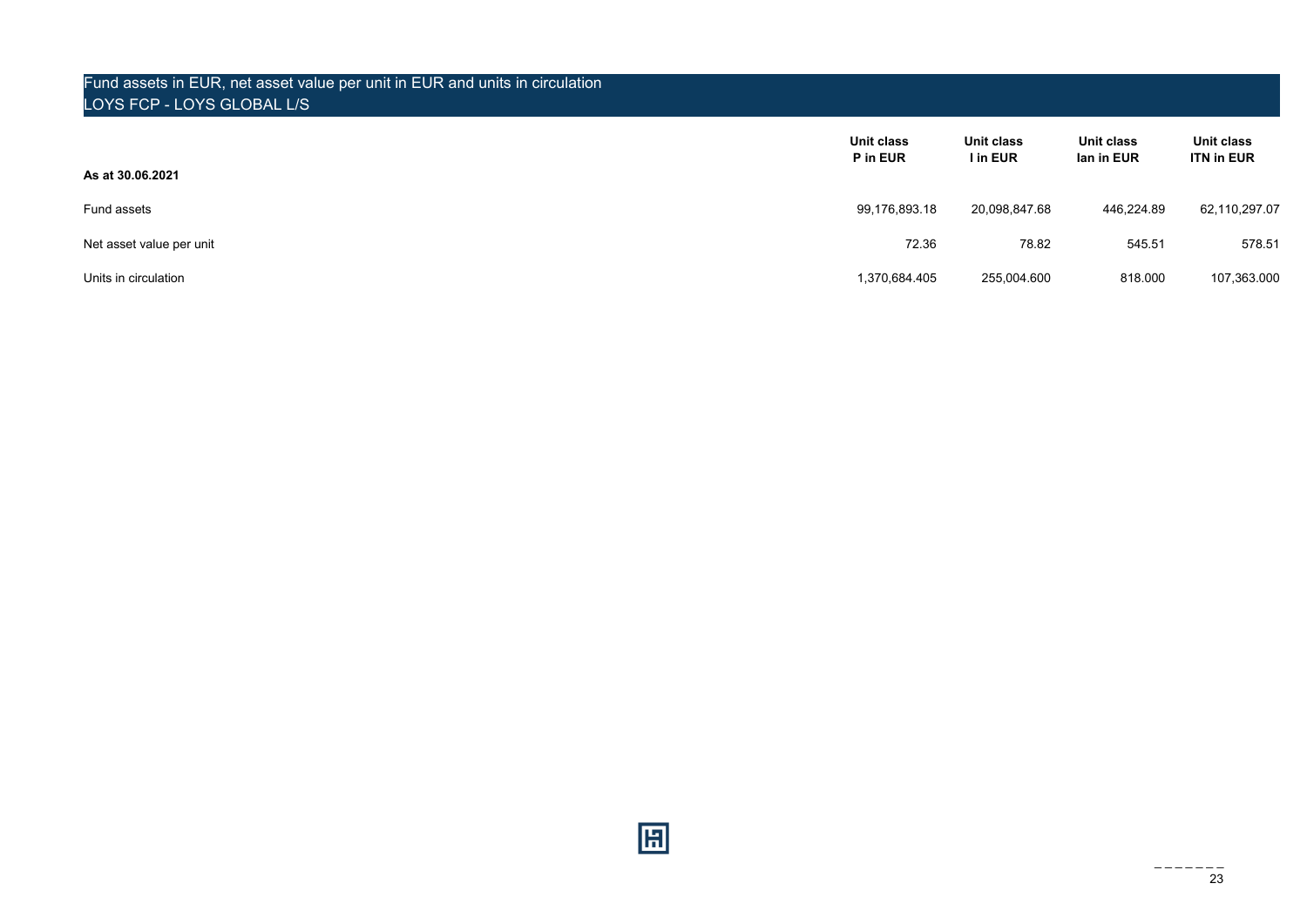## Schedule of Investments as at 30.06.2021 LOYS FCP - LOYS Premium Dividende

| Generic name                                              | <b>Market</b> | <b>ISIN</b>  | Shares /      | Stock as of  | Purchases /             | Sales /          | <b>CCY</b> | Price    | Market              | % of the      |
|-----------------------------------------------------------|---------------|--------------|---------------|--------------|-------------------------|------------------|------------|----------|---------------------|---------------|
|                                                           |               |              | Units /       |              | <b>Additions</b>        | <b>Disposals</b> |            |          | value in            | fund's        |
|                                                           |               |              | <b>CCY</b>    | 30.06.2021   | In the reporting period |                  |            |          | <b>EUR</b>          | <b>Assets</b> |
| Securities portfolio                                      |               |              |               |              |                         |                  |            |          | 132,335,473.21      | 98.23         |
| <b>Exchange traded securities</b>                         |               |              |               |              |                         |                  |            |          |                     |               |
| <b>Shares</b>                                             |               |              |               |              |                         |                  |            |          |                     |               |
| <b>Federal Republic of Germany</b>                        |               |              |               |              |                         |                  |            |          |                     |               |
| Adesso SE no par bear. SHR                                |               | DE000A0Z23Q5 | Shares        | 41,146.00    | 9,300.00                | 0.00             | <b>EUR</b> | 141.00   | 5,801,586.00        | 4.31          |
| Cancom SE no par bear. SHR                                |               | DE0005419105 | Shares        | 82,909.00    | 38,100.00               | $-11,000.00$     | <b>EUR</b> | 51.00    | 4,228,359.00        | 3.14          |
| CEWE Foundation & Co. KGAA no par bear. SHR               |               | DE0005403901 | Shares        | 35,991.00    | 14,658.00               | $-16,200.00$     | <b>EUR</b> | 130.60   | 4,700,424.60        | 3.49          |
| Eckert & Ziegler Str.-u.Med.AG no par bearer shares       |               | DE0005659700 | <b>Shares</b> | 55,381.00    | 81,000.00               | $-92,603.00$     | <b>EUR</b> | 96.35    | 5,335,959.35        | 3.96          |
| New Work SE no par reg. SHR                               |               | DE000NWRK013 | <b>Shares</b> | 21,876.00    | 14,500.00               | 0.00             | <b>EUR</b> | 265.00   | 5,797,140.00        | 4.30          |
| Software AG no par reg. SHR                               |               | DE000A2GS401 | Shares        | 183,800.00   | 98,200.00               | 0.00             | <b>EUR</b> | 37.94    | 6,973,372.00        | 5.18          |
| USU Software AG no par bear. SHR                          |               | DE000A0BVU28 | Shares        | 71,077.00    | 30,077.00               | 0.00             | <b>EUR</b> | 25.00    | 1,776,925.00        | 1.32          |
| <b>Denmark</b>                                            |               |              |               |              |                         |                  |            |          |                     |               |
| Brødrene A, & O, Johansen AS Navne Præferenceaktier DK 10 |               | DK0060803831 | <b>Shares</b> | 22,500.00    | 22,500.00               | 0.00             | <b>DKK</b> | 942.00   | 2,850,341.92        | 2.12          |
| <b>Finland</b>                                            |               |              |               |              |                         |                  |            |          |                     |               |
| Verkkokauppa.com OYJ Registered Shares O.N.               |               | FI4000049812 | Shares        | 495,000.00   | 495,000.00              | 0.00             | <b>EUR</b> | 8.36     | 4,138,200.00        | 3.07          |
| <b>France</b>                                             |               |              |               |              |                         |                  |            |          |                     |               |
| Aubay Technology S.A. Actions Port. EO 0.5                |               | FR0000063737 | Shares        | 56,000.00    | 66,000.00               | $-10,000.00$     | <b>EUR</b> | 44.50    | 2,492,000.00        | 1.85          |
| <b>United Kingdom</b>                                     |               |              |               |              |                         |                  |            |          |                     |               |
| Cranswick PLC Registered Shares LS-, 10                   |               | GB0002318888 | <b>Shares</b> | 77,500.00    | 90,000.00               | $-12,500.00$     | <b>GBP</b> | 39.70    | 3,584,284.72        | 2.66          |
| IG Group Holdings PLC Registered Shares LS 0.00005        |               | GB00B06QFB75 | Shares        | 514,462.00   | 267,000.00              | $-143,956.00$    | <b>GBP</b> | 8.47     | 5,076,296.76        | 3.77          |
| Jupiter Fund Management PLC Registered Shares LS-, 02     |               | GB00B53P2009 | Shares        | 1,120,000.00 | 1,283,571.00            | $-943,571.00$    | <b>GBP</b> | 2.82     | 3,679,403.54        | 2.73          |
| Kainos Group PLC Registered Shares LS, 005                |               | GB00BZ0D6727 | Shares        | 290,000.00   | 150,000.00              | $-104,000.00$    | <b>GBP</b> | 14.75    | 4,983,108.11        | 3.70          |
| NCC Group PLC Registered Shares LS-, 01                   |               | GB00B01QGK86 | Shares        | 1,110,000.00 | 330,000.00              | $-185,000.00$    | <b>GBP</b> | 2.94     | 3,801,724.14        | 2.82          |
| Stock Spirits Group PLC Reg. Shares LS-, 10               |               | GB00BF5SDZ96 | Shares        | 1,724,807.00 | 892,300.00              | -463,493.00      | <b>GBP</b> | 2.62     | 5,254,392.25        | 3.90          |
| <b>Netherlands</b>                                        |               |              |               |              |                         |                  |            |          |                     |               |
| Cementir Holding N.V. Aandelen op naam EO 1               |               | NL0013995087 | Shares        | 400,000.00   | 500,000.00              | $-100,000.00$    | <b>EUR</b> | 8.60     | 3,440,000.00        | 2.55          |
| Ordina N.V. Aandelen aan Toonder EO 0.10                  |               | NL0000440584 | Shares        | 1,500,000.00 | 1,500,000.00            | 0.00             | <b>EUR</b> | 3.78     | 5,670,000.00        | 4.21          |
| Sweden                                                    |               |              |               |              |                         |                  |            |          |                     |               |
| Evolution AB (publ) Namn Aktier sk-, 003                  |               | SE0012673267 | <b>Shares</b> | 35,400.00    | 20,300.00               | $-27,800.00$     | <b>SEK</b> | 1.352.40 | 4,722,094.98        | 3.51          |
| G5 Entertainment AB Namn Aktier AK O.N.                   |               | SE0001824004 | Shares        | 135,500.00   | 175,500.00              | $-40,000.00$     | <b>SEK</b> | 525.50   | 7,023,252.95        | 5.21          |
| LeoVegas AB Namn Aktier O.N.                              |               | SE0008091904 | Shares        | 2,385,912.00 | 2,385,912.00            | 0.00             | <b>SEK</b> | 38.00    | 8,942,610.45        | 6.64          |
| Other securities (participation certificates)             |               |              |               |              |                         |                  |            |          |                     |               |
| Switzerland                                               |               |              |               |              |                         |                  |            |          |                     |               |
| Roche Holding AG no par bearer participation certificates |               | CH0012032048 | <b>Shares</b> | 13,600.00    | 15,500.00               | $-1,900.00$      | <b>CHF</b> |          | 348.55 4,324,678.41 | 3.21          |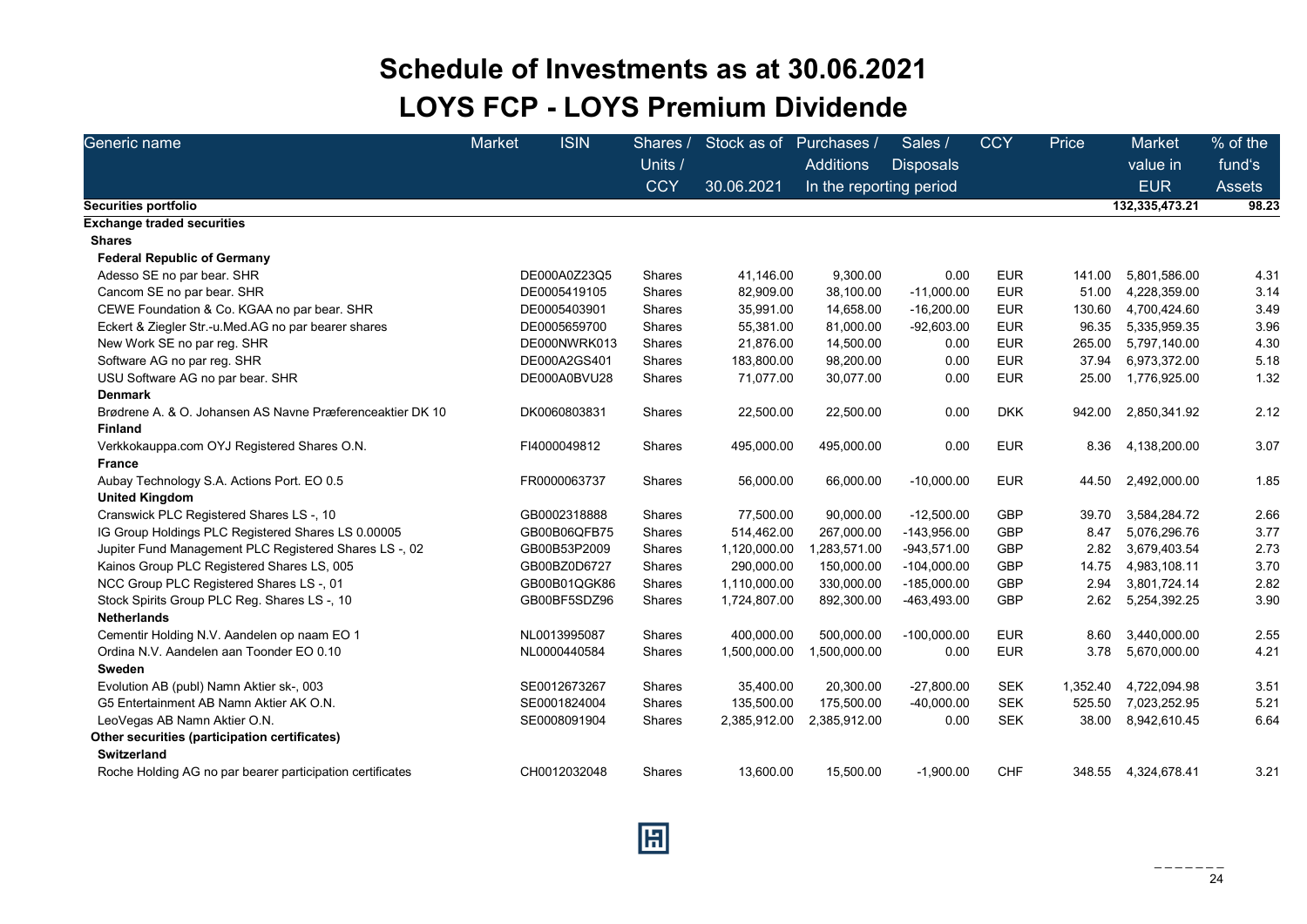| Generic name                                              | <b>Market</b> | <b>ISIN</b>  | Shares /   | Stock as of    | Purchases /             | Sales /          | <b>CCY</b> | Price | Market         | $%$ of the |
|-----------------------------------------------------------|---------------|--------------|------------|----------------|-------------------------|------------------|------------|-------|----------------|------------|
|                                                           |               |              | Units /    |                | <b>Additions</b>        | <b>Disposals</b> |            |       | value in       | fund's     |
|                                                           |               |              | <b>CCY</b> | 30.06.2021     | In the reporting period |                  |            |       | <b>EUR</b>     | Assets     |
| Organised market                                          |               |              |            |                |                         |                  |            |       |                |            |
| <b>Shares</b>                                             |               |              |            |                |                         |                  |            |       |                |            |
| <b>United Kingdom</b>                                     |               |              |            |                |                         |                  |            |       |                |            |
| Advanced Medical Solut. Grp PLC Registered Shares LS-, 05 |               | GB0004536594 | Shares     | 1,002,117.00   | 290,000.00              | $-288,691.00$    | <b>GBP</b> | 2.84  | 3,315,484.95   | 2.46       |
| Alliance Pharma PLC Registered Shares LS -, 01            |               | GB0031030819 | Shares     | 4,335,474.00   | 1,686,336.00            | $-950,000.00$    | <b>GBP</b> | 0.99  | 5,010,240.22   | 3.72       |
| Begbies Traynor Group PLC Registered Shares LS-, 05       |               | GB00B0305S97 | Shares     | 1,800,000.00   | 0.00                    | 0.00             | <b>GBP</b> | 1.36  | 2,851,817.33   | 2.12       |
| Emis Group PLC Registered Shares LS-, 01                  |               | GB00B61D1Y04 | Shares     | 273,751.00     | 0.00                    | $-52,000.00$     | <b>GBP</b> | 11.50 | 3,667,446.99   | 2.72       |
| Gamma Communications PLC Registered Shares LS-, 01        |               | GB00BQS10J50 | Shares     | 146,856.00     | 77,326.00               | $-71,000.00$     | <b>GBP</b> | 19.90 | 3,404,513.51   | 2.53       |
| IG Design Group PLC Registered Shares LS -, 05            |               | GB0004526900 | Shares     | 525,000.00     | 675,000.00              | $-150,000.00$    | GBP        | 5.30  | 3,241,495.81   | 2.41       |
| YouGov PLC Registered Shares LS -, 002                    |               | GB00B1VQ6H25 | Shares     | 302,000.00     | 350,000.00              | $-48,000.00$     | <b>GBP</b> | 11.80 | 4, 151, 444.55 | 3.08       |
| Sweden                                                    |               |              |            |                |                         |                  |            |       |                |            |
| Zinzino AB Namn Aktier B O.N.                             |               | SE0002480442 | Shares     | 293,635.00     | 293,635.00              | 0.00             | <b>SEK</b> | 72.40 | 2,096,875.67   | 1.56       |
| Cash at banks                                             |               |              |            |                |                         |                  |            |       | 3,152,922.50   | 2.34       |
| <b>EUR - Balances</b>                                     |               |              |            |                |                         |                  |            |       |                |            |
| EUR at Hauck & Aufhäuser Privatbankiers AG,               |               |              |            | 826,235.74     |                         |                  | <b>EUR</b> |       | 826,235.74     | 0.61       |
| Niederlassung Luxemburg                                   |               |              |            |                |                         |                  |            |       |                |            |
| <b>Balances in other EU/EEA currencies</b>                |               |              |            |                |                         |                  |            |       |                |            |
| DKK at Hauck & Aufhäuser Privatbankiers AG,               |               |              |            | 480,845.88     |                         |                  | <b>DKK</b> |       | 64,665.02      | 0.05       |
| Niederlassung Luxemburg                                   |               |              |            |                |                         |                  |            |       |                |            |
| GBP at Hauck & Aufhäuser Privatbankiers AG,               |               |              |            | 14,306.14      |                         |                  | <b>GBP</b> |       | 16,666.05      | 0.01       |
| Niederlassung Luxemburg                                   |               |              |            |                |                         |                  |            |       |                |            |
| NOK bei Hauck & Aufhäuser Privatbankiers AG,              |               |              |            | 22,495.88      |                         |                  | <b>NOK</b> |       | 2,205.37       | 0.00       |
| Niederlassung Luxemburg                                   |               |              |            |                |                         |                  |            |       |                |            |
| SEK at Hauck & Aufhäuser Privatbankiers AG,               |               |              |            | -11,015,011.17 |                         |                  | <b>SEK</b> |       | -1,086,453.73  | $-0.81$    |
| Niederlassung Luxemburg                                   |               |              |            |                |                         |                  |            |       |                |            |
| <b>Balances in non EU/EEA currencies</b>                  |               |              |            |                |                         |                  |            |       |                |            |
| CHF at Hauck & Aufhäuser Privatbankiers AG,               |               |              |            | 3,649,579.00   |                         |                  | <b>CHF</b> |       | 3,329,604.05   | 2.47       |
| Niederlassung Luxemburg                                   |               |              |            |                |                         |                  |            |       |                |            |
| Other assets                                              |               |              |            |                |                         |                  |            |       | 108,106.64     | 0.08       |
| Dividend entitlements                                     |               |              |            | 107,098.42     |                         |                  | <b>EUR</b> |       | 107,098.42     | 0.08       |
| Other receivables                                         |               |              |            | 1,008.22       |                         |                  | <b>EUR</b> |       | 1,008.22       | 0.00       |
| <b>Total assets</b>                                       |               |              |            |                |                         |                  |            |       | 135,596,502.35 | 100.66     |
| Liabilities                                               |               |              |            |                |                         |                  |            |       | $-882,955.15$  | $-0.66$    |
| From                                                      |               |              |            |                |                         |                  |            |       |                |            |
| Fund management fee                                       |               |              |            | $-89,442.64$   |                         |                  | <b>EUR</b> |       | -89,442.64     | $-0.07$    |
| Formation costs                                           |               |              |            | $-5,850.00$    |                         |                  | <b>EUR</b> |       | $-5,850.00$    | 0.00       |
| Performance fee                                           |               |              |            | -729,015.38    |                         |                  | <b>EUR</b> |       | -729,015.38    | $-0.54$    |
| Audit costs                                               |               |              |            | $-6,634.59$    |                         |                  | <b>EUR</b> |       | $-6,634.59$    | 0.00       |
| Risk management fee                                       |               |              |            | $-450.00$      |                         |                  | <b>EUR</b> |       | $-450.00$      | 0.00       |
|                                                           |               |              |            |                |                         |                  |            |       |                |            |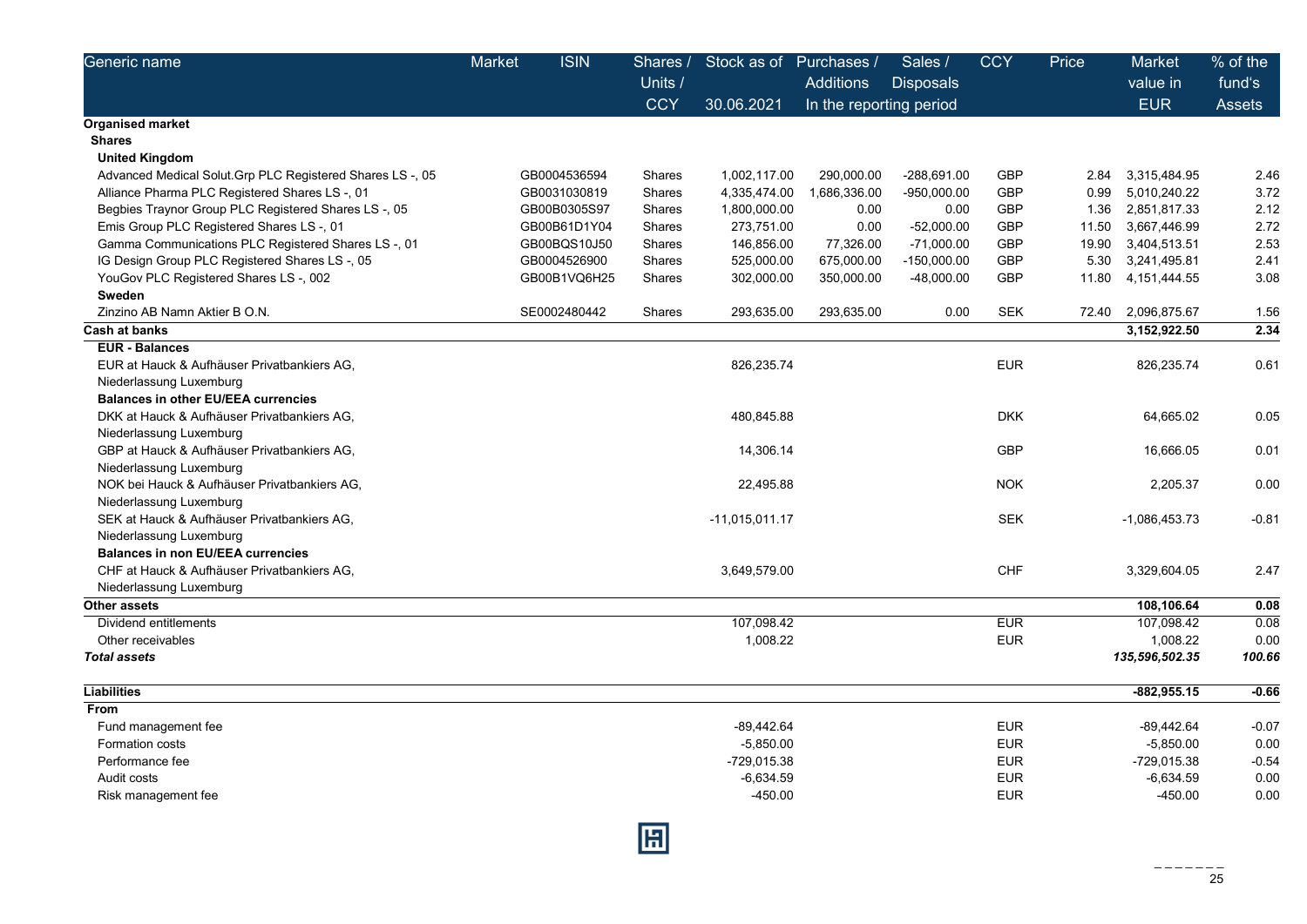| Generic name                        | Market | <b>ISIN</b> | Shares /     | Stock as of  | Purchases /             | Sales /          | <b>CCY</b> | Price | Market         | % of the       |
|-------------------------------------|--------|-------------|--------------|--------------|-------------------------|------------------|------------|-------|----------------|----------------|
|                                     |        |             | Units /      |              | Additions               | <b>Disposals</b> |            |       | value in       | fund's         |
|                                     |        |             | <b>CCY</b>   | 30.06.2021   | In the reporting period |                  |            |       | <b>EUR</b>     | <b>Assets</b>  |
| Taxe d'abonnement                   |        |             |              | $-16,840.70$ |                         |                  | <b>EUR</b> |       | $-16,840.70$   | $-0.01$        |
| Transfer and registration agent fee |        |             |              | $-125.00$    |                         |                  | <b>EUR</b> |       | $-125.00$      | 0.00           |
| Distribution agent fee              |        |             |              | $-3,944.51$  |                         |                  | <b>EUR</b> |       | $-3,944.51$    | 0.00           |
| Custodian fee                       |        |             |              | $-3,405.41$  |                         |                  | <b>EUR</b> |       | $-3,405.41$    | 0.00           |
| Management fee                      |        |             |              | $-16,563.57$ |                         |                  | <b>EUR</b> |       | $-16,563.57$   | $-0.01$        |
| Interest payable on bank balances   |        |             |              | $-10,683.35$ |                         |                  | <b>EUR</b> |       | $-10,683.35$   | $-0.01$        |
| <b>Total liabilities</b>            |        |             |              |              |                         |                  |            |       | -882,955.15    | $-0.66$        |
| <b>Fund assets</b>                  |        |             |              |              |                         |                  |            |       | 134,713,547.20 | 100.00 $*$ $*$ |
| Net asset value per unit P          |        |             | <b>EUR</b>   |              |                         |                  |            |       | 55.26          |                |
| Net asset value per unit PT         |        |             | <b>EUR</b>   |              |                         |                  |            |       | 58.09          |                |
| Net asset value per unit I          |        |             | <b>EUR</b>   |              |                         |                  |            |       | 559.29         |                |
| Net asset value per unit ITN        |        |             | <b>EUR</b>   |              |                         |                  |            |       | 953.36         |                |
| Units in circulation P              |        |             | <b>UNITS</b> |              |                         |                  |            |       | 144,491.358    |                |
| Units in circulation PT             |        |             | <b>UNITS</b> |              |                         |                  |            |       | 3,608.090      |                |
| Units in circulation I              |        |             | <b>UNITS</b> |              |                         |                  |            |       | 199,077.476    |                |
| Units in circulation ITN            |        |             | <b>UNITS</b> |              |                         |                  |            |       | 15,920.000     |                |

\* \* Small rounding differences may have arisen in determining the percentages.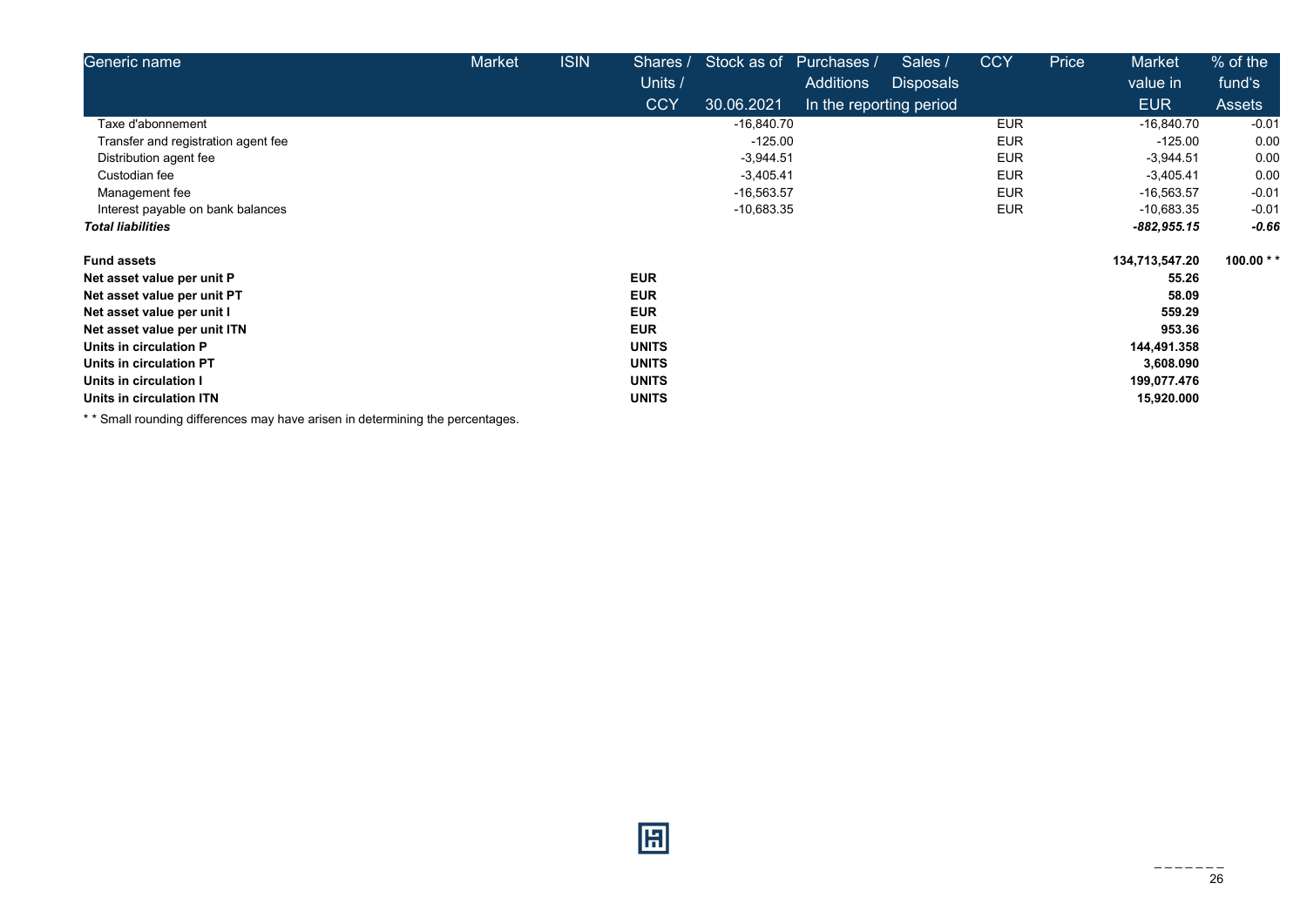## Securities prices or Market rates

The assets of the Investment Fund, which are not expressed in the fund currency, are valued on the basis of the most recently determined exchange rates.

## Foreign exchange rates (indirect quotation)

|                  |            |         | As at 30.06.2021  |
|------------------|------------|---------|-------------------|
| British pounds   | <b>GBP</b> | 0.8584  | $= 1$ euros (EUR) |
| Danish crowns    | <b>DKK</b> | 7.4360  | $= 1$ euros (EUR) |
| Norwegian crowns | <b>NOK</b> | 10.2005 | = 1 euros (EUR)   |
| Swedish krona    | <b>SEK</b> | 10.1385 | = 1 euros (EUR)   |
| Swiss franc      | CHF        | 1.0961  | $= 1$ euros (EUR) |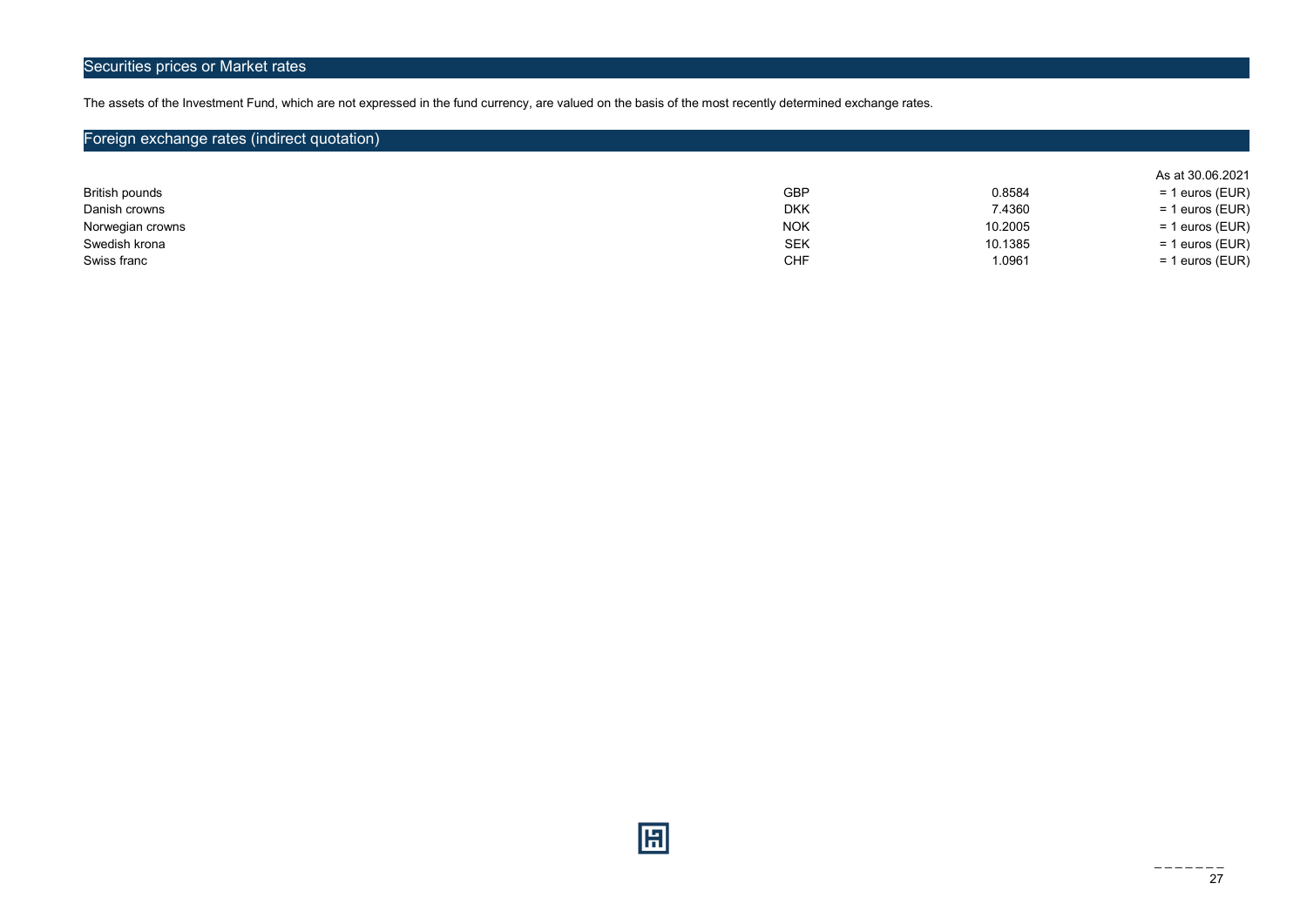## Fund assets in EUR, net asset value per unit in EUR and units in circulation LOYS FCP - LOYS Premium Dividende

| As at 30.06.2021         | Unit class<br>P in EUR | Unit class<br>PT in EUR | Unit class<br>I in EUR | Unit class<br><b>ITN in EUR</b> |
|--------------------------|------------------------|-------------------------|------------------------|---------------------------------|
| Fund assets              | 7,984,294.80           | 209,591.87              | 111,342,197.55         | 15,177,462.98                   |
| Net asset value per unit | 55.26                  | 58.09                   | 559.29                 | 953.36                          |
| Units in circulation     | 144,491.358            | 3,608.090               | 199,077.476            | 15,920.000                      |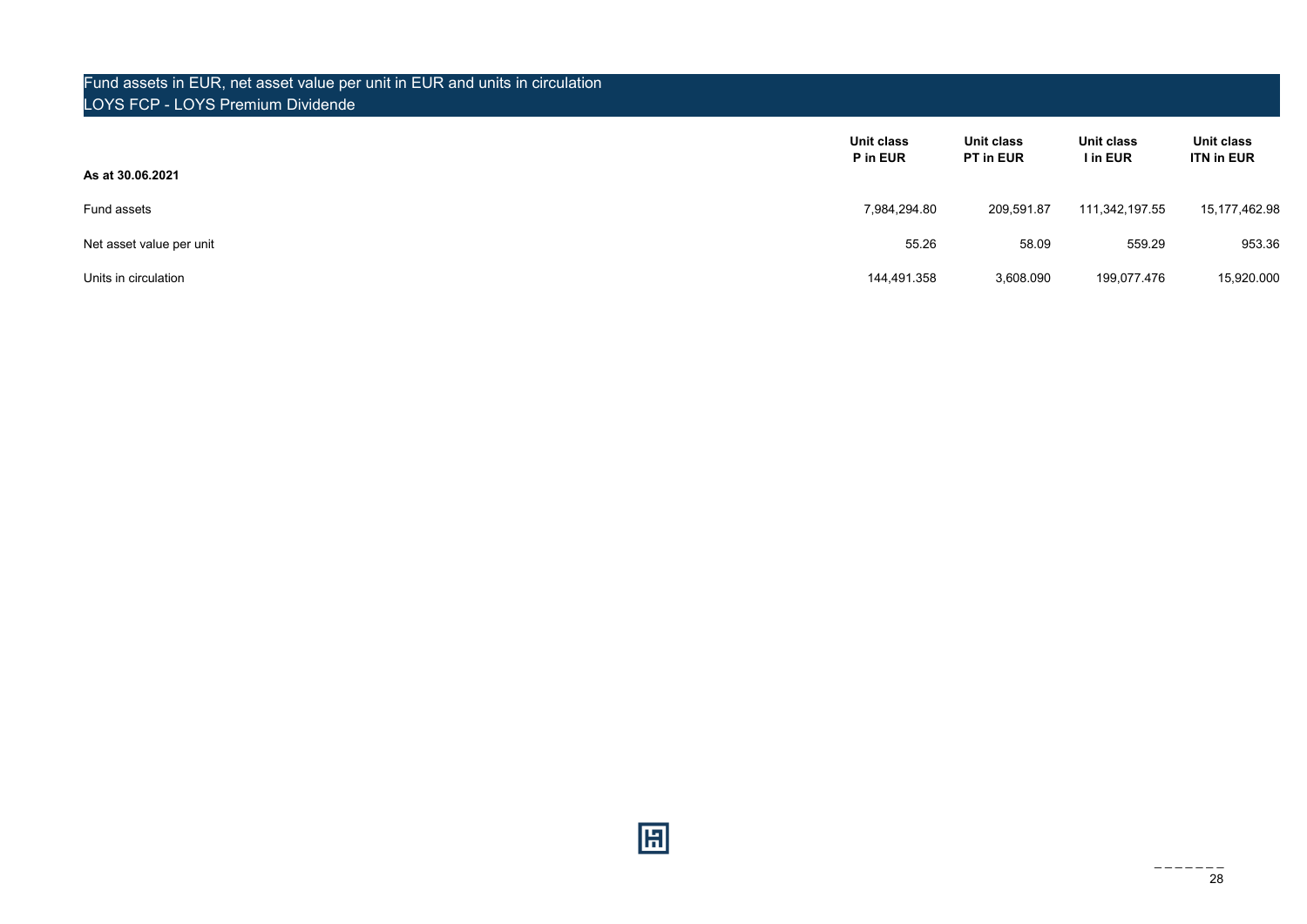## Schedule of Investments as at 30.06.2021 LOYS FCP - LOYS Premium Deutschland

| Generic name                                        | Market       | <b>ISIN</b><br>Shares /<br>Units /<br><b>CCY</b> | Stock as of<br>30.06.2021 | Purchases /<br><b>Additions</b><br>in the reporting period | Sales /<br><b>Disposals</b> | <b>CCY</b> | Price  | <b>Market</b><br>value in<br><b>EUR</b> | % of the<br>fund's<br><b>Assets</b> |
|-----------------------------------------------------|--------------|--------------------------------------------------|---------------------------|------------------------------------------------------------|-----------------------------|------------|--------|-----------------------------------------|-------------------------------------|
| Securities portfolio                                |              |                                                  |                           |                                                            |                             |            |        | 20,385,151.00                           | 98.41                               |
| <b>Exchange traded securities</b>                   |              |                                                  |                           |                                                            |                             |            |        |                                         |                                     |
| <b>Shares</b>                                       |              |                                                  |                           |                                                            |                             |            |        |                                         |                                     |
| <b>Federal Republic of Germany</b>                  |              |                                                  |                           |                                                            |                             |            |        |                                         |                                     |
| 3U Holding AG no par bear. SHR                      | DE0005167902 | Shares                                           | 155,000.00                | 155,000.00                                                 | 0.00                        | <b>EUR</b> | 3.29   | 509,950.00                              | 2.46                                |
| About YOU Holding AG no par bear. SHR               | DE000A3CNK42 | Shares                                           | 21,000.00                 | 21,000.00                                                  | 0.00                        | <b>EUR</b> | 25.50  | 535,500.00                              | 2.59                                |
| Adesso SE no par bear. SHR                          | DE000A0Z23Q5 | Shares                                           | 4,300.00                  | 8,690.00                                                   | $-4,390.00$                 | <b>EUR</b> | 141.00 | 606,300.00                              | 2.93                                |
| Aixtron SE no par reg. SHR                          | DE000A0WMPJ6 | Shares                                           | 18,500.00                 | 48,000.00                                                  | $-29,500.00$                | <b>EUR</b> | 22.85  | 422,725.00                              | 2.04                                |
| Bilfinger SE no par bear. SHR                       | DE0005909006 | Shares                                           | 21,900.00                 | 21,900.00                                                  | 0.00                        | <b>EUR</b> | 25.24  | 552,756.00                              | 2.67                                |
| Cherry AG no par bear. SHR                          | DE000A3CRRN9 | Shares                                           | 18,200.00                 | 45,000.00                                                  | $-26,800.00$                | <b>EUR</b> | 31.60  | 575,120.00                              | 2.78                                |
| Delticom AG no par reg. SHR                         | DE0005146807 | Shares                                           | 68,800.00                 | 86,500.00                                                  | $-17,700.00$                | <b>EUR</b> | 9.20   | 632,960.00                              | 3.06                                |
| Drägerwerk AG & Co. KGAA, no par reg. SHR           | DE0005550636 | <b>Shares</b>                                    | 5,700.00                  | 8,700.00                                                   | $-3,000.00$                 | <b>EUR</b> | 79.80  | 454,860.00                              | 2.20                                |
| Eckert & Ziegler Str.-u.Med.AG no par bearer shares | DE0005659700 | Shares                                           | 5,250.00                  | 11,500.00                                                  | $-6,250.00$                 | <b>EUR</b> | 96.35  | 505,837.50                              | 2.44                                |
| Friedrich Vorwerk Group SE no par bear. SHR         | DE000A255F11 | Shares                                           | 16,600.00                 | 18,200.00                                                  | $-1,600.00$                 | <b>EUR</b> | 48.28  | 801,448.00                              | 3.87                                |
| GFT Technologies SE Inhaber Aktien O.N.             | DE0005800601 | Shares                                           | 32,700.00                 | 51,000.00                                                  | $-18,300.00$                | <b>EUR</b> | 21.45  | 701,415.00                              | 3.39                                |
| Hawesko Holding AG no par bear. SHR                 | DE0006042708 | Shares                                           | 9,600.00                  | 11,800.00                                                  | $-2,200.00$                 | <b>EUR</b> | 59.60  | 572,160.00                              | 2.76                                |
| HEIDELBERGCEMENT AG no par bear. SHR                | DE0006047004 | Shares                                           | 6,900.00                  | 8,600.00                                                   | $-1,700.00$                 | <b>EUR</b> | 72.34  | 499,146.00                              | 2.41                                |
| HelloFresh SE no par bear. SHR                      | DE000A161408 | Shares                                           | 10,100.00                 | 14,000.00                                                  | $-3,900.00$                 | <b>EUR</b> | 81.98  | 827,998.00                              | 4.00                                |
| Home24 SE no par bear. SHR                          | DE000A14KEB5 | Shares                                           | 51,002.00                 | 62,500.00                                                  | $-11,498.00$                | <b>EUR</b> | 15.75  | 803,281.50                              | 3.88                                |
| LEIFHEIT AG Inhaber Aktien O.N.                     | DE0006464506 | Shares                                           | 12,600.00                 | 14,400.00                                                  | $-1,800.00$                 | <b>EUR</b> | 46.90  | 590,940.00                              | 2.85                                |
| New Work SE no par reg. SHR                         |              | DE000NWRK013<br>Shares                           | 1,770.00                  | 2,500.00                                                   | $-730.00$                   | <b>EUR</b> | 265.00 | 469,050.00                              | 2.26                                |
| Q beyond AG no par reg. SHR                         | DE0005137004 | Shares                                           | 260,000.00                | 370,000.00                                                 | $-110,000.00$               | <b>EUR</b> | 1.91   | 497,640.00                              | 2.40                                |
| SFC Energy AG no par bear. SHR                      | DE0007568578 | Shares                                           | 30,889.00                 | 45,789.00                                                  | $-14,900.00$                | <b>EUR</b> | 28.15  | 869,525.35                              | 4.20                                |
| Software AG no par reg. SHR                         | DE000A2GS401 | Shares                                           | 13,200.00                 | 13,200.00                                                  | 0.00                        | <b>EUR</b> | 37.94  | 500,808.00                              | 2.42                                |
| Ströer SE & Co. KGAA no par bear. SHR               | DE0007493991 | <b>Shares</b>                                    | 7,400.00                  | 14,200.00                                                  | $-6,800.00$                 | <b>EUR</b> | 67.55  | 499,870.00                              | 2.41                                |
| TeamViewer AG no par bear. SHR                      | DE000A2YN900 | Shares                                           | 29,300.00                 | 32,600.00                                                  | $-3,300.00$                 | <b>EUR</b> | 31.63  | 926,759.00                              | 4.47                                |
| USU Software AG no par bear. SHR                    | DE000A0BVU28 | Shares                                           | 18,220.00                 | 21,070.00                                                  | $-2,850.00$                 | <b>EUR</b> | 25.00  | 455,500.00                              | 2.20                                |
| ZEAL Network SE no par reg. SHR                     | DE000ZEAL241 | Shares                                           | 11,300.00                 | 18,000.00                                                  | $-6,700.00$                 | <b>EUR</b> | 41.90  | 473,470.00                              | 2.29                                |
| Zooplus AG no par bear. SHR                         | DE0005111702 | Shares                                           | 1,800.00                  | 5,400.00                                                   | $-3,600.00$                 | <b>EUR</b> | 273.20 | 491,760.00                              | 2.37                                |
| <b>Organised market</b>                             |              |                                                  |                           |                                                            |                             |            |        |                                         |                                     |
| <b>Shares</b>                                       |              |                                                  |                           |                                                            |                             |            |        |                                         |                                     |
| <b>Federal Republic of Germany</b>                  |              |                                                  |                           |                                                            |                             |            |        |                                         |                                     |
| APONTIS PHARMA AG Inhaber Aktien O.N.               |              | DE000A3CMGM5<br>Shares                           | 58,000.00                 | 58,000.00                                                  | 0.00                        | <b>EUR</b> | 17.50  | 1,015,000.00                            | 4.90                                |
| Formycon AG no par bear. SHR                        | DE000A1EWVY8 | Shares                                           | 13,459.00                 | 17,800.00                                                  | $-4,341.00$                 | <b>EUR</b> | 63.10  | 849,262.90                              | 4.10                                |
| Lang & Schwarz AG no par reg. SHR                   | DE0006459324 | Shares                                           | 4,630.00                  | 7,900.00                                                   | $-3,270.00$                 | <b>EUR</b> | 121.80 | 563,934.00                              | 2.72                                |
| The Naga Group AG no par reg. SHR                   | DE000A161NR7 | Shares                                           | 213,120.00                | 259,288.00                                                 | $-46, 168.00$               | <b>EUR</b> | 5.84   | 1,244,620.80                            | 6.01                                |

圓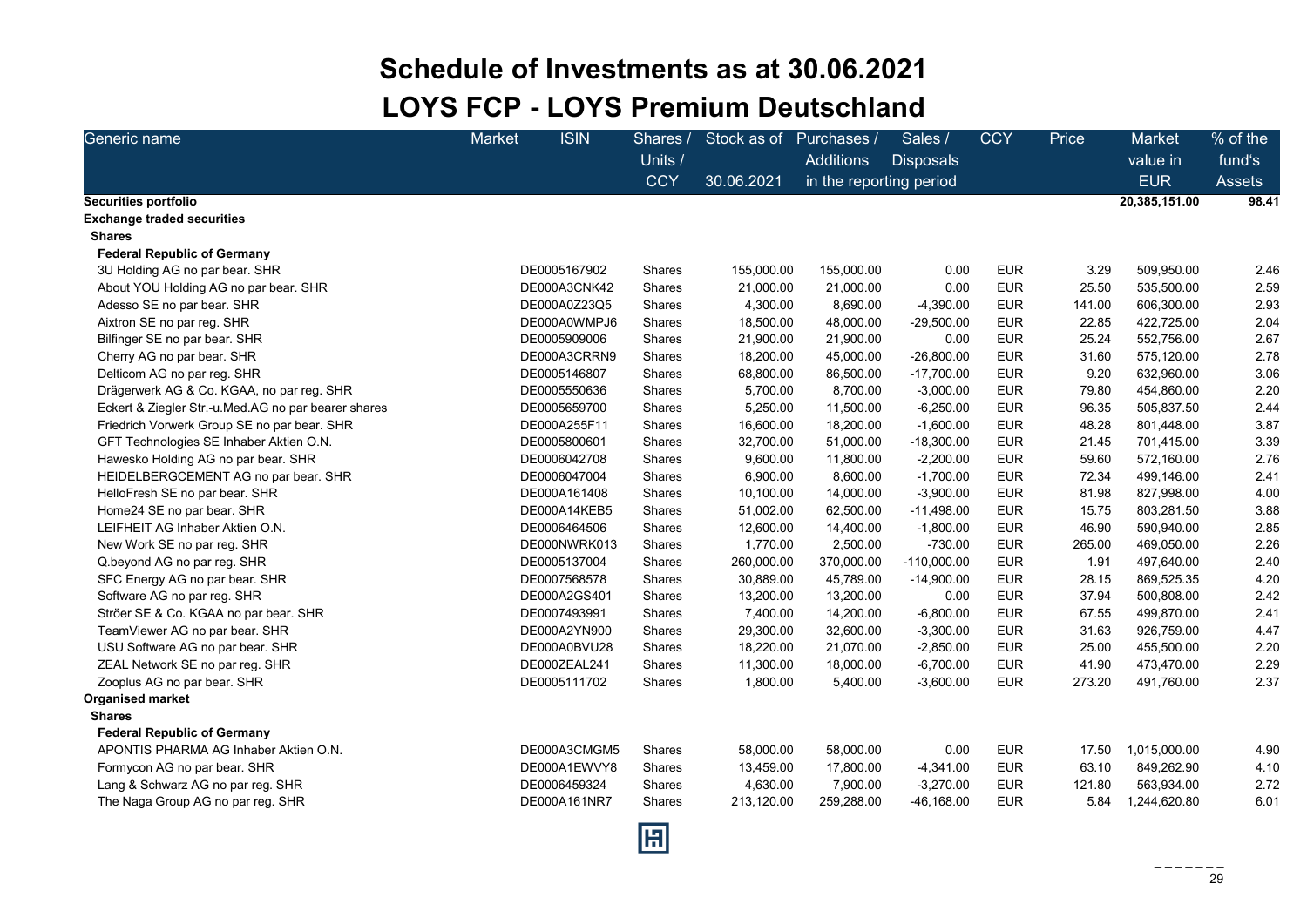| Generic name                                | <b>Market</b> | <b>ISIN</b>  | Shares /      | Stock as of | Purchases /             | Sales /          | <b>CCY</b> | Price | Market        | % of the   |
|---------------------------------------------|---------------|--------------|---------------|-------------|-------------------------|------------------|------------|-------|---------------|------------|
|                                             |               |              | Units /       |             | <b>Additions</b>        | <b>Disposals</b> |            |       | value in      | fund's     |
|                                             |               |              | <b>CCY</b>    | 30.06.2021  | in the reporting period |                  |            |       | <b>EUR</b>    | Assets     |
| The Social Chain AG no par reg. SHR         |               | DE000A1YC996 | Shares        | 28,489.00   | 28,489.00               | 0.00             | <b>EUR</b> | 31.10 | 886,007.90    | 4.28       |
| <b>Unlisted shares</b>                      |               |              |               |             |                         |                  |            |       |               |            |
| <b>Federal Republic of Germany</b>          |               |              |               |             |                         |                  |            |       |               |            |
| Delticom AG                                 |               | DE000A3E5CA2 | <b>Shares</b> | 53,000.00   | 53,000.00               | 0.00             | <b>EUR</b> | 0.17  | 9,102.39      | 0.04       |
| <b>Malta</b>                                |               |              |               |             |                         |                  |            |       |               |            |
| Media and Games Invest SE Reg. Shares EO 1  |               | MT0000580101 | Shares        | 208,172.00  | 275,500.00              | $-67,328.00$     | <b>EUR</b> | 5.00  | 1,040,443.66  | 5.02       |
| Cash at banks                               |               |              |               |             |                         |                  |            |       | 349,057.30    | 1.69       |
| <b>EUR - Balances</b>                       |               |              |               |             |                         |                  |            |       |               |            |
| EUR at Hauck & Aufhäuser Privatbankiers AG, |               |              |               | 352,593.71  |                         |                  | <b>EUR</b> |       | 352,593.71    | 1.70       |
| Niederlassung Luxemburg                     |               |              |               |             |                         |                  |            |       |               |            |
| <b>Balances in non EU/EEA currencies</b>    |               |              |               |             |                         |                  |            |       |               |            |
| CHF at Hauck & Aufhäuser Privatbankiers AG, |               |              |               | $-3,876.26$ |                         |                  | CHF        |       | $-3,536.41$   | $-0.02$    |
| Niederlassung Luxemburg                     |               |              |               |             |                         |                  |            |       |               |            |
| Other assets                                |               |              |               |             |                         |                  |            |       | 1,008.22      | 0.00       |
| Other receivables                           |               |              |               | 1,008.22    |                         |                  | <b>EUR</b> |       | 1,008.22      | 0.00       |
| <b>Total assets</b>                         |               |              |               |             |                         |                  |            |       | 20,735,216.52 | 100.10     |
| <b>Liabilities</b>                          |               |              |               |             |                         |                  |            |       | $-21,182.14$  | $-0.10$    |
| From                                        |               |              |               |             |                         |                  |            |       |               |            |
| Fund management fee                         |               |              |               | $-6,749.54$ |                         |                  | <b>EUR</b> |       | $-6,749.54$   | $-0.03$    |
| Formation costs                             |               |              |               | $-623.22$   |                         |                  | <b>EUR</b> |       | $-623.22$     | 0.00       |
| Audit costs                                 |               |              |               | $-4,523.88$ |                         |                  | <b>EUR</b> |       | $-4,523.88$   | $-0.02$    |
| Risk management fee                         |               |              |               | $-450.00$   |                         |                  | <b>EUR</b> |       | $-450.00$     | 0.00       |
| Taxe d'abonnement                           |               |              |               | $-2,589.58$ |                         |                  | <b>EUR</b> |       | $-2,589.58$   | $-0.01$    |
| Transfer and registration agent fee         |               |              |               | $-125.00$   |                         |                  | <b>EUR</b> |       | $-125.00$     | 0.00       |
| Distribution agent fee                      |               |              |               | $-3,192.60$ |                         |                  | <b>EUR</b> |       | $-3,192.60$   | $-0.02$    |
| Custodian fee                               |               |              |               | $-472.44$   |                         |                  | <b>EUR</b> |       | $-472.44$     | 0.00       |
| Management fee                              |               |              |               | $-2,297.81$ |                         |                  | <b>EUR</b> |       | $-2,297.81$   | $-0.01$    |
| Interest payable on bank balances           |               |              |               | $-158.07$   |                         |                  | <b>EUR</b> |       | $-158.07$     | 0.00       |
| <b>Total liabilities</b>                    |               |              |               |             |                         |                  |            |       | $-21,182.14$  | $-0.10$    |
| <b>Fund assets</b>                          |               |              |               |             |                         |                  |            |       | 20,714,034.38 | 100.00 $*$ |
| Net asset value per unit P                  |               |              | <b>EUR</b>    |             |                         |                  |            |       | 32.71         |            |
| Net asset value per unit I                  |               |              | <b>EUR</b>    |             |                         |                  |            |       | 328.27        |            |
| Net asset value per unit ITN                |               |              | <b>EUR</b>    |             |                         |                  |            |       | 327.97        |            |
| Units in circulation P                      |               |              | <b>UNITS</b>  |             |                         |                  |            |       | 207,657.280   |            |
| Units in circulation I                      |               |              | <b>UNITS</b>  |             |                         |                  |            |       | 32,229.205    |            |
| Units in circulation ITN                    |               |              | <b>UNITS</b>  |             |                         |                  |            |       | 10,189.000    |            |

\* \* Small rounding differences may have arisen in determining the percentages.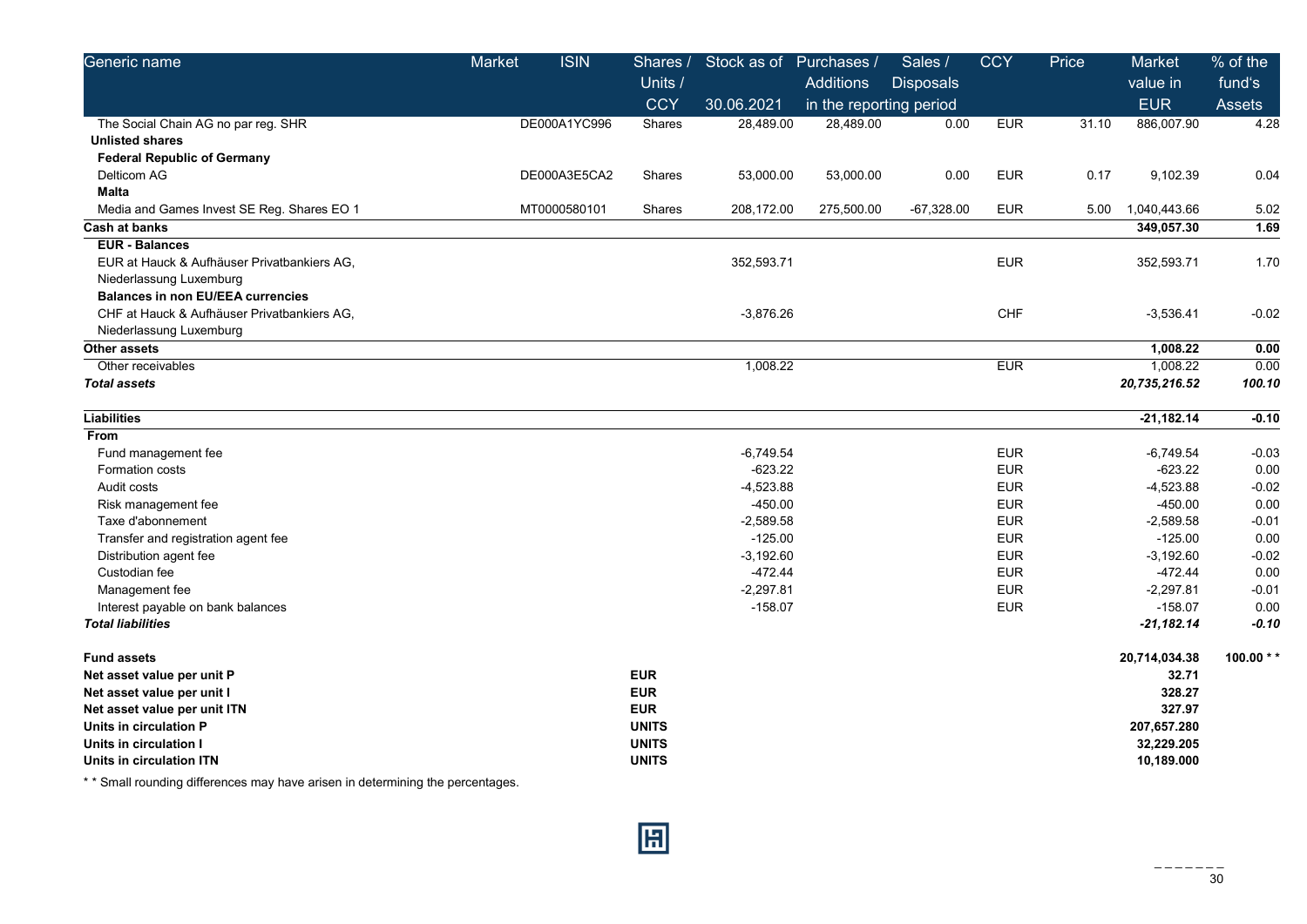The assets of the Investment Fund, which are not expressed in the fund currency, are valued on the basis of the most recently determined exchange rates.

| Foreign exchange rates (indirect quotation) |            |        |                                     |
|---------------------------------------------|------------|--------|-------------------------------------|
| Swiss franc                                 | <b>CHF</b> | 1.0961 | As at 30.06.2021<br>= 1 euros (EUR) |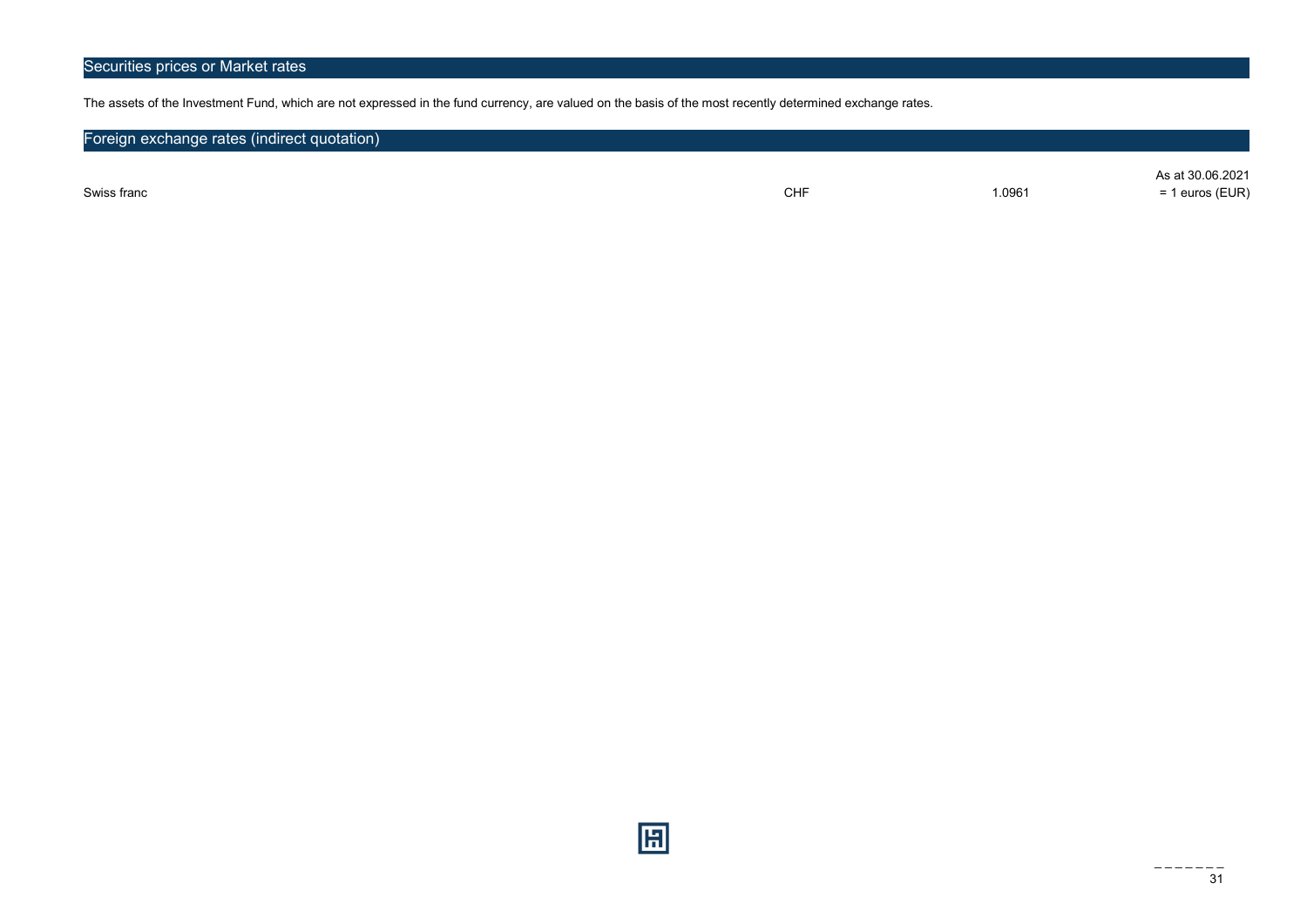## Fund assets in EUR, net asset value per unit in EUR and units in circulation LOYS FCP - LOYS Premium Deutschland

| As at 30.06.2021         | Unit class<br>P in EUR | Unit class<br>I in EUR | Unit class<br><b>ITN in EUR</b> |
|--------------------------|------------------------|------------------------|---------------------------------|
| Fund assets              | 6,792,379.96           | 10,579,926.97          | 3,341,727.45                    |
| Net asset value per unit | 32.71                  | 328.27                 | 327.97                          |
| Units in circulation     | 207,657.280            | 32.229.205             | 10,189.000                      |